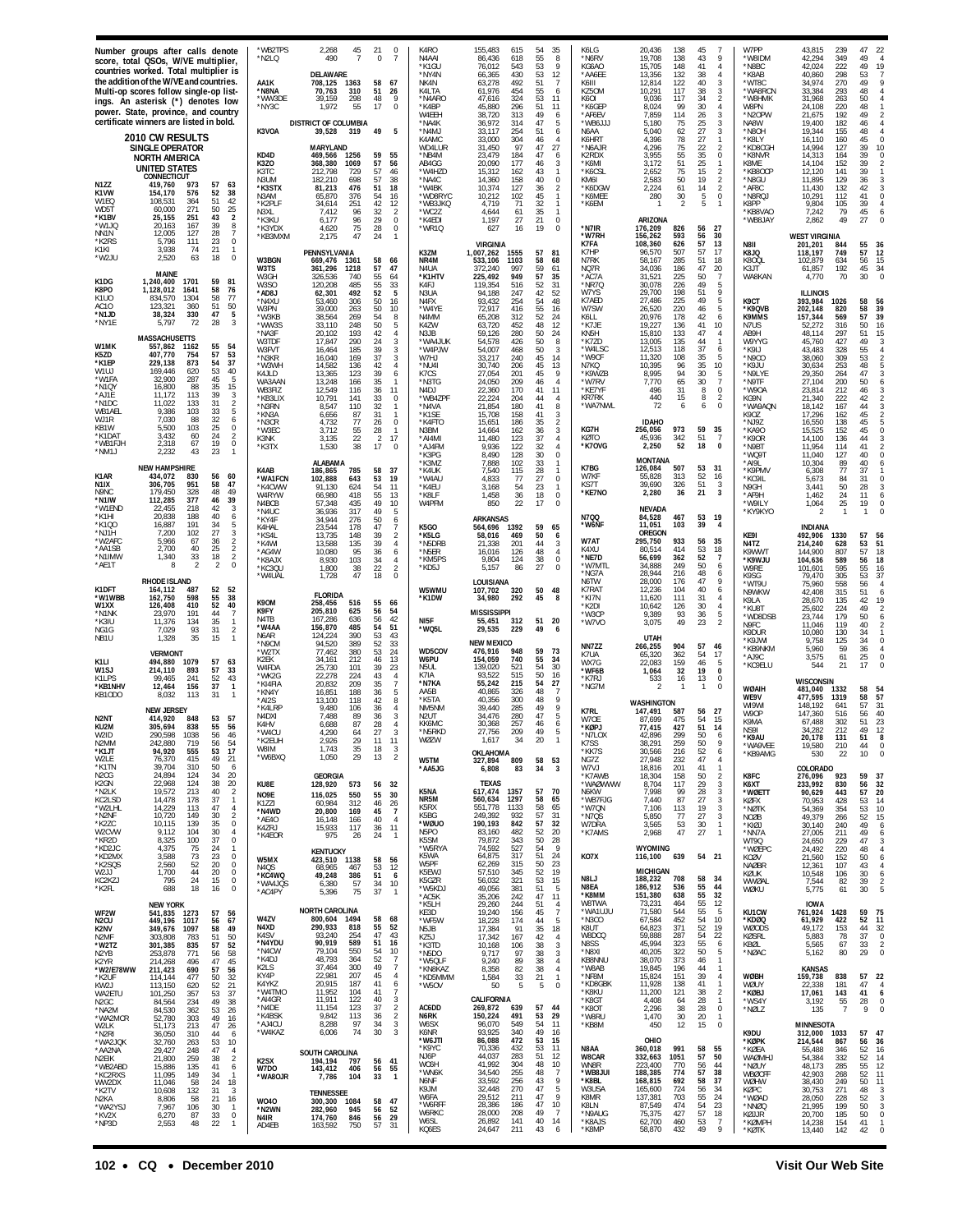| *KØTI<br>*WAØLJM                       | 7,616<br>97<br>3,190<br>50                                           | 34<br>29             | $\mathbf 0$<br>$\mathbb O$                                      | *EA8CQW<br>*EA8RY                           | 135<br>-1                                | 6<br>$\mathbb O$         | $\overline{2}$<br>3<br>$\mathbb O$<br>$\mathbf{1}$                    | <b>UAØBA</b><br>*RW9MC<br>*UAØCNX         | 3,762<br>2,470<br>2,420               | 37<br>18<br>99       | 0<br>18<br>$\bf 0$<br>19<br>$\mathbf 0$<br>5                                | JH1QDB<br>*JA1CP<br>*JA6WFM              | 2,041<br>19<br>1,350<br>24<br>752<br>16                      | 6<br>7<br>0                               | $\overline{7}$<br>3<br>8            | CR <sub>2</sub> X<br>*CU8AS            | Azores<br>1,468,772 1586<br>6,356          | 34                       | 73<br>58<br>9<br>19                                                   |
|----------------------------------------|----------------------------------------------------------------------|----------------------|-----------------------------------------------------------------|---------------------------------------------|------------------------------------------|--------------------------|-----------------------------------------------------------------------|-------------------------------------------|---------------------------------------|----------------------|-----------------------------------------------------------------------------|------------------------------------------|--------------------------------------------------------------|-------------------------------------------|-------------------------------------|----------------------------------------|--------------------------------------------|--------------------------|-----------------------------------------------------------------------|
| KØJPL<br><b>WØTY</b><br>*W7KU          | <b>MISSOURI</b><br>62,377<br>368<br>18,228<br>165<br>17,568<br>156   | 51<br>46<br>46       | 16<br>3<br>$\boldsymbol{2}$                                     | *SU9HP                                      | Egypt<br>27,675<br>Madeira Islands       | 70                       | 5 36                                                                  | <b>UA9LBO</b><br>RWØCN<br>*UAØZC<br>RUØLL | 2,325<br>1,360<br>1,224<br>1,188      | 17<br>17<br>13<br>16 | 0<br>15<br>7<br>-1<br>$\mathbf 0$<br>12<br>$\overline{7}$<br>$\overline{4}$ | *JF2FIU<br>*JH8DBJ<br>*JA2CUS<br>*7K1MAG | 540<br>20<br>256<br>18<br>245<br>12<br>$\overline{7}$<br>235 | $\Omega$<br>$^{\circ}$<br>0<br>$^{\circ}$ | 6<br>4<br>5<br>5                    | EW2AA<br>*EU1AZ                        | Belarus<br>234,669<br>215,269              | 653<br>674               | 8<br>61<br>57<br>4                                                    |
| KØDEQ<br>*NØAX<br>*WØYZZ               | 16,940<br>172<br>12,382<br>138<br>11,484<br>116                      | 42<br>41<br>44       | $\overline{2}$<br>$\bf 0$<br>$\mathbb O$                        | CT3KN                                       | 500,718<br>Morocco                       | 502                      | 45 57                                                                 | *RAØANO<br>UA9LR<br>*UAØSBQ               | 968<br>738<br>140                     | 22<br>10<br>11       | 0<br>8<br>9<br>0<br>$\bf 0$<br>$\overline{4}$                               | *JA9XBW<br>*JK2VOC<br>*JRØPJR            | 183<br>23<br>112<br>25<br>90<br>3                            | 0<br>0<br>$\overline{2}$                  | 3<br>$\overline{2}$<br>$\mathbf{1}$ | EW3LN<br>EW8KY<br>EW8EW                | 155,855<br>142,830<br>140,125              | 489<br>501<br>445        | 56<br>52<br>56<br>44<br>5<br>2<br>3                                   |
| *WØHBH<br>AAØA<br>*KAØP                | 123<br>10,920<br>2,640<br>39<br>1,500<br>31                          | 42<br>30<br>20       | $\,0\,$<br>0<br>$\overline{0}$                                  | CN <sub>2R</sub>                            | 2,604,055 1810<br>South Africa           |                          | 56 89                                                                 | *TA2AL                                    | <b>Asiatic Turkey</b><br>228,480      | 474                  | 0 <sub>51</sub>                                                             | JA1YPA<br>*JN1MSO<br>*JO3RCK             | 75<br>$\mathbf{1}$<br>69<br>10<br>54<br>12                   | $\sqrt{3}$<br>$\bf 0$<br>$\mathbb O$      | $\overline{2}$<br>$\frac{3}{2}$     | EW7BR<br>EW8DX<br>*EW6GF               | 134,552<br>125,700<br>109,428              | 592<br>475<br>487        | 0<br>49<br>$\mathbf{1}$<br>43<br>-1                                   |
| *KØLAF<br>*KØNE                        | 216<br>13<br>NEBRASKA<br>386<br>46,695                               | 9<br>52 3            | $\bf 0$                                                         | ZS4TX                                       | 40<br>ASIA<br><b>Asiatic Russia</b>      | $\overline{2}$           | 0<br>$\overline{2}$                                                   | *BD1TCC<br>*BA4QO                         | China<br>14,364<br>4,158              | 143<br>59            | $0$ 18<br>3<br>11                                                           | *JE3UHV<br>*JN1BBO                       | 12<br>6<br>12<br>6<br>Kazakhstan                             | $\mathbf 0$<br>$\,0\,$                    | $\mathbf{1}$<br>$\overline{1}$      | EW1DO<br>*EU4CQ<br>*EW8DD<br>*EU6AF    | 103,920<br>100,674<br>98,736<br>93,225     | 415<br>418<br>408<br>332 | 2<br>46<br>$\mathbf 0$<br>47<br>47<br>$\mathbf{1}$<br>$\overline{2}$  |
| *KD4POJ                                | <b>NORTH DAKOTA</b><br>33,600<br>244                                 | 54                   | 6                                                               | <b>RC90</b><br>UA9KAA<br>UA9CMQ             | 742,815<br>480,559<br>374,094            | 1029<br>763<br>676       | 3<br>82<br>$\overline{2}$<br>71<br>3<br>60                            | *BD1ISI<br><b>BA4SI</b>                   | 1,764<br>896                          | 29<br>25             | $\mathbb O$<br>9<br>0<br>8                                                  | UN9GD<br>UN6P<br>UN5J                    | 98,294<br>230<br>88,572<br>245<br>62,820<br>164              | 0<br>$\mathbf 0$<br>$\bf{0}$              | 49<br>44<br>45                      | *EV6M<br>*EW6CU<br>*EW8DJ              | 86,900<br>85,360<br>59,700                 | 375<br>378<br>230        | $\frac{53}{44}$<br>0<br>$\frac{44}{45}$<br>$\Omega$<br>5              |
| *NØUD                                  | 1,575<br>33<br><b>SOUTH DAKOTA</b>                                   | 21                   | $\mathbb O$                                                     | RZ9IR<br>*UA9CBM<br>UA9TF                   | 303,192<br>217,728<br>185,787            | 504<br>432<br>336        | 71<br>$\mathbf{1}$<br>55<br>$\mathbf{1}$<br>63<br>$\mathbf 0$         | C4M                                       | Cyprus<br>522,258                     | 669                  | 10 72                                                                       | *UN5C<br>UN8GV<br>*UN9LU                 | 59,014<br>192<br>52,873<br>191<br>29,484<br>125              | 0<br>$^{\circ}$<br>0                      | 38<br>37<br>28                      | *EU1UN<br>*EW2ES<br>*EU6RO             | 36,990<br>22,923<br>22,110                 | 154<br>177<br>149        | 45<br>0<br>27<br>$\Omega$<br>30<br>0                                  |
| *NØSXX                                 | 15,664 170<br>CANADA                                                 | 42                   | $\overline{2}$                                                  | UA9QM<br><b>RDØC</b><br>RA9AE               | 171,360<br>158,600<br>155,379            | 425<br>342<br>364        | 48<br>$^{\circ}$<br>23<br>38<br>49<br>$^{\circ}$                      | *VR2ZQZ                                   | Hong Kong<br>5,738<br>India           | 49                   | 1 18                                                                        | *UN7CH<br>*UN7TW<br>*UN8PT               | 95<br>23,016<br>61<br>12,292<br>4,708<br>66                  | $\bf{0}$<br>$\bf 0$<br>$\bf{0}$           | 28<br>28<br>11                      | EU7SR<br>*EU6AA<br>*EU2EU              | 18,525<br>13,166<br>10,792                 | 81<br>94<br>47           | 37<br>2<br>$\mathbf 0$<br>$\frac{29}{37}$<br>$\mathbf{1}$             |
| VO1HP                                  | NEWFOUNDLAND<br>66,896 134<br><b>NEW BRUNSWICK</b>                   | 32 42                |                                                                 | *UA9AOL<br>RV9LM<br>UA9UCK                  | 139,178<br>134,701<br>122,589<br>112,145 | 300<br>303<br>285<br>229 | 53<br>0<br>49<br>0<br>0<br>53<br>55<br>$\Omega$                       | *VU2BGS                                   | 238<br>Israel                         | $\overline{7}$       | 0<br>$\overline{7}$                                                         | *UN7CN<br>*UN7PV                         | 3,360<br>49<br>36<br>2,964                                   | $\bf 0$<br>$\boldsymbol{0}$               | 10<br>13                            | *EU2MM<br>EU7SA                        | 7,656<br>1                                 | 53<br>$\overline{4}$     | $\bf 0$<br>$\frac{29}{4}$<br>3                                        |
| *VE9ML<br>*VE9HF                       | 118,584<br>253<br>19,530<br>118                                      | 45 36<br>31          | $\overline{4}$                                                  | *UA9SP<br>RW9RN<br>*RU9WZ<br>UA9FGJ         | 111,458<br>108,363<br>107,184            | 292<br>308<br>252        | 0<br>46<br>41<br>$\Omega$<br>$\mathbf 0$<br>48                        | 4Z5J<br>*4X/SM8A                          | 707,532<br>99,322                     | 867<br>201           | 18 66<br>$\overline{4}$<br>49                                               | *EX2A<br>*EX8AB                          | Kyrgyzstan<br>33,300<br>106<br>2,255<br>29                   | 0<br>$\mathbf 0$                          | 36<br>11                            | *003R<br>*ON7RU<br>*ON6LY              | Belgium<br>241,503<br>92.568<br>54,824     | 569<br>302<br>179        | 22<br>57<br>47<br>11<br>46<br>10                                      |
| *VE1ZA<br>VA1MM                        | <b>NOVA SCOTIA</b><br>501<br>237,216<br>19,018<br>105                | 48 36<br>34          | 3                                                               | *RW9DX<br>RV9LF<br><b>UAØDC</b><br>*UA9AX   | 92,261<br>74,997<br>74,256<br>74,256     | 234<br>221<br>266<br>179 | 47<br>$\mathbf 0$<br>39<br>$^{\circ}$<br>30<br>12<br>51<br>$^{\circ}$ | JH4UYB<br>JA5DQH<br>JR1IJV                | Japan<br>389,664<br>262,438<br>99,693 | 552<br>417<br>222    | 27<br>-61<br>23<br>56<br>23<br>34                                           | JT1CO                                    | Mongolia<br>343,574<br>567<br>Qatar                          | 7 70                                      |                                     | $*$ OT 7X<br>ON7ON<br>*0090            | 17.226<br>6,888<br>616                     | 119<br>58<br>16          | $\frac{29}{24}$<br>$\mathbf{0}$<br>$^{\circ}$<br>8<br>0               |
| *VE2XAA<br><b>VE2FK</b>                | QUEBEC<br>472<br>246,568<br>16,071<br>101                            | 53<br>30             | 45<br>3                                                         | *RU9UG                                      | 65,013                                   | 215                      | 0<br>39                                                               | JA6LCJ<br>JK10PL                          | 82,320<br>64,786                      | 162<br>138           | 16<br>44<br>19<br>39                                                        | A7/MØFGA                                 | 902,592<br>1086                                              | 19 77                                     |                                     | *E77R<br>*E77J                         | Bosnia-Herzegovina<br>13,692<br>1,455      | 103<br>20                | 0 <sub>28</sub><br>0 15                                               |
| *VE2AWR<br>*VE2DC<br>*VE2HLS           | 119<br>15,660<br>9,963<br>79<br>73<br>8,075                          | 30<br>27<br>25       | $\,0\,$<br>$\mathbb O$<br>$\overline{0}$                        |                                             |                                          |                          |                                                                       |                                           |                                       |                      |                                                                             |                                          |                                                              |                                           |                                     | $*$ E74A                               | 42<br>Bulgaria                             | $\overline{4}$           | $\overline{3}$<br>0                                                   |
| *VE2EZD                                | 1,155<br>24<br><b>ONTARIO</b>                                        | 11                   | 0                                                               |                                             |                                          |                          |                                                                       |                                           |                                       |                      |                                                                             |                                          |                                                              |                                           |                                     | LZ9A<br>*LZ4UU<br>*LZ3FN               | 460,733<br>122,112<br>118,755              | 929<br>452<br>358        | 22 69<br>52<br>$\mathbf{1}$<br>62<br>$\mathbf{1}$                     |
| VE3EJ<br>VE3TA<br>VE3AT                | 1,614,600 1799<br>1,371,612<br>1656<br>1,080,093<br>1367             | 59<br>58<br>59       | 79<br>74<br>74                                                  |                                             |                                          |                          |                                                                       |                                           |                                       |                      |                                                                             |                                          |                                                              |                                           |                                     | *LZ2DF<br>*LZ2UZ<br>LZ1GL              | 55,370<br>15,718<br>11,132                 | 220<br>103<br>97         | $49$<br>$29$<br>$23$<br>$13$<br>$\mathbb O$<br>$\bf{0}$<br>0          |
| VE3RZ<br>*VE3NE<br>VE3PN               | 682,498<br>961<br>610,698<br>1007<br>508,040<br>748                  | 58<br>58<br>54<br>57 | 69<br>56<br>50<br>50                                            |                                             |                                          |                          |                                                                       |                                           |                                       |                      |                                                                             |                                          |                                                              |                                           |                                     | *LZ1ONK<br>*SV9COL                     | 1,235<br>Crete                             | 19<br>79                 | 0<br>$0$ 25                                                           |
| *VE3DZ<br>VE3CX<br>VE3XB<br>VE30I      | 471,335<br>856<br>441,000<br>868<br>592<br>333,900<br>215,135<br>490 | 58<br>57<br>53       | 42<br>48<br>32                                                  |                                             |                                          |                          |                                                                       |                                           |                                       |                      |                                                                             |                                          |                                                              |                                           |                                     | 9A8WW                                  | 9,175<br>Croatia<br>921,272                | 1356                     | 44<br>72                                                              |
| VE3KZ<br>*VE3FH<br>VE3CUI              | 177,800<br>523<br>364<br>119,262<br>98,280<br>382                    | 56<br>51<br>47       | 14<br>15<br>$\overline{7}$                                      |                                             |                                          |                          |                                                                       |                                           |                                       |                      |                                                                             |                                          |                                                              |                                           |                                     | 9A4W<br>9A5MT<br>*9A8W                 | 617,897<br>394,570<br>164,486              | 1049<br>862<br>511       | $\frac{35}{17}$<br>$\begin{array}{c} 68 \\ 68 \\ 58 \end{array}$<br>4 |
| *VE3RER<br>*VE3GFN<br>*VE3RCN          | 81,774<br>294<br>78,300<br>314<br>58,212<br>247                      | 53<br>52<br>46       | 6<br>$\sqrt{2}$                                                 |                                             |                                          |                          |                                                                       |                                           |                                       |                      |                                                                             |                                          |                                                              |                                           |                                     | *9A4WY<br>*9A2NO<br>*9A2BW             | 65,688<br>57,510<br>11,352                 | 253<br>199<br>109        | 51<br>54<br>22<br>29<br>$\mathbf{0}$<br>$\bf{0}$<br>$\mathbf{0}$      |
| *VE3FJ<br>VE3HG<br>VE3UZ               | 51,750<br>242<br>48,974<br>221<br>37,800<br>174                      | 43<br>42<br>43       | $\begin{smallmatrix} 3 \\ 2 \end{smallmatrix}$<br>$\frac{5}{2}$ |                                             |                                          |                          |                                                                       |                                           |                                       |                      |                                                                             |                                          |                                                              |                                           |                                     | *9A6Z                                  | 9,831<br><b>Czech Republic</b>             | 73                       | 0                                                                     |
| *VA3EC<br>*VE3MIA<br>*VE3OM            | 21,888<br>130<br>119<br>21,361<br>15,779<br>103                      | 34<br>40<br>30       | $\overline{2}$<br>1<br>1                                        |                                             |                                          |                          |                                                                       |                                           |                                       |                      |                                                                             |                                          |                                                              |                                           |                                     | <b>OLØW</b><br>OLØA<br>*OK1CF          | 753,624 1269<br>603,408<br>375,067         | 1077<br>971              | 37<br>71<br>37<br>67<br>18<br>59                                      |
| *VE3EY<br>*VE3JI<br>*VE3VAW            | 12,806<br>74<br>52<br>5,832<br>34<br>3,180                           | 34<br>24<br>20       | 4<br>$\mathbb O$<br>$\theta$                                    |                                             |                                          |                          |                                                                       |                                           |                                       |                      |                                                                             |                                          |                                                              |                                           |                                     | *OK1FPS<br>*OK2ZV<br>OK2BMU            | 303,912<br>291,635<br>265,654              | 849<br>804<br>587        | 59<br>13<br>14<br>59<br>$22\,$<br>64                                  |
| *VE4EAR<br>*VF4YU                      | <b>MANITOBA</b><br>98,721<br>323                                     | 51                   | 12                                                              |                                             |                                          |                          |                                                                       |                                           |                                       |                      |                                                                             |                                          |                                                              |                                           |                                     | *OK1HFF<br>OK1MCW<br>*OK1DKR           | 236,118<br>183,612<br>135,432<br>130,312   | 690<br>449<br>398        | 10<br>$\begin{array}{c} 59 \\ 63 \end{array}$<br>15<br>50<br>16<br>3  |
| *VE4MR                                 | 145<br>29.524<br>1,386<br>24<br>SASKATCHEWAN                         | 42<br>14             | $\overline{2}$<br>$\bf 0$                                       |                                             |                                          |                          |                                                                       |                                           |                                       |                      |                                                                             |                                          |                                                              |                                           |                                     | OK2SAR<br>*OK1TC<br>OK1DOF<br>OK1DQT   | 127,906<br>96,236<br>96,063                | 526<br>410<br>410<br>254 | 49<br>50<br>12<br>48<br>$\mathbf{1}$<br>53<br>18                      |
| VE5UF<br>*VE5ZX                        | 330,694<br>730<br>57,018<br>237                                      | 58<br>47             | 33<br>$\overline{4}$                                            |                                             |                                          |                          |                                                                       |                                           |                                       |                      |                                                                             |                                          |                                                              |                                           |                                     | *OK5XX<br>*OK2PBG<br>*OL4W             | 94.452<br>89,980<br>88,182                 | 392<br>340<br>403<br>379 | $\frac{47}{52}$<br>$\overline{4}$<br>3<br>46<br>0<br>$\mathbf{1}$     |
| VE6BBP<br>VE6TL                        | <b>ALBERTA</b><br>223,760<br>559<br>111,606<br>347                   | 57 23<br>53 13       |                                                                 |                                             |                                          |                          |                                                                       |                                           |                                       |                      |                                                                             |                                          |                                                              |                                           |                                     | *OL2U<br>*OK1KJA<br>OK1EP<br>*OK2EC    | 83,115<br>82,395<br>81,125<br>74,307       | 391<br>282<br>336        | 44<br>45<br>$\Omega$<br>49<br>10<br>3<br>44                           |
| VE7CC<br>*VA7ST                        | <b>BRITISH COLUMBIA</b><br>536.544<br>848<br>56,888<br>237           | 58<br>49             | 50<br>3                                                         |                                             |                                          |                          |                                                                       |                                           |                                       |                      |                                                                             |                                          |                                                              |                                           |                                     | *OK2BZN<br>*OK1DST<br>*OK1MKL          | 66,056<br>64,896<br>61.566                 | 302<br>289<br>187        | 45<br>$\overline{2}$<br>46<br>8<br>54                                 |
| VE7JKZ<br>*VA7MM<br>*VE7CA             | 54,896<br>242<br>7.037<br>48<br>5,649<br>59                          | 41<br>30<br>19       | 6<br>-1<br>$\overline{2}$                                       |                                             |                                          |                          |                                                                       |                                           |                                       |                      |                                                                             |                                          |                                                              |                                           |                                     | *OK1MZB<br>*OK1HEH<br>*OK1HX           | 54,990<br>54,264<br>53,095                 | 256<br>284<br>282        | 41<br>4<br>41<br>$\mathbf{1}$<br>0<br>41                              |
| <b>KL7RA</b>                           | <b>NORTH AMERICA</b><br>Alaska<br>825                                |                      |                                                                 |                                             |                                          |                          |                                                                       |                                           |                                       |                      |                                                                             |                                          |                                                              |                                           |                                     | *OK2BME<br>*OK2BHL<br>OK1DWJ           | 52,052<br>49,128<br>45,658                 | 264<br>220<br>87         | 41<br>3<br>3<br>43<br>$\frac{59}{40}$<br>15<br>$\mathbf{1}$           |
| C6AKQ                                  | 481,804<br>Bahamas<br>908,400<br>1380                                | 53 39<br>57 63       |                                                                 |                                             |                                          |                          |                                                                       |                                           |                                       |                      |                                                                             |                                          |                                                              |                                           |                                     | *OK2PQS<br>*OK1KZ<br>*OK1ARO<br>*OK2HZ | 43,296<br>38,883<br>37,842<br>36,708       | 224<br>214<br>231<br>148 | 38<br>$\mathbf{1}$<br>34<br>$\Omega$<br>44<br>2                       |
| V31YN                                  | Belize<br>514<br>262,725                                             | 53 40                |                                                                 |                                             |                                          |                          |                                                                       |                                           |                                       |                      |                                                                             |                                          |                                                              |                                           |                                     | *OK1TFH<br>*OK1FGD<br>*OK1UKV          | 33,480<br>33,048<br>32,515                 | 199<br>202<br>207        | 36<br>0<br>35<br>1<br>35<br>0                                         |
| *OH1VR/VP9                             | Rermuda<br>850<br>498,680                                            | 57 47                |                                                                 |                                             |                                          |                          |                                                                       |                                           |                                       |                      |                                                                             |                                          |                                                              |                                           |                                     | *OK5AD<br>*OL4M<br>*OK2AJ              | 32,490<br>28,314<br>26,390                 | 239<br>189<br>160        | $\begin{array}{c} 30 \\ 33 \end{array}$<br>0<br>$\Omega$<br>35<br>0   |
| *ZF2BJ                                 | Cayman Islands<br>243,360<br>455                                     | 53 43                |                                                                 |                                             |                                          |                          |                                                                       |                                           |                                       |                      |                                                                             |                                          |                                                              |                                           |                                     | *OK1BLU<br>*OK1MNV<br>*OK2KFK          | 14,326<br>13,740<br>12,870                 | 110<br>109<br>113        | 29<br>$\Omega$<br>0<br>30<br>26<br>$\mathbf{0}$                       |
| *CO2JD                                 | Cuba<br>32,100<br>132                                                | 41                   | 9                                                               | RWØLT<br>*RV9YZ                             | 57.372<br>56,975                         | 210<br>186               | 10 <sup>10</sup><br>- 32<br>43<br>$\Omega$                            | JA6BZI<br>JH3AIU                          | 61,875<br>57,183                      | 138<br>175           | 15<br>40<br>12<br>37                                                        | *HL2CFY                                  | South Korea<br>2,035<br>29                                   | 3                                         | 8                                   | OK6DJ                                  | 2,160<br>Denmark                           | 30                       | 0<br>16                                                               |
| *HI8A                                  | Dominican Republic<br>1,955<br>20                                    | 10                   | $\overline{7}$                                                  | *RW9QA<br>RU9CK<br>RA9AAA                   | 53,992<br>52,115<br>51,720               | 194<br>171<br>149        | 0<br>34<br>35<br>$\Omega$<br>$\Omega$<br>40                           | JA7BME<br>JE1CKA<br>JA2IVK                | 37,842<br>33,596<br>32,636            | 112<br>136<br>104    | 16<br>-26<br>14<br>23<br>12<br>29                                           | Tajikistan<br>EY8MM                      | 923,590 1073                                                 | 12 83                                     |                                     | OZ2A<br>OZ2TF<br>*0Z7BQ                | 210,900<br>182,224<br>134,815              | 507<br>620<br>441        | $\frac{22}{7}$<br>54<br>49<br>51<br>8                                 |
| FM5BH                                  | Martinique<br>219<br>73,920                                          | 40 24                |                                                                 | *UA9SAW<br>RX9TX<br>*UA9CR                  | 45,820<br>45,365<br>44,702               | 213<br>125<br>154        | 29<br>$\Omega$<br>0<br>43<br>$\Omega$<br>-31                          | JE1LFX<br>JA7ACM<br>*JE1SPY               | 26,892<br>24.585<br>18,928            | 107<br>105<br>115    | 13<br>23<br>19<br>14<br>13<br>13                                            | <b>HSØZEE</b><br>*HS8JYX                 | Thailand<br>94<br>20,020<br>210<br>6                         | $\overline{2}$<br>$\bf{0}$                | 33<br>5                             | *OZ3SM<br>OZ7EA<br>*OZ1AAR             | 96,250<br>88,033<br>85,935                 | 381<br>322<br>331        | 47<br>3<br>5<br>48<br>45<br>6                                         |
| XE2WWW<br>XE2S                         | Mexico<br>673,344<br>1040<br>93,780<br>302                           | 58<br>48             | 54<br>12                                                        | <b>UAØYAY</b><br>*R79YB<br>*UA9MW<br>UA9YAB | 38,180<br>34,080<br>27,636<br>24,354     | 100<br>173<br>142<br>86  | 0<br>46<br>$\Omega$<br>30<br>0<br>28<br>$\Omega$<br>33                | JA1LZR<br>*JA1XMS<br>JA7COI               | 18,504<br>16,796<br>15,834            | 83<br>83<br>74       | 22<br>14<br>13<br>13<br>11<br>18                                            | ZC4LI                                    | UK Bases on Cyprus<br>253,170<br>452                         | 3 55                                      |                                     | *OZ5UR<br>502T                         | 28,644<br>26,760<br>Dodecanese             | 131<br>134               | 38<br>4<br>40<br>$\mathbf{0}$                                         |
| XE <sub>1</sub> V<br>*XE2NS<br>*XE2MVS | 17,372<br>83<br>78<br>12,530<br>154<br>10                            | 33<br>32<br>10       | 10<br>$\overline{\mathbf{3}}$<br>$\mathbf{1}$                   | <b>UAØACG</b><br><b>RZØSR</b><br>*RA9AC     | 23,301<br>15,015<br>14,896               | 134<br>48<br>66          | 0<br>27<br>$\mathbf 0$<br>35<br>0<br>28                               | *JH1DGQ<br>JA7KQC<br>JH7XMO               | 12,204<br>12,116<br>11,258            | 53<br>66<br>59       | 14<br>13<br>11<br>15<br>13<br>13                                            | UK9AA                                    | Uzbekistan<br>151,361<br>343                                 | 0                                         | 49                                  | *SV5DKL                                | 15,910                                     | 62                       | $0$ 43                                                                |
| KV4FZ                                  | U.S. Virgin Islands<br>733,992<br>899                                | 58 78                |                                                                 | RXØOA<br>*UA9XBJ<br>*RV9UP                  | 14,102<br>13,041<br>12,474               | 112<br>78<br>92          | 17<br>5.<br>$\Omega$<br>-21<br>0<br>22                                | *JA6DIJ<br>JA7MJ<br>JH6QFJ                | 10,224<br>9,412<br>8,892              | 72<br>46<br>43       | 9<br>15<br>11<br>15<br>11<br>15                                             | *UK7F<br>*UK7AZ                          | 77<br>21,504<br>2,717<br>31                                  | $\pmb{0}$<br>$\bf{0}$                     | 32<br>11                            | G3TXF<br>G3LET<br>GØIVZ                | England<br>1,027,565<br>936,399<br>615,860 | 1435<br>1212<br>910      | 48<br>71<br>49<br>74<br>60<br>46                                      |
| *KP2DX                                 | 5,304<br>-39                                                         | 15                   | -11                                                             | <b>UAØAZ</b><br>RAØ00<br>*RV9UB             | 11,638<br>11,319<br>8,680                | 73<br>85<br>73           | 22<br>$\Omega$<br>2<br>19<br>20<br>$\Omega$                           | *JM1UWB<br>JA2FSM<br>JR7MAZ               | 7,832<br>6,909<br>5,500               | 50<br>50<br>33       | 13<br>9<br>$\overline{7}$<br>14<br>9<br>11                                  | OHØX                                     | <b>EUROPE</b><br><b>Aland Islands</b><br>1,002,124 1410      | 47 69                                     |                                     | G4MKP<br>M5X<br>G3SJJ                  | 223,500<br>190,603<br>141,864              | 569<br>467<br>245        | 55<br>20<br>22<br>$\frac{51}{58}$<br>34                               |
| EA8EW                                  | AFRICA<br>Canary Islands<br>467<br>432,820                           | 38                   | -57                                                             | RVØAL<br>*RAØLL<br>*RU9AZ                   | 7,608<br>7,104<br>5,488                  | 37<br>73<br>58           | 0<br>24<br>6<br>10<br>0<br>14                                         | JR2ECF<br>*JE1TSD<br>*JP1SRG<br>*JA1FRQ   | 4,640<br>4,212<br>3,984<br>3,689      | 35<br>28<br>40<br>27 | 10<br>6<br>10<br>-8<br>6<br>10<br>11<br>6                                   | *OE6IMD                                  | Austria<br>492<br>205,821                                    | 18                                        | 59                                  | G4BJM<br>*G4FKA<br><b>GØMTN</b>        | 88,689<br>83,385<br>80,584                 | 350<br>329<br>274        | 5<br>46<br>47<br>$\overline{4}$<br>10<br>46                           |
| EA8ZS                                  | 4,914<br>26                                                          | 4                    | 17                                                              | *UAØIT                                      | 4,654                                    | 60                       | 5<br>8                                                                | * JA2AXB                                  | 3,375                                 | 28                   | 8<br>-7                                                                     | OE8Q                                     | 63,672<br>300                                                | 0                                         | 42                                  | *M4T                                   | 68,150                                     | 297                      | 46<br>$\mathbf{1}$                                                    |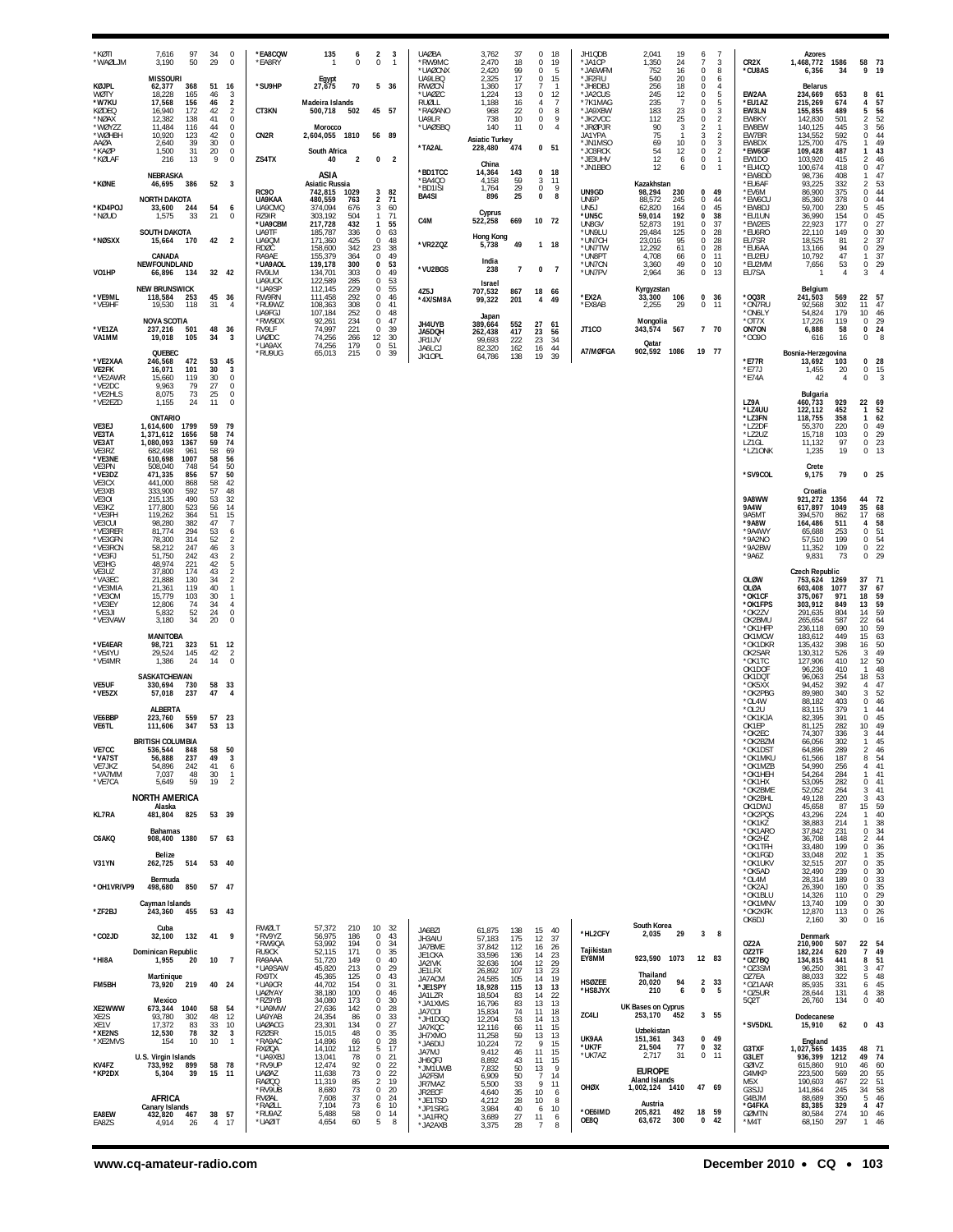| G4BUO<br>*G3RLE<br>G4PIQ                           | 59,823<br>235<br>57,399<br>185<br>199<br>50,519                                        | 47<br>4<br>10<br>47<br>$\overline{7}$<br>42                                                  | UA3TCJ<br>RN1AP<br>RU1AS                         | 440<br>80<br>80                                                                        | 8<br>$\Omega$<br>$\overline{4}$<br>0<br>$\Omega$<br>4                                               | *DL3BRA<br>*DL6RBH<br>*DK1FT                        | 12,393<br>106<br>11,570<br>108<br>10,525<br>98                                           | $\Omega$<br>27<br>0<br>26<br>25<br>$\Omega$                                       | PAØLOU<br>PA3AAV                                           | Netherlands<br>199,680<br>474<br>172,872<br>346                                        | 25<br>55<br>32<br>52                                                                   | OM3TLE<br>*OM4DU<br>*OM3RRC                           | 28.908<br>13,470<br>9,520                                   | 186<br>91<br>70                 | $\Omega$<br>33<br>0<br>30<br>$\mathbf 0$<br>28                                              |
|----------------------------------------------------|----------------------------------------------------------------------------------------|----------------------------------------------------------------------------------------------|--------------------------------------------------|----------------------------------------------------------------------------------------|-----------------------------------------------------------------------------------------------------|-----------------------------------------------------|------------------------------------------------------------------------------------------|-----------------------------------------------------------------------------------|------------------------------------------------------------|----------------------------------------------------------------------------------------|----------------------------------------------------------------------------------------|-------------------------------------------------------|-------------------------------------------------------------|---------------------------------|---------------------------------------------------------------------------------------------|
| *G4ASR<br>*G3RIK<br>G3LUW<br>*MØRYB                | 46.342<br>204<br>44,688<br>182<br>40,035<br>136<br>39,840<br>160                       | 0<br>47<br>3<br>45<br>15<br>36<br>5<br>43                                                    | *RA1AC<br>*RV1AN<br>*UA1ABO<br>UA1AFZ            | 68<br>68<br>45<br>45                                                                   | $\overline{4}$<br>0<br>0<br>4<br>3<br>0<br>3<br>0                                                   | *DL5DF<br>DL2A<br>*DK9BW<br>*DL7BA                  | 8,970<br>62<br>8,505<br>70<br>7,616<br>62<br>7,540<br>51                                 | 30<br>0<br>27<br>0<br>28<br>$^{\circ}$<br>1<br>28                                 | PAØJNH<br>PA5WT<br>PA5TT<br>PAØABM                         | 145,880<br>391<br>115,128<br>429<br>102,767<br>380<br>77,560<br>199                    | 18<br>52<br>53<br>52<br>$\mathbf{1}$<br>54<br>16                                       | S5ØA<br>S52AW                                         | Slovenia<br>714,096<br>646,690                              | 1222<br>1087                    | 35<br>73<br>33<br>77                                                                        |
| *G3LIK<br>*G3VYI<br>G3GLL<br>*MØPCB                | 33,924<br>154<br>19,512<br>113<br>14,842<br>69<br>7,774<br>61<br>20                    | 5<br>39<br>0<br>36<br>41<br>0<br>0<br>26<br>$\mathbb O$<br>-12                               | *RZ1AG<br>*RX1AX<br>*RA1ACQ<br>RZ1AP<br>*UA1FA   | 42<br>40<br>36<br>36<br>3                                                              | 3<br>0<br>$\Omega$<br>$\overline{4}$<br>3<br>$\Omega$<br>$\Omega$<br>3<br>3<br>0                    | *DL2YED<br>DB3LO<br>*DF2QZ<br>*DL1HUH<br>*DJ5IW     | 7,282<br>81<br>6,636<br>53<br>6,552<br>64<br>6,244<br>43<br>4,620<br>53                  | 0<br>22<br>0<br>28<br>24<br>0<br>$\mathfrak{p}$<br>26<br>0<br>22                  | PAØCYW<br>PAØVDV<br>*PA3EMN<br>*PE2JMR<br>*PA3EBF          | 53,820<br>238<br>51,793<br>208<br>40,376<br>151<br>31,882<br>176<br>143                | 46<br>0<br>6<br>43<br>11<br>38<br>37<br>-1<br>2                                        | <b>S520P</b><br>S57AL<br>S57C<br>*S57DX<br>*S53F      | 633,668<br>1187<br>580,545<br>461,448<br>361,028<br>347,680 | 1129<br>994<br>801<br>824       | 29<br>69<br>25<br>72<br>67<br>20<br>22<br>$\begin{array}{c} 64 \\ 61 \end{array}$<br>19     |
| *G3VQO<br>*ES4RX                                   | 1,092<br>Estonia<br>152,064<br>539                                                     | 5 49                                                                                         | UA1MU<br>RN2FA<br>RU4SS                          | 36<br>15<br>5<br>-1                                                                    | 0<br>3<br>$\mathbf{1}$<br>$\Omega$<br>0<br>$\overline{1}$                                           | *DK5TX<br>*DE7.IC<br>*DL1BUT<br>*DKØMN              | 4,554<br>62<br>4,161<br>56<br>3,020<br>32<br>2,720<br>41                                 | 0<br>18<br>19<br>$\Omega$<br>0<br>20<br>$\mathbf 0$<br>17                         | *PAØMIR<br>*PAØTCA<br>*PA3ARM<br>*PA3HGF                   | 24,480<br>22,209<br>136<br>18,375<br>99<br>16,050<br>110<br>14,084<br>107              | 34<br>33<br>0<br>28<br>$\overline{7}$<br>0<br>30<br>$\mathbf 0$<br>28                  | S59AA<br>$*$ S52W<br>*S57NAW<br>*S53FO                | 270,075<br>141,916<br>96,525<br>63,161                      | 690<br>401<br>350<br>270        | 16<br>59<br>10<br>58<br>4<br>51<br>$\sqrt{2}$<br>47                                         |
| UA6LCN<br><b>RK3ER</b><br>UA1ANA                   | European Russia<br>441,264<br>965<br>365,553<br>868<br>331,168<br>813                  | 22<br>65<br>20<br>61<br>15<br>64                                                             | OH <sub>2U</sub><br>OH8X<br>OH5YU                | Finland<br>795,852<br>1279<br>713,782<br>1008<br>121,858<br>404                        | 40<br>68<br>34<br>84<br>52<br>6                                                                     | *DL2GAN<br>*DL2AWA<br>*DL7VRG<br>*DK3PM             | 2,535<br>40<br>2,300<br>21<br>2,010<br>31<br>1,780<br>20                                 | 0<br>15<br>23<br>$\Omega$<br>0<br>15<br>$\mathbf 0$<br>20                         | PAØWDG<br>PAØLSK<br>*PA7PYR                                | 9,396<br>74<br>1,716<br>29<br>1,368<br>25                                              | $\mathbf 0$<br>27<br>13<br>$\mathbf 0$<br>0<br>12                                      | *S51MF<br>*S58MU<br>$*$ S57S<br>*S5ØB                 | 54,162<br>38,700<br>18,210<br>4,576                         | 222<br>226<br>126<br>29         | $\overline{2}$<br>49<br>$\,0\,$<br>36<br>0<br>30<br>$\overline{2}$<br>24                    |
| RN3TT<br>UA3BS<br>UA4LY<br>RG6G                    | 329,175<br>820<br>304,640<br>739<br>293,392<br>574<br>291,004<br>733                   | $\overline{7}$<br>68<br>13<br>67<br>75<br>13<br>8<br>68                                      | *OH5NE<br>OH1RX<br>OH2BR<br>*OG8A                | 94,224<br>382<br>88,324<br>219<br>33,400<br>117<br>32,007<br>130                       | 47<br>$\mathbf{1}$<br>19<br>52<br>40<br>10<br>0<br>47                                               | *DL6ZBN<br>*DB7MA                                   | 1,596<br>28<br>1,530<br>28<br>Greece                                                     | 0<br>14<br>$\mathbf 0$<br>15                                                      | *GI4BQI                                                    | Northern Ireland<br>15,960<br>65<br>Norway                                             | 12 26                                                                                  | $*$ S59T<br>*S53DIJ<br>*S56DX<br>*S59ZZ               | 621<br>558<br>513<br>376                                    | 15<br>13<br>12<br>10            | $\,$ 9<br>$\mathbb O$<br>9<br>0<br>$\overline{9}$<br>0<br>8<br>0                            |
| RN1CC<br>RN6HZ<br>*RZ6AW<br>UA10MS<br>UA3LID       | 814<br>286,414<br>273,546<br>681<br>253,944<br>694<br>253,890<br>734<br>252,450<br>674 | 13<br>58<br>9<br>69<br>$\overline{7}$<br>65<br>$\mathbf{1}$<br>64<br>13<br>62                | *OH4TY<br>*OH1TN<br>*OH6RC<br>*OH2LNF<br>*OH2BEC | 30,000<br>153<br>16,044<br>67<br>5,713<br>38<br>5,664<br>49<br>38<br>3,179             | 40<br>0<br>41<br>$\mathbf{1}$<br>29<br>$\mathbf 0$<br>24<br>0<br>17<br>$\bf 0$                      | SV1GRD<br>*SV8RX<br>*SV1JG                          | 51,352<br>172<br>28,776<br>126<br>15,198<br>88<br>Guernsey                               | 0<br>56<br>3<br>41<br>$\,0\,$<br>34                                               | LA2AB<br>LA9TJA<br>*LA7JO<br>*LA8WG<br>*LA1CCA             | 695<br>335,056<br>294,907<br>685<br>129,090<br>368<br>43,656<br>166<br>72<br>20,727    | 26<br>60<br>24<br>55<br>10<br>55<br>47<br>4<br>48<br>$\mathbf{1}$                      | *S59EIJ<br>EA2LU<br>EA1DR                             | 368<br>Spain<br>435,054<br>296,244                          | 11<br>804<br>496                | 8<br>0<br>37<br>56<br>40<br>68                                                              |
| *UA1CE<br>*RZ3AUL<br>UA1QM<br>*RA1AL               | 198,152<br>642<br>195,867<br>625<br>195,000<br>653<br>193,592<br>693                   | 4<br>58<br>59<br>4<br>3<br>57<br>55<br>$\mathbf{1}$                                          | F5BBD<br>*F6ACD                                  | France<br>89,714<br>289<br>65,344<br>169                                               | 12<br>50<br>20<br>44                                                                                | *MUØFAL<br><b>HA8IH</b>                             | 20,300<br>119<br>Hungary<br>675,885<br>1163                                              | 0 <sub>35</sub><br>32<br>- 73                                                     | *LA7SI<br>*LA8TIA                                          | 5,336<br>47<br>240<br>8<br>Poland                                                      | 0<br>23<br>$\mathbb O$<br>6                                                            | *EA2AZ<br>EA5KA<br>EA5FV<br>*EA7NW                    | 210,239<br>119,606<br>86,800<br>65,910                      | 458<br>269<br>266<br>171        | 26<br>57<br>20<br>59<br>6<br>56<br>19<br>46                                                 |
| RK3ZZ<br><b>RN300</b><br>*RV3BQ<br>RT3F            | 191,685<br>601<br>550<br>191,199<br>180,766<br>535<br>173,248<br>541                   | 5<br>60<br>8<br>61<br>7<br>60<br>5<br>59                                                     | F5JFU<br>F5PYJ<br>*F6DZD<br>*F6FTB               | 38,512<br>122<br>15,232<br>101<br>10,656<br>68<br>10,528<br>67                         | 11<br>47<br>30<br>4<br>32<br>$\mathbf 0$<br>32<br>0                                                 | *HA6NL<br>*HG1A<br>*HG7T<br>*HA5UK                  | 267,900<br>674<br>217,616<br>639<br>725<br>214,194<br>212,795<br>555                     | 14<br>62<br>$\overline{7}$<br>60<br>$\mathfrak{D}$<br>56<br>11<br>62              | SN3A<br>SP2LNW<br>*SO8A<br>*SN2I                           | 931,942<br>1356<br>418,050<br>860<br>832<br>371,280<br>305,748<br>762                  | 42<br>79<br>27<br>63<br>20<br>64<br>17<br>59                                           | *EA3AKA<br>EA3AV<br>*EA3LA<br>EA3CEC                  | 42,480<br>24,012<br>12,628<br>10,385                        | 185<br>103<br>91<br>68          | 0<br>48<br>40<br>6<br>0<br>28<br>31<br>0                                                    |
| RD3DT<br>RX3DBH<br>RU3FF<br>RA6MQ<br>*RA3ZC        | 157,290<br>436<br>154,830<br>478<br>154,245<br>465<br>147,712<br>469<br>492<br>141,895 | 6<br>64<br>58<br>7<br>4<br>61<br>3<br>61<br>58<br>1                                          | F5EOT<br>*F8DZY<br>DJ1YFK                        | 6,545<br>33<br>$\mathbf{1}$<br>5<br>Germany<br>1,172,864<br>1587                       | 33<br>$\overline{2}$<br>0<br>$\overline{1}$<br>50<br>78                                             | HA1YI<br>*HA1BC<br>*HA5BSW<br>*HAØBY<br>*HA7JQK     | 203,740<br>647<br>147,630<br>514<br>124,800<br>408<br>98,952<br>351<br>67,209<br>317     | 54<br>7<br>53<br>4<br>52<br>8<br>54<br>2<br>43<br>$\boldsymbol{0}$                | *SQ5M<br><b>SP20G</b><br>SP2GJV<br>*SQ9IDE<br>*SN9V        | 274,890<br>762<br>226,811<br>603<br>522<br>188,632<br>162,064<br>586<br>153,090<br>568 | 55<br>15<br>14<br>59<br>57<br>11<br>$\overline{2}$<br>54<br>48<br>6                    | *EA5TT<br>*ED2R<br>*EA4XT<br>*EA2SW<br>*EA5RU         | 9,100<br>6,214<br>5,500<br>4,536<br>4,509                   | 67<br>47<br>46<br>45<br>30      | 28<br>0<br>26<br>$\mathbf 0$<br>25<br>0<br>$\frac{21}{27}$<br>$\mathbf 0$<br>$\overline{0}$ |
| RA3EA<br>*RV3FI<br>*UA4AAC<br>*UA6AX               | 141,189<br>498<br>140,690<br>514<br>139,050<br>525<br>136,020<br>463                   | 2<br>55<br>$\overline{2}$<br>53<br>$\mathbf{1}$<br>53<br>57<br>3                             | <b>DJØMDR</b><br>DL4MCF<br>DJ8QP<br>DL9GFB       | 746,144<br>1220<br>531,686<br>1020<br>279,581<br>707<br>269,640<br>591                 | 39<br>73<br>34<br>69<br>20<br>59<br>28<br>62                                                        | *HA3OU<br>*HA5UY<br>*HA8TP                          | 32,240<br>119<br>93<br>13,282<br>441<br>16                                               | 3<br>49<br>$\,0\,$<br>29<br>0<br>$\overline{7}$                                   | *SN5J<br>*SP3GTS<br>SP1DPA<br>*SP6A                        | 124,416<br>465<br>113,292<br>424<br>100,947<br>248<br>92,502<br>349                    | $\overline{2}$<br>52<br>51<br>3<br>24<br>45<br>53<br>$\mathbf{1}$                      | *EA1DFP<br>*EB2RA<br>*EA3FF<br>*EA5ASM                | 2,304<br>720<br>330<br>2                                    | 25<br>13<br>10<br>-1            | 0<br>18<br>$\,0\,$<br>12<br>0<br>11<br>0<br>-1                                              |
| UA3QFL<br>UA4PN<br>*RK3IM<br>*RU4AW<br>UA4CC       | 132,328<br>384<br>128,101<br>466<br>125,904<br>436<br>125,822<br>476<br>120,260<br>298 | 5<br>63<br>0<br>53<br>2<br>59<br>$\overline{2}$<br>51<br>11<br>59                            | DL4ME<br>*DL1ET<br>DL5YM<br>DL5JS<br>DF4PD       | 238,640<br>596<br>218,475<br>595<br>215,807<br>672<br>210,140<br>637<br>205,650<br>430 | 25<br>55<br>18<br>57<br>12<br>$\frac{55}{53}$<br>17<br>22<br>68                                     | TF4X<br>TF8SM<br>*TF3SG                             | Iceland<br>1,234,401<br>1575<br>150<br>39,950<br>$\mathbf{1}$<br>$\overline{\mathbf{z}}$ | 78<br>51<br>5<br>45<br>$\pmb{0}$<br>$\overline{1}$                                | *SP7DCS<br>SP2FAP<br>*SN5Q<br>SP9JZT<br>*SP6BEN            | 86,772<br>425<br>84.100<br>335<br>69,198<br>378<br>66,636<br>254<br>284<br>65,706      | 0<br>42<br>45<br>5<br>0<br>38<br>50<br>4<br>43<br>$\overline{4}$                       | *EA5HEN<br>*EA5HLX<br>*EA5URL<br>*EA5XP<br>*EB5BTG    | 2                                                           |                                 | 0<br>$\mathbf 0$<br>0<br>$\mathbf 0$<br>0<br>-1                                             |
| RW4PY<br>*UA1CUR<br>*RZ6BU<br>RG3K                 | 118,958<br>394<br>112,255<br>425<br>111,097<br>383<br>107,787<br>382                   | 0<br>58<br>54<br>$\mathbf{1}$<br>56<br>3<br>54<br>3                                          | DK5AD<br>DJ5HD<br>*DL7UMK<br>DK5JM               | 194,904<br>548<br>189,884<br>518<br>178,068<br>580<br>163,668<br>466                   | 16<br>56<br>53<br>21<br>10<br>56<br>55<br>14                                                        | EI2CN<br>*EI7CC                                     | Ireland<br>718,956<br>1018<br>2,205<br>30                                                | 50<br>58<br>0<br>15                                                               | *SP9GR<br>*SP3HC<br>*SP7EXJ<br>*SP5ELW                     | 309<br>62,443<br>57,195<br>293<br>42,048<br>172<br>41,013<br>162                       | $\bf 0$<br>41<br>$\mathbf 0$<br>41<br>44<br>$\overline{4}$<br>3<br>46                  | *EC5KB<br>*EC5WW<br>*EB5DPB                           | $\mathfrak{p}$<br>2                                         |                                 | $\mathbf 0$<br>$\overline{1}$<br>0<br>$\overline{1}$<br>$\mathbf 0$<br>$\mathbf 0$          |
| *RK3DH<br>*RL3FO<br>UA4LL<br>*RZ10K                | 105,774<br>349<br>426<br>100,800<br>100,101<br>306<br>359<br>98,725                    | 57<br>4<br>49<br>$\mathbf{1}$<br>55<br>6<br>51<br>4                                          | *DL8LBK<br>DL3KUM<br>*DJ9CN<br>*DK1YY            | 156,445<br>499<br>149,532<br>432<br>147,024<br>395<br>146,250<br>475                   | 15<br>52<br>53<br>15<br>16<br>56<br>15<br>50                                                        | 141KW<br><b>IN3QBR</b><br>IV3RLB                    | Italy<br>741,240<br>1099<br>416,472<br>946<br>698<br>256,130                             | 40<br>80<br>21<br>63<br>11<br>59                                                  | SP4ETO<br>*SP2DDX<br>*SP9BGS<br>SP9ATE                     | 40,020<br>110<br>199<br>39,273<br>37,185<br>209<br>34,980<br>102                       | 11<br>47<br>0<br>39<br>0<br>37<br>52<br>8<br>9                                         | <b>SEØX</b><br>SM5CEU<br>SM5Q                         | Sweden<br>615,219<br>299,628<br>287,056                     | 1066<br>671<br>591              | 37<br>66<br>15<br>67<br>24<br>64                                                            |
| RA1QD<br>*UA4FRL<br>UA4SAW<br>RA6DT<br>RU3UR       | 97,448<br>386<br>97,242<br>344<br>87,204<br>327<br>85,120<br>292<br>83,793<br>308      | 0<br>52<br>56<br>$\mathbf{1}$<br>0<br>52<br>54<br>$\overline{2}$<br>0<br>53                  | *DK5DQ<br>*DL7VMM<br>DL6ZXG<br>DL1EMY<br>*DL9ZP  | 142,120<br>434<br>120,131<br>344<br>120,042<br>279<br>119,866<br>311<br>118,104<br>457 | 14<br>54<br>13<br>54<br>16<br>62<br>20<br>53<br>5<br>51                                             | IK4ZGO<br>*IK4XCL<br>*IKØXBX<br>IZ3ALF<br>IK3SWB    | 245,556<br>586<br>207,834<br>598<br>152,352<br>404<br>338<br>110,166<br>108,452<br>250   | 25<br>51<br>11<br>56<br>12<br>60<br>51<br>10 <sup>1</sup><br>60<br>16             | SP5GH<br>*SP6ARE<br>SP/DL8UAT<br>*SP8FNA<br>*SP3RBG        | 34,146<br>78<br>33,740<br>197<br>31,882<br>172<br>28,132<br>90<br>24,598<br>100        | 54<br>$\mathbf 0$<br>35<br>0<br>38<br>46<br>6<br>44<br>5                               | SM2CEW<br>SM6CPY<br><b>SMØBSO</b><br>*SLØW<br>*SM5CSS | 255,780<br>136,482<br>91,140<br>65,366<br>54.243            | 449<br>346<br>282<br>280<br>218 | 36<br>54<br>49<br>20<br>53<br>9<br>46<br>$\pmb{0}$<br>0<br>49                               |
| RN3BO<br>*RA1TV<br>RX4HZ<br>*UA4FCO                | 81,282<br>388<br>346<br>77,879<br>75,123<br>268<br>73,500<br>305                       | 0<br>46<br>0<br>47<br>0<br>51<br>0<br>49                                                     | DL6DCD<br>*DJ6OZ<br>*DL4ZA<br>*DD5M              | 107,849<br>287<br>105,651<br>319<br>104,250<br>466<br>98,442<br>413                    | 17<br>54<br>53<br>10<br>$\overline{2}$<br>48<br>49<br>5                                             | IK2AHB<br><b>IK8UND</b><br>*IKØEIE<br>IZ8EDL        | 313<br>83,952<br>65,905<br>266<br>51,145<br>188<br>50,854<br>217                         | 5<br>48<br>49<br>0<br>3<br>50<br>1<br>46                                          | SN4F<br>*SP3OL<br>*SP8AJK<br>*SP7FBQ                       | 23,628<br>145<br>99<br>18,019<br>97<br>17,500<br>109<br>14,728                         | $\bf 0$<br>33<br>37<br>$\mathbf 0$<br>35<br>0<br>$\mathbf 0$<br>28                     | *SA4A<br>*SM5DXR<br>*SM5CNO<br>*7S5Q                  | 48,222<br>34,727<br>31,640<br>22,154                        | 205<br>178<br>156<br>117        | 5<br>42<br>$\,0\,$<br>41<br>39<br>1<br>35<br>3                                              |
| RZ3DJ<br>UA4CCG<br>*RN4SN<br>RV3NB                 | 73,269<br>209<br>72,996<br>346<br>72,732<br>257<br>71,545<br>363                       | 59<br>4<br>0<br>42<br>$\mathbf{1}$<br>56<br>0<br>41                                          | *DJ8UV<br>DD1JN<br>*DL2RUG<br>DL1VDL             | 95,634<br>323<br>91,065<br>291<br>86,125<br>351<br>81.738<br>296                       | 51<br>15<br>10<br>55<br>47<br>6<br>52<br>5                                                          | <b>IZØKBR</b><br>*IZ1GLX<br><b>IK8SEU</b><br>IZ2FOB | 40,420<br>181<br>198<br>40,026<br>32,640<br>176<br>23,765<br>136                         | 0<br>43<br>39<br>3<br>39<br>1<br>0<br>35                                          | *SP5CQI<br>SN1A<br>SP1EG                                   | 91<br>9,840<br>855<br>14<br>5<br>150                                                   | 24<br>0<br>0<br>15<br>5<br>$\mathbf 0$                                                 | *SM6C<br>SM6FUD<br>8SØW<br>*SM6RXZ                    | 20,102<br>17,422<br>13,984<br>7,911                         | 79<br>115<br>61<br>62           | 44<br>2<br>31<br>0<br>35<br>3<br>27<br>$\,0\,$                                              |
| *R04W<br>*RN4HA<br>*RN1NW<br>*RA3OH<br>RW4FE       | 69,648<br>291<br>68,400<br>222<br>66,825<br>320<br>65,366<br>307<br>64,854<br>218      | 0<br>48<br>56<br>$\mathbf{1}$<br>0<br>45<br>48<br>$\mathbf{1}$<br>$\overline{2}$<br>52       | *DF8XC<br>*DL1NKS<br>*DK2BJ<br>*DL8NBJ<br>DL5MEV | 80,142<br>304<br>78,030<br>311<br>76,945<br>294<br>75,816<br>316<br>67,268<br>183      | 13<br>44<br>3<br>51<br>9<br>46<br>47<br>$\overline{7}$<br>11<br>56                                  | *I4MNY<br>*IZ3GFZ<br>*IW5EIJ<br>*IW1RAX<br>*IK2SAU  | 19,764<br>116<br>79<br>18,630<br>17,472<br>113<br>14,800<br>82<br>12,997<br>59           | 0<br>36<br>44<br>$\mathbf{1}$<br>0<br>32<br>$\mathbf 0$<br>37<br>37<br>4          | *CR5M<br>Y09HP                                             | Portugal<br>216<br>56,457<br>Romania<br>327,028<br>793                                 | 1 50<br>8<br>68                                                                        | *SM7TZK<br>*SM3AGO<br><b>HB9AUS</b>                   | 7,020<br>2,604<br>Switzerland<br>100,634                    | 53<br>27<br>274                 | 30<br>0<br>21<br>$\bf 0$<br>9 58                                                            |
| *RV3ZN<br>*RU3VD<br>*RW4WY<br>*RU6MD               | 64,320<br>283<br>63,440<br>194<br>60,996<br>266<br>235<br>58,800                       | 0<br>48<br>5<br>56<br>$\mathsf 0$<br>46<br>48<br>$\mathbf{1}$                                | *DF3OL<br>*DL2ASB<br>*DL5CL<br>*DL5KUD           | 62,643<br>207<br>61,412<br>241<br>59,976<br>164<br>57,834<br>241                       | $\overline{7}$<br>50<br>46<br>6<br>15<br>48<br>47<br>4                                              | IK2A00<br>*I4JEE<br>*IK8GYQ                         | 12,930<br>85<br>4,420<br>40<br>605<br>13                                                 | $\overline{2}$<br>28<br>0<br>26<br>$\bf 0$<br>11                                  | YO6BHN<br>*YO3APJ<br>YO5PBG<br>YO4KCC                      | 318,075<br>811<br>266,175<br>666<br>158,580<br>519<br>494<br>151,440                   | 13<br>62<br>8<br>67<br>3<br>57<br>55<br>5                                              | UV <sub>5U</sub><br>UX5D                              | Ukraine<br>518,368<br>328,230                               | 975<br>935                      | 29<br>68<br>$\overline{7}$<br>63                                                            |
| *RA3MB<br>*RX3VF<br>*RW3ZA<br>UA3AP<br>RV3LO       | 56,434<br>175<br>292<br>55,965<br>55,272<br>278<br>51,700<br>229<br>47,932<br>229      | $\mathbf{1}$<br>57<br>0<br>41<br>0<br>42<br>$\Omega$<br>47<br>0<br>46                        | *DJ1YF<br>*DK3YD<br>*DL3KVR<br>DL6NCY<br>*DJ3HW  | 55,599<br>287<br>54,912<br>245<br>54,264<br>211<br>53,325<br>258<br>52,608<br>161      | 5<br>38<br>5<br>43<br>4<br>53<br>44<br>1<br>9<br>55                                                 | *UA2FL<br>*UA2CZ<br>*RA2FAC<br>RV2FZ                | Kaliningrad<br>190.404<br>682<br>45,090<br>194<br>50<br>6,375<br>75<br>3                 | $\overline{2}$<br>52<br>0<br>45<br>$^{\circ}$<br>-25<br>0<br>3                    | *YO2IS<br>YP7P<br>*YO2CJX<br>*Y04MM<br>*Y04SI              | 122,760<br>452<br>122,032<br>416<br>104,304<br>443<br>54,802<br>195<br>31,512<br>155   | 4<br>51<br>55<br>3<br>$\mathbb O$<br>48<br>49<br>Δ<br>0<br>39                          | UT2UB<br><b>UYØZG</b><br>UW8SM<br>UR5IOK<br>USØSY     | 253,820<br>251,405<br>216,414<br>214,435<br>207,808         | 722<br>621<br>681<br>574<br>623 | 6<br>64<br>64<br>13<br>56<br>10<br>60<br>5<br>10<br>58                                      |
| *RD3DS<br>*RA6FV<br>UA3AB<br>UA6YW                 | 233<br>47,502<br>46,872<br>239<br>147<br>45,762<br>43,946<br>207                       | 42<br>0<br>0<br>42<br>$\overline{7}$<br>51<br>0<br>43                                        | *DL8CKL<br>*DF4XF<br>*DLØNG<br>*DL3ZAI           | 51,436<br>263<br>49,036<br>233<br>254<br>48,633<br>48,048<br>256                       | 44<br>$^{\circ}$<br>3<br>43<br>$\overline{2}$<br>41<br>$\mathbf{1}$<br>43                           | YL2SM<br>YL2PJ                                      | Latvia<br>893,760<br>1237<br>707,410<br>1139                                             | 44<br>76<br>36<br>73                                                              | *YO2BB<br>*Y08RFS<br>*Y09AGI<br>*YP2U                      | 173<br>28,875<br>28,805<br>177<br>180<br>25,620<br>15,580<br>77                        | 34<br>$\mathbf{1}$<br>0<br>35<br>$\mathbf 0$<br>30<br>$\mathbf{1}$<br>37               | UY3AW<br>*ux5nq<br>*UT5ECZ<br>UW2ZM                   | 171,972<br>166,460<br>160,146<br>160,116                    | 489<br>587<br>510<br>489        | 57<br>11<br>$\overline{\mathbf{2}}$<br>56<br>5<br>57<br>6<br>60                             |
| *RU3XF<br>*RU3PU<br>RW3LL<br>RZ1AT                 | 43,740<br>265<br>43,344<br>229<br>42,405<br>137<br>42,143<br>238                       | $\mathbf 0$<br>36<br>0<br>42<br>51<br>4<br>0<br>37                                           | DL5ST<br>*DL3FF<br>*DFØDOX<br>*DL5HP             | 195<br>47,164<br>46,935<br>254<br>46,781<br>252<br>46,655<br>241                       | 48<br>$\overline{4}$<br>0<br>45<br>41<br>$\Omega$<br>0<br>43                                        | YL7A<br>YLØY<br>YL9T<br>YL2KO                       | 596,405<br>1056<br>421,652<br>1010<br>282,312<br>726<br>159,528<br>405                   | 73<br>28<br>18<br>59<br>10 <sup>1</sup><br>62<br>23<br>45                         | YO4AAC<br><b>GM4AFF</b>                                    | 1,496<br>28<br>Scotland<br>116,844<br>267                                              | $0$ 11<br>13<br>65                                                                     | UT5EO<br>UT3N<br>*UX7U<br>*UT4EK                      | 152,280<br>152,118<br>146,080<br>144,450                    | 522<br>579<br>533<br>554        | $\overline{2}$<br>58<br>50<br>4<br>$\overline{2}$<br>53<br>$\frac{2}{3}$<br>$\frac{52}{58}$ |
| *UA3DCI<br>*RA3XCZ<br>*RK4PB<br>*UA3UNP<br>*RN4HAB | 221<br>40,520<br>224<br>38,836<br>37,666<br>206<br>37,120<br>202<br>33,418<br>236      | $\mathsf 0$<br>40<br>0<br>38<br>37<br>$\mathbf 0$<br>$\mathbf 0$<br>40<br>$\mathsf 0$<br>31  | *DL1KUR<br>*DK1TX<br>*DK5WO<br>*DJ5TT<br>DL8KJ   | 45,456<br>198<br>43,792<br>202<br>43,549<br>263<br>42,548<br>209<br>40,420<br>193      | 5<br>43<br>41<br>5<br>37<br>$\mathbf 0$<br>43<br>$\mathbf{1}$<br>$\mathbf{1}$<br>46                 | YL2PP<br>*YL3FT<br>*YL2TB<br>YL5T<br>YL2BJ          | 301<br>150,388<br>302<br>85,698<br>170<br>28,149<br>13,840<br>65<br>5<br>150             | 18<br>64<br>51<br>3<br>$\bf 0$<br>33<br>$\mathbf 0$<br>40<br>$\bf 0$<br>- 5       | <b>*GM4CXM</b><br>*GM4UBJ<br>*MMØRKT                       | 53,436<br>158<br>166<br>37,890<br>1,610<br>25<br>Serbia                                | 12<br>49<br>$\sqrt{2}$<br>43<br>$\bf 0$<br>14                                          | *UR3LPM<br>*UY6IM<br>UR7VA<br>*US3IZ<br>*UZ8I         | 139,568<br>134,379<br>127,566<br>125,608<br>111,350         | 452<br>429<br>440<br>449<br>441 | $\,0\,$<br>63<br>$\overline{2}$<br>55<br>54<br>$\overline{2}$<br>49<br>$\mathbf{1}$         |
| *RU6YJ<br>*RU6CQ<br>RW4NN<br>*RA3NC                | 33,292<br>178<br>32,742<br>123<br>32,336<br>140<br>29,601<br>201                       | 0<br>41<br>$\mathbf 0$<br>51<br>0<br>47<br>0<br>33                                           | *DL3XM<br>*DL5YL<br>*DF6WE<br>*DK8NT             | 39,650<br>151<br>38,025<br>222<br>35,752<br>205<br>34,650<br>184                       | 48<br>2<br>38<br>$\mathbf{1}$<br>39<br>2<br>42<br>0                                                 | HBØ/HB9LCW                                          | Liechtenstein<br>92,335<br>299                                                           | 8 51                                                                              | YU1WS<br>YU7AU<br>*YT2U<br>*YT1HA                          | 928<br>462,917<br>299,700<br>750<br>400<br>97,728<br>97,704<br>321                     | 27<br>64<br>16<br>59<br>0<br>48<br>$\overline{4}$<br>55                                | USØZZ<br>*UT2LU<br>*UX5TQ<br>UT5UGR                   | 101,814<br>94,711<br>93,860<br>91,630                       | 257<br>357<br>362<br>380        | 59<br>12<br>52<br>$\mathbf{1}$<br>52<br>$\bf{0}$<br>49<br>0                                 |
| RU4CO<br>*RA3BQ<br>*RN3ZC<br>*RU3UW<br>*UA1ACO     | 29,580<br>178<br>26,746<br>111<br>26,460<br>167<br>26,130<br>195<br>188<br>26,009      | $\mathbb O$<br>34<br>0<br>43<br>$\mathbf 0$<br>35<br>0<br>30<br>$\mathbb O$<br>31            | *DL1TS<br>*DM3F<br>DK6CQ<br>*DK7FP<br>*DF5BM     | 34,314<br>169<br>34,020<br>182<br>34.013<br>168<br>33,041<br>144<br>32,516<br>162      | 42<br>$\mathbf{1}$<br>0<br>42<br>$\mathbf 0$<br>43<br>4<br>43<br>$\mathbf 0$<br>44                  | LY2IJ<br>*LY9A<br>LY2VA<br>LY20U                    | Lithuania<br>402,300<br>668<br>387,225<br>971<br>275,472<br>717<br>273,828<br>686        | 29<br>71<br>59<br>16<br>14<br>58<br>60<br>16                                      | *YU7DP<br>*YT7IM<br>*YU8NU<br>*YU5A                        | 85,492<br>280<br>27,972<br>131<br>97<br>10,142<br>3,281<br>41                          | 55<br>3<br>$\bf{0}$<br>42<br>$\bf 0$<br>22<br>$\bf{0}$<br>17                           | *UT5UN<br>UX6IR<br>UT7XX<br>UX3HA<br>*UX7FC           | 91,434<br>91,134<br>91,104<br>88,740<br>87,450              | 405<br>282<br>351<br>351<br>330 | $\,0\,$<br>49<br>3<br>58<br>52<br>$\bf 0$<br>50<br>$\mathbf{1}$<br>$\mathbf 0$<br>53        |
| *UA3DQK<br>RV1AC<br>*RA6GW<br>*UA4WK               | 25,641<br>170<br>23,520<br>113<br>22,607<br>110<br>19,734<br>158                       | 0<br>33<br>$\mathsf 0$<br>42<br>47<br>0<br>$\mathbf 0$<br>26                                 | DL3BQA<br>DL1DWR<br>*DG9MDM<br>*DL3VZL           | 30,362<br>131<br>30,090<br>195<br>29,946<br>135<br>28,704<br>169                       | 0<br>47<br>34<br>0<br>46<br>$^{\circ}$<br>0<br>39                                                   | LY5R<br>LY3ID<br>*LY1CT<br>*LY2MM                   | 227,264<br>633<br>220,780<br>604<br>588<br>174,174<br>541<br>161,820                     | 12<br>55<br>12<br>58<br>54<br>4<br>3<br>55                                        | *IT9RZU<br><b>IWØSAF</b><br>*IT9SFT                        | Sicily<br>4,883<br>53<br>22<br>2,740<br>25<br>2,667                                    | 0<br>19<br>0<br>20<br>$\bf{0}$<br>21                                                   | *UR2VA<br>UX3MX<br>UY7QN<br>US8IBS                    | 74,240<br>69,992<br>68,847<br>66,006                        | 252<br>273<br>265<br>237        | 55<br>3<br>$\mathbf{1}$<br>51<br>49<br>$\overline{4}$<br>$\overline{2}$<br>55               |
| *UA4NF<br>*RU3WR<br>*RA4UAT<br>UA4HIP              | 19,089<br>142<br>18,734<br>141<br>15,300<br>58<br>14,916<br>60                         | $\mathbf 0$<br>27<br>0<br>29<br>44<br>$\overline{1}$<br>$\mathbb O$<br>44                    | *DL8RDL<br>*DL1AVA<br>DL2YMR<br>DK1AX            | 190<br>28,458<br>28,008<br>185<br>27,798<br>146<br>26,691<br>148                       | 34<br>$^{\circ}$<br>0<br>36<br>40<br>$\overline{1}$<br>$\overline{1}$<br>40                         | *LY4CW<br>LY6A<br>LY4A<br>LY2K                      | 584<br>157,145<br>151,463<br>475<br>146,522<br>456<br>131,265<br>570                     | $\overline{2}$<br>51<br>10<br>51<br>54<br>-7<br>45<br>0                           | LMIPTI<br>*IKØTUM                                          | 21<br>1,080<br>18<br>729<br>Slovakia                                                   | $\bf 0$<br>15<br>$\mathbf 0$<br>9                                                      | *URØIQ<br>*UR6IS<br>*US1IV<br>*UX3IW                  | 63,967<br>59,376<br>56,791<br>56,680                        | 268<br>253<br>226<br>143        | 46<br>$\mathbf{1}$<br>48<br>0<br>48<br>1<br>3<br>62                                         |
| *RU3DM<br>RK3QS<br>*RA3DTN<br>*UA3UHZ<br>*RW3XZ    | 57<br>14,760<br>13,728<br>95<br>78<br>13,408<br>11,744<br>75<br>9,597<br>109           | 40<br>$\mathbf{1}$<br>0<br>32<br>$\mathbb O$<br>32<br>$\mathbf 0$<br>32<br>$\mathbf 0$<br>21 | *DL2ZA<br>*DJ6QT<br>*DL8UKE<br>*DL1DBR<br>*DF7TT | 26,078<br>176<br>25,284<br>135<br>22,903<br>132<br>22,792<br>139<br>70<br>22.650       | 34<br>$\mathbf 0$<br>42<br>$\mathbf{1}$<br>$\overline{7}$<br>30<br>2<br>35<br>10 <sup>°</sup><br>40 | *LY4L<br>*LY2FN<br>LY2RJ<br>LY2BKT<br>*LY4BF        | 103,220<br>395<br>88,366<br>395<br>73,788<br>353<br>65,403<br>350<br>57,572<br>322       | 50<br>$\overline{2}$<br>0<br>46<br>$\bf 0$<br>44<br>0<br>39<br>$\mathbf{0}$<br>37 | <b>OMØWR</b><br>OM3IAG<br><b>OM6MT</b><br>*OMØTT<br>*OM8LA | 434,837<br>967<br>221,472<br>598<br>664<br>208,692<br>191,331<br>590<br>137,402<br>474 | 20<br>63<br>15<br>57<br>$^{\rm 8}$<br>54<br>$\overline{7}$<br>56<br>52<br>6            | *UX8MM<br>UU5JZA<br>USØQG<br>UT7QF<br>UR5F            | 55,536<br>53,235<br>52,756<br>51,446<br>46,060              | 215<br>251<br>244<br>167<br>189 | 52<br>0<br>2<br>43<br>$\mathbf{0}$<br>44<br>10<br>48<br>$\bf 0$<br>49                       |
| *RA3IS<br>RW3XX<br>*RX3MM<br>*RX3DFS               | 7,225<br>66<br>6,348<br>58<br>5,313<br>61<br>5,240<br>59                               | 0<br>25<br>0<br>23<br>0<br>21<br>0<br>20                                                     | DK7VW<br>*DL1EAL<br>*DL3EBX<br>*DL9NEI           | 21,590<br>141<br>21,411<br>115<br>21,210<br>142<br>21,080<br>154                       | $\mathbf 0$<br>34<br>34<br>-5<br>$\mathbf 0$<br>35<br>31<br>0                                       | *LY2TS<br>*LY3X<br>*LY2WJ<br>*LY2AO                 | 36,201<br>234<br>196<br>35,064<br>22,144<br>149<br>78<br>8,762                           | 0<br>33<br>$\Omega$<br>36<br>0<br>32<br>$\bf 0$<br>26                             | *OM6AL<br>*OM7AG<br>*OM8DD<br>*OM5FA                       | 135,120<br>572<br>132,820<br>458<br>121,127<br>415<br>112,455<br>452                   | 46<br>2<br>51<br>$\overline{7}$<br>$\overline{4}$<br>55<br>50<br>$\mathbf{1}$          | UT4VW<br>*UT8IV<br>*UT3QT<br>*UT5PH                   | 45,756<br>41,796<br>41,624<br>39,710                        | 223<br>196<br>193<br>224        | 0<br>41<br>$\bf 0$<br>43<br>0<br>44<br>$\bf 0$<br>38                                        |
| *RK4FAD<br>*UA3DLD<br>*RV3DCZ<br>*RX3AT            | 26<br>5,160<br>4,160<br>50<br>3,995<br>62<br>27<br>3,768                               | 26<br>4<br>$\mathbf 0$<br>20<br>$\mathbf 0$<br>-17<br>0<br>24                                | *DK8RE<br>*DK4RL<br>*DK4M<br>DJ6TB               | 19,915<br>133<br>19,311<br>99<br>103<br>16,687<br>16,554<br>124                        | 35<br>0<br>39<br>$\overline{2}$<br>34<br>3<br>31<br>0<br>$\Omega$                                   | LY2NK<br>LY3ZM<br>Z35X                              | 29<br>1,560<br>9<br>273<br>Macedonia                                                     | $\mathbf 0$<br>12<br>$\bf 0$<br>$\overline{7}$                                    | *OM7YC<br>*OM4DN<br>*OM4DA<br>OM3BA                        | 105,624<br>389<br>73,374<br>361<br>62,648<br>313<br>58,254<br>285<br>297               | 52<br>$\overline{2}$<br>$\mathbb O$<br>42<br>$\bf 0$<br>41<br>$\mathbf 0$<br>42        | *UX6IB<br>*UT200<br>*UT3EK<br>LLOUU*                  | 38,571<br>36,328<br>36,100<br>34,364                        | 195<br>193<br>204<br>156        | 39<br>$\bf{0}$<br>38<br>0<br>38<br>0<br>44<br>0                                             |
| *RA1WZ<br>UA3DPM<br>*UA3QIX<br>*RA6XB              | 30<br>3,652<br>35<br>3,281<br>25<br>3,080<br>1,152<br>19                               | 22<br>0<br>17<br>$\mathbf 0$<br>0<br>22<br>0<br>12                                           | *DK5IR<br>*DJ2GM<br>*DL1DTL<br>DF2IAX            | 95<br>15,062<br>14,508<br>110<br>14,385<br>95<br>13,978<br>114                         | 34<br>31<br>0<br>35<br>$^{\circ}$<br>29<br>0                                                        | *ER2RM                                              | 23<br>2,983<br>Moldova<br>99,252<br>352                                                  | 4<br>15<br>0 <sub>54</sub>                                                        | *OM5UM<br>OM3ZWA<br>*OM3PA<br>*OM7PY                       | 55,302<br>53,328<br>214<br>52,581<br>192<br>46,560<br>194                              | $\bf{0}$<br>39<br>$\overline{2}$<br>46<br>$\overline{9}$<br>42<br>$\overline{2}$<br>46 | *uxøuw<br>*UR5ZVJ<br>UT2IW<br>*UR8MH                  | 34,300<br>26,754<br>23,814<br>21,571                        | 211<br>146<br>96<br>121         | 35<br>0<br>39<br>0<br>42<br>0<br>$\bf{0}$<br>37                                             |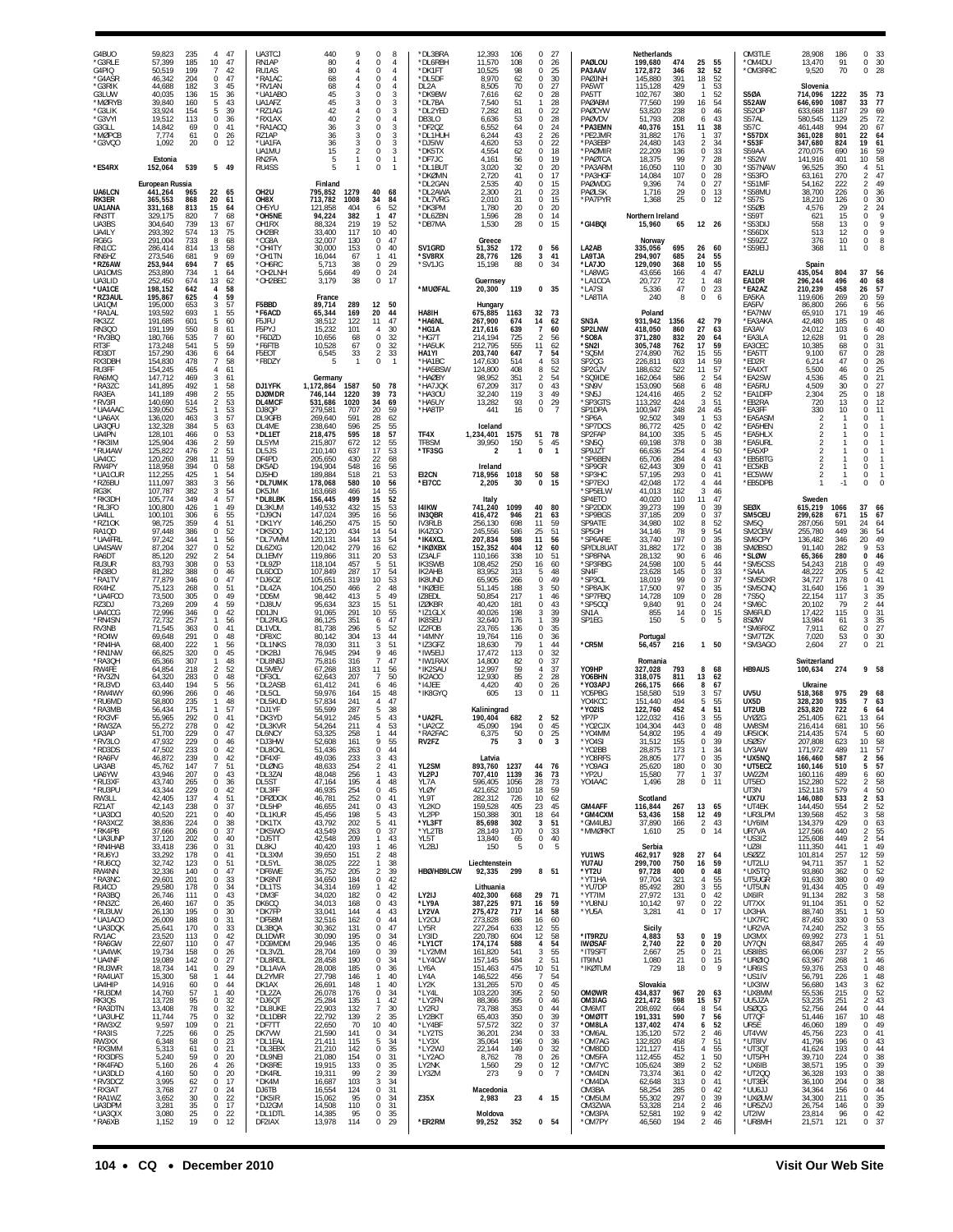| *UR5KED<br>*UT1AA<br>*UR7Z0<br>*UR3MP                  | 21,210<br>124<br>16,576<br>123<br>16,146<br>135<br>15,736<br>121                             | $\Omega$<br>35<br>28<br>$\Omega$<br>27<br>$\Omega$<br>0<br>28                                 | W5GZ<br>AE5OV                           | <b>NEW MEXICO</b><br>3,025<br>67<br>832<br>23                                           | 24<br>$\overline{1}$<br>15<br>$\mathbf{1}$                                                    | IV3AOL<br>IZ3NVR<br>IK5AFJ                               | Italy<br>3,794<br>58<br>14<br>768<br>20<br>$\mathbf{1}$             | 0<br>14<br>$\mathbf{0}$<br>12<br>0<br>26                                 | N3GJ<br>W3AG<br>N3NR<br>N3MX                             | 33,426<br>249<br>30,580<br>234<br>130<br>15,180<br>6,501<br>51            | 8<br>46<br>50<br>5<br>38<br>6<br>22<br>11             | ND8L<br>*W8EH<br>AA8LL                                         | 14,130<br>12,382<br>9,840                                          | 132<br>136<br>102                      | 40<br>39<br>$\overline{2}$<br>37<br>$\mathbf{A}$                               |
|--------------------------------------------------------|----------------------------------------------------------------------------------------------|-----------------------------------------------------------------------------------------------|-----------------------------------------|-----------------------------------------------------------------------------------------|-----------------------------------------------------------------------------------------------|----------------------------------------------------------|---------------------------------------------------------------------|--------------------------------------------------------------------------|----------------------------------------------------------|---------------------------------------------------------------------------|-------------------------------------------------------|----------------------------------------------------------------|--------------------------------------------------------------------|----------------------------------------|--------------------------------------------------------------------------------|
| *UX3IO<br>*UT7VR<br>*UR4U<br>*UT7MR<br>UR7EQ<br>*US7IB | 14,950<br>50<br>14,700<br>69<br>104<br>14,670<br>14,652<br>89<br>12,448<br>71<br>9,500<br>74 | 49<br>-1<br>$\overline{2}$<br>40<br>30<br>$\Omega$<br>0<br>33<br>$\mathbf 0$<br>32<br>25<br>0 | NF5P<br>KIØG<br>K5ZE<br>W5ESE<br>WB5BKL | <b>TFXAS</b><br>16,732<br>161<br>55<br>3.509<br>1,452<br>30<br>1,173<br>30<br>396<br>18 | 44<br>3<br>26<br>$\mathbf{3}$<br>21<br>$\mathbf{1}$<br>16<br>$\mathbf{1}$<br>11<br>$^{\circ}$ | RA2FB<br>ER1DA                                           | Kaliningrad<br>30,888<br>186<br>Moldova<br>132,800<br>511           | 0, 33<br>$\mathbf{1}$<br>49                                              | N3GNW<br>*KD3TB<br>N4KG<br>KR4F                          | 48<br>3,472<br>26<br>826<br>ALABAMA<br>192,816<br>429<br>177,200<br>685   | 26<br>2<br>$\bf 0$<br>14<br>57<br>60<br>56<br>44      | WX9U<br>W <sub>09</sub> S<br>N <sub>2</sub> BJ<br>KM9M<br>N9IO | <b>ILLINOIS</b><br>146,568<br>100,177<br>76,508<br>17,460<br>9,953 | 586<br>541<br>539<br>173<br>108        | 57<br>36<br>20<br>57<br>54<br>8<br>45<br>$\Omega$<br>34<br>3                   |
| *UR3GO<br>*UX8IR<br>UU2JG                              | 70<br>8,242<br>7,820<br>$\frac{35}{35}$<br>6,300<br>28<br>1,800                              | 26<br>$\Omega$<br>30<br>$\overline{4}$<br>27<br>$\mathbf{1}$<br>$\bf 0$<br>15                 | WØNV                                    | <b>CALIFORNIA</b><br>18,326<br>154                                                      | 44<br>5                                                                                       | ER3AU<br><b>PAØRBO</b>                                   | 55<br>6.141<br>Netherlands<br>27                                    | 0<br>23<br>0, 17                                                         | K4IQJ<br>N4NM                                            | 96,162<br>322<br>93<br>10,206<br><b>FLORIDA</b>                           | 43<br>51<br>8<br>34                                   | KI9A<br>*KG9IL<br>WAØLIS                                       | 3,108<br>1,464                                                     | 50<br>27<br>$\mathbf{1}$               | 27<br>23<br>$\overline{1}$                                                     |
| *UY5AR<br>*UT5EMU<br>*UR3QM<br>*UR5QDM                 | 21<br>957<br>924<br>12<br>850<br>15                                                          | 11<br>0<br>$\bf{0}$<br>12<br>9<br>$\mathbf{1}$                                                | N7MAL                                   | ARIZONA<br>2,704<br>80                                                                  | 16<br>$\Omega$                                                                                | SP2DNI                                                   | 2,074<br>Poland<br>76,187<br>333                                    | $\overline{\mathbf{3}}$<br>44                                            | W4SVO<br>N8PR<br>K4PB                                    | 195,720<br>464<br>133,980<br>307<br>125,341<br>345                        | 55<br>65<br>58<br>52<br>53<br>48                      | W9IU<br>K8LEE                                                  | <b>INDIANA</b><br>352,536 1111<br>34,577                           | 129                                    | 58<br>53<br>39<br>32                                                           |
| UY1HY<br>GW3YDX                                        | 160<br>5<br>Wales<br>1,147,875<br>1524                                                       | $\bf 0$<br>8<br>49<br>76                                                                      | NU7T                                    | <b>NEVADA</b><br>6,669<br>111<br><b>UTAH</b>                                            | 25<br>$\overline{2}$                                                                          | SP4GL<br>SP9RQH                                          | 67,326<br>326<br>11,286<br>88<br>Romania                            | 42<br>$\mathbf{0}$<br>27<br>0                                            | N <sub>4</sub> OV<br>W9OY                                | 125<br>25,420<br>1,232<br>38<br><b>GEORGIA</b>                            | 39<br>23<br>16<br>$\Omega$                            | *N9DD<br>K9KU                                                  | 22,746<br>WISCONSIN<br>181,258                                     | 185<br>631                             | 46<br>5<br>50<br>57                                                            |
| GW3JXN<br>GW4BLE<br>*MWØCRI                            | 257,654<br>429<br>50,388<br>168<br>6,510<br>51                                               | 39<br>55<br>7<br>50<br>$\mathbf{0}$<br>30                                                     | WF4U<br>K9JWV                           | 32,832<br>265<br>160<br>15.523<br><b>WASHINGTON</b>                                     | 51<br>3<br>40<br>3                                                                            | YP6C<br>Y08WW<br>Y08DDP                                  | 139,320<br>465<br>74,800<br>307<br>70,805<br>296                    | 4 56<br>0<br>50<br>0.49                                                  | N4PN<br>N <sub>4</sub> RJ<br>WB4MAK<br>N <sub>D4</sub> V | 376,736<br>1055<br>98.136<br>304<br>67,087<br>374<br>46.272<br>301        | 59<br>63<br>50<br>44<br>53<br>20<br>52<br>12          | N9UA<br>WW9R                                                   | 99,736<br>17,766<br><b>COLORADO</b>                                | 366<br>160                             | $\frac{35}{2}$<br>56<br>45                                                     |
| VK6DXI                                                 | <b>OCEANIA</b><br>Australia<br>15,960<br>87                                                  | $\overline{2}$<br>19                                                                          | KX7L                                    | 10,465<br>124<br><b>WYOMING</b>                                                         | 33<br>$\overline{2}$                                                                          | <b>MMØDWF</b>                                            | Scotland<br>7,488<br>64                                             | 0 <sub>24</sub>                                                          | N4GG<br>K4ODL<br>K4DLI                                   | 44,070<br>263<br>116<br>18,810<br>17,160<br>122                           | 47<br>18<br>42<br>15<br>41<br>14                      | <b>NØKE</b><br>KØEU<br>WØGG                                    | 164,218<br>157,505<br>86,204                                       | 620<br>453<br>216                      | 58<br>36<br>51<br>58<br>50<br>42                                               |
| *VK3IO<br>*VK3TDX                                      | 47<br>5,952<br>212<br>10<br><b>East Malaysia</b>                                             | $\bf{0}$<br>16<br>0<br>$\overline{4}$                                                         | WC7S<br>W8GP                            | 171<br>16.368<br><b>MICHIGAN</b><br>389<br>54,595                                       | 44<br>$\Omega$<br>54<br>-7                                                                    | YU2DX                                                    | Serbia<br>32,912<br>197<br>Sicily                                   | 0, 34                                                                    | K4WW                                                     | <b>KENTUCKY</b><br>81,351<br>484                                          | 55 14                                                 | <b>NØAH</b><br><b>KØKX</b>                                     | 13,005<br>MINNESOTA<br>331.500                                     | 121<br>630                             | 50<br>58<br>67                                                                 |
| *9M6YBG<br>KH6ZM                                       | 4,060<br>34<br>Hawaii<br>479,479<br>639                                                      | 9<br>5<br>56<br>21                                                                            | KC8LTL<br>K8ZT                          | 9,612<br>118<br>OHIO<br>29,696<br>218                                                   | 36<br>0<br>51<br>- 7                                                                          | <b>IT9LNH</b><br><b>S59D</b>                             | 11<br>720<br>Slovenia<br>43,806<br>218                              | 0 <sub>12</sub><br>$0$ 42                                                | K3KO<br>K8AC<br>K5FK                                     | <b>NORTH CAROLINA</b><br>101,976<br>442<br>49,654<br>302<br>30.968<br>223 | 29<br>55<br>44<br>17<br>41<br>15                      | <b>WØBM</b><br>*KØAD<br>K4IU<br>WØDD                           | 42,862<br>25,480<br>19,698<br>15,834                               | 311<br>228<br>167<br>74                | 52<br>6<br>45<br>$\overline{4}$<br>43<br>6<br>38<br>20                         |
| KH7Y<br>*NH6AH                                         | 307,230<br>453<br>210<br>12                                                                  | 52<br>18<br>5<br>$\overline{2}$                                                               | WB8RTJ<br>N8XA<br>W8VE                  | 29,521<br>248<br>135<br>15.660<br>15,088<br>165                                         | 50<br>3<br>34<br>11<br>40<br>$\overline{1}$                                                   | EA1SB                                                    | Spain<br>4,278<br>41                                                | $\mathbf 0$<br>23                                                        | W4MY<br>KA1ARB<br>N4TL                                   | 25,550<br>214<br>20,628<br>139<br>1,602<br>44                             | 44<br>6<br>41<br>13<br>18<br>0<br>$\mathbf 0$         | <b>NIØC</b>                                                    | <b>MISSOURI</b><br>2,380                                           | 20                                     | $6 - 11$                                                                       |
| *YB3XM<br>YCØLOW<br>YB4IR                              | Indonesia<br>23<br>2.236<br>990<br>21<br>816<br>18                                           | $\bf{0}$<br>13<br>0<br>9<br>$\begin{array}{c} 12 \\ 7 \end{array}$<br>$\mathbf 0$             | K80WL                                   | <b>WEST VIRGINIA</b><br>10,188<br>125                                                   | 36<br>$\Omega$                                                                                | EA5GDW<br>AM3A                                           | 3,192<br>26<br>5<br>-1<br>Sweden                                    | 27<br>$\mathbf{1}$<br>$\Omega$<br>$\overline{1}$                         | AA4VV<br>N <sub>4</sub> VV                               | 16<br>3<br><b>TENNESSEE</b><br>230,394<br>653                             | 4<br>55<br>59                                         | VY2/N3DXX                                                      | CANADA<br>PRINCE EDWARD ISLAND<br>1.137.280                        | 1306                                   | 73<br>55                                                                       |
| *YC2WWW<br>*YC1COZ<br>*YB3BOA<br>*YC2LEV               | 13<br>378<br>189<br>15<br>8<br>81<br>46<br>10                                                | $^{\circ}$<br>$\overline{7}$<br>0<br>$\bf{0}$<br>3<br>$\overline{2}$<br>0                     | W9SE                                    | <b>ILLINOIS</b><br>1,957<br>47<br>WISCONSIN                                             | 19<br>0                                                                                       | SM <sub>5</sub> D<br>SE6U<br>SM5CJW<br>SM6AHU            | 203<br>36,297<br>16,128<br>104<br>86<br>9.888<br>21<br>1,302        | 37<br>0<br>0<br>32<br>$\mathbf{0}$<br>24<br>14<br>0                      | N4DW<br>N477<br>W6UB                                     | 197,856<br>727<br>118,499<br>737<br>117,789<br>594                        | 41<br>55<br>55<br>16<br>53<br>26                      | VA2AM<br>VA2EW                                                 | QUEBEC<br>207,805<br>40,320                                        | 299<br>162                             | 56<br>59<br>33<br>15                                                           |
| *N7ET/DU7                                              | <b>Philippines</b><br>24<br>2.522                                                            | 0 <sub>13</sub>                                                                               | K9AY<br>KØCD<br>AF9J                    | 134,848<br>592<br>19,536<br>180<br>2,576<br>50                                          | 57<br>- 29<br>48<br>$^{\circ}$<br>23<br>$\Omega$                                              | SM7RPU                                                   | 11<br>329<br>Switzerland                                            | $\overline{7}$<br>$\mathbf{0}$                                           | W4MYA<br><b>W4NF</b><br>N <sub>20</sub> T                | <b>VIRGINIA</b><br>559,435<br>1137<br>383,760<br>961<br>299,233<br>662    | 56<br>71<br>58<br>62<br>57<br>64                      | VA3DX<br>VE3KF                                                 | ONTARIO<br>572,166<br>302,408                                      | 818<br>582                             | 59<br>67<br>56<br>47                                                           |
| LU50M                                                  | South America<br>Argentina<br>5,037<br>27                                                    | 13<br>10                                                                                      | KT5E<br>NO <sub>2</sub> D               | COLORADO<br>62,830<br>460<br>2,814<br>66                                                | 54<br>- 7<br>20<br>$\mathbf{1}$                                                               | HB9AYZ<br>UT2AA                                          | 12,300<br>100<br>Ukraine<br>30.135<br>150                           | 0 <sub>25</sub><br>$\mathbf 0$<br>41                                     | W4PM<br>AJ3G<br>*NN3W                                    | 241,786<br>771<br>168,300<br>725<br>551<br>148,335                        | 55<br>51<br>54<br>36<br>38<br>55                      | VE3CFK<br>VE3XAT<br>VE3FU                                      | 66,040<br>21,588<br>21,114                                         | 231<br>108<br>81                       | 50<br>15<br>39<br>-3<br>39<br>12                                               |
| LU60I<br><b>P49V</b>                                   | 9<br>352<br>Aruba<br>262,650<br>315                                                          | $\mathbf 0$<br>8<br>39<br>46                                                                  | <b>KDØR</b>                             | <b>KANSAS</b><br>15,686<br>162                                                          | 45<br>- 1                                                                                     | UR4IGP<br>UU7JF<br>UT5UGQ                                | 6,180<br>74<br>4,656<br>63<br>558<br>16                             | 0<br>20<br>$\Omega$<br>16<br>0<br>-9                                     | N3MK<br>W2YE<br>K1KO<br>*WD4LBR                          | 110,898<br>308<br>103,554<br>325<br>38,372<br>303<br>25,704<br>201        | 53<br>48<br>52<br>47<br>12<br>41<br>8<br>43           | VE6SV<br>VE6AO                                                 | <b>ALBERTA</b><br>619,028<br>10,416                                | 978<br>-71                             | 57<br>65<br>30                                                                 |
| P43JB<br>PY2NQ                                         | 73<br>27.495<br>Brazil<br>13,845<br>42                                                       | 27<br>12<br>13<br>26                                                                          | WØGJ<br>NDØC                            | <b>MINNESOTA</b><br>80,290<br>454<br>34<br>1,494                                        | 56 18<br>18<br>$\mathbf 0$                                                                    | YV6BXN                                                   | SOUTH AMERICA<br>Venezuela<br>364<br>$\overline{7}$                 | 2<br>5                                                                   | *KG4W<br>N3AO<br>K4FPF<br>N3KN                           | 20,825<br>183<br>19.824<br>168<br>16,544<br>168<br>14,028<br>146          | 42<br>$\overline{1}$<br>43<br>5<br>41<br>3<br>38<br>4 | VE7UF<br>*VF7KS                                                | <b>BRITISH COLUMBIA</b><br>250,577<br>77,980                       | 612<br>211                             | 56<br>27<br>17<br>53                                                           |
| *PY2XAT<br>*PY7ZY                                      | 20<br>2<br>5<br>$\mathbf{1}$                                                                 | $\overline{2}$<br>0<br>0<br>$\mathbf{1}$                                                      | <b>NØTT</b>                             | <b>MISSOURI</b><br>103,984<br>679                                                       | 56 11                                                                                         |                                                          | <b>ASSISTED</b><br><b>NORTH AMERICA</b><br><b>UNITED STATES</b>     |                                                                          | K5VIP                                                    | 12,432<br>112<br><b>ARKANSAS</b>                                          | 42<br>6                                               | *VE7CV                                                         | 56.784<br><b>NORTH AMERICA</b><br>Alaska                           | 213                                    | 49                                                                             |
| CE1/K7CA                                               | Chile<br>635<br>606,326<br>Colombia                                                          | 55 43                                                                                         | WØCZ                                    | <b>NORTH DAKOTA</b><br>705<br>22<br>CANADA                                              | 15<br>$\Omega$                                                                                | W1AN<br>W1QK                                             | <b>CONNECTICUT</b><br>148,217<br>435<br>450<br>124,002              | 51<br>52<br>51<br>32                                                     | W5KI<br>KA5M                                             | 395<br>72,635<br>LOUISIANA<br>38,808<br>-209                              | 57<br>- 16<br>46 20                                   | AL9A                                                           | 42,756<br>Dominican Republic                                       | 194                                    | 36                                                                             |
| HK3CQ<br>*HK30                                         | 49,164<br>108<br>8,448<br>40<br>Ecuador                                                      | 35<br>16<br>21<br>11                                                                          | VE2GK<br>VE2SB                          | <b>OUFBEC</b><br>11,325<br>100<br>5,808<br>50                                           | 25<br>0<br>24<br>$\mathbf 0$                                                                  | *K1VC<br>*KB1NRB                                         | 123,564<br>533<br>47<br>1,650<br><b>MAINE</b>                       | 56<br>28<br>15<br>$\mathbf 0$                                            | K5WAF<br>K5NZ                                            | <b>TEXAS</b><br>85,540<br>306<br>84,542<br>361                            | 55<br>36<br>49<br>33                                  | HI3TEJ<br>NP2X                                                 | 64,890<br>U.S. Virgin Islands<br>32,096                            | 215<br>98                              | 45<br>- 18<br>26<br>33                                                         |
| *HC2SL                                                 | 487<br>448,470<br>Uruguay                                                                    | 54<br>45                                                                                      | VA3RKM<br>VE3MO                         | <b>ONTARIO</b><br>23,170<br>147<br>91<br>11,367                                         | 34<br>-1<br>27<br>0                                                                           | K1JB<br>W1BYH                                            | 162,843<br>468<br><b>MASSACHUSETTS</b><br>117,924<br>431            | 50 43<br>53<br>40                                                        | N6ML                                                     | CALIFORNIA<br>390,720<br>976                                              | 57<br>54                                              | NP2L                                                           | 5,040<br>AFRICA                                                    | 38                                     | 17                                                                             |
| CX6VM                                                  | 18,720<br>54<br>QRP                                                                          | 18 21                                                                                         | VA3WR<br>VE3FUJ<br>VA3JFF               | 828<br>16<br>648<br>12<br>180<br>7                                                      | 12<br>$^{\circ}$<br>12<br>0<br>6<br>$\Omega$                                                  | W1FBI<br>AA9DY<br>KV <sub>1</sub> J                      | 207<br>35.636<br>18,880<br>136<br>14,076<br>128                     | 42<br>17<br>45<br>14<br>43<br>3                                          | K6SRZ<br>W4EF<br>W6FU<br>N6KI                            | 150.528<br>610<br>150.064<br>469<br>455<br>94.614<br>82,600<br>479        | 29<br>55<br>51<br>32<br>25<br>53<br>55<br>15          | CT3FN                                                          | Madeira Islands<br>1,321,870<br>Senegal                            | 1099                                   | 52 70                                                                          |
| N1TM                                                   | <b>NORTH AMERICA</b><br><b>UNITED STATES</b><br><b>CONNECTICUT</b><br>58                     | 21<br>$\overline{2}$                                                                          | RA9CEX                                  | ASIA<br>Asiatic Russia<br>8,008<br>73                                                   | 0 <sub>13</sub>                                                                               | W1TO<br>WO <sub>1</sub> N                                | 9,207<br>144<br>105<br>7,620<br><b>NEW HAMPSHIRE</b>                | 25<br>$\overline{2}$<br>$\overline{a}$<br>28                             | W60A1<br>K6TA<br>N <sub>2</sub> N <sub>S</sub>           | 74.218<br>253<br>68,040<br>269<br>51,757<br>207                           | 54<br>32<br>48<br>24<br>21<br>52                      | 6W/PA3EWP<br>ST <sub>2</sub> AR                                | 82,960<br>Sudan<br>7.920                                           | 141<br>37                              | 23 38<br>$3 - 19$                                                              |
| W1IG                                                   | 3,013<br>530<br>25<br><b>MASSACHUSETTS</b>                                                   | 10<br>0                                                                                       | <b>JAØGBO</b><br>7K1CPT<br>JA1BVA       | Japan<br>21<br>546<br>355<br>19<br>46<br>10                                             | $\overline{\mathbf{c}}$<br>3<br>$\mathbb O$<br>$\overline{2}$                                 | *WB1EDI<br>WAIZYX                                        | 55,770<br>341<br>1.090<br>126<br><b>NEW JERSEY</b>                  | 51<br>15<br>25                                                           | N6QQ<br>N6JV<br>W6DR<br>N6IE                             | 51,617<br>263<br>43,328<br>192<br>34,282<br>209<br>26,400<br>193          | 52<br>19<br>51<br>13<br>50<br>11<br>47<br>8           |                                                                | asia<br><b>Asiatic Russia</b>                                      |                                        |                                                                                |
| W1TW<br>W1FMR                                          | 24,009<br>- 167<br><b>NEW HAMPSHIRE</b><br>26,400<br>198                                     | 39 14<br>48<br>$\overline{7}$                                                                 | JG2VSF<br>JA4GNK                        | 8<br>4<br>3<br>6                                                                        | $\mathbb O$<br>$\overline{1}$<br>0<br>$\overline{1}$                                          | K2TTT<br>*W2MF<br>W2VQ                                   | 135,412<br>504<br>117,612<br>263<br>71,565<br>459                   | 56<br>41<br>56<br>52<br>52<br>13                                         | *KE6QR<br>*K6LE<br>N6DW                                  | 21,138<br>217<br>2,482<br>-61<br>1,014<br>32                              | 35<br>4<br>16<br>$\mathbf{1}$<br>$\overline{2}$<br>11 | RN9MA<br>UA9MA<br>RK9UE<br>RX9SA                               | 297,408<br>285,600<br>283,240<br>277,940                           | 541<br>479<br>451<br>475               | 63<br>66<br>4<br>67<br>6<br>64<br>1                                            |
| AA1CA                                                  | 200<br>16,170<br><b>RHODE ISLAND</b>                                                         | 33<br>2                                                                                       | EW7DK                                   | <b>EUROPE</b><br><b>Belarus</b><br>2,603<br>29                                          | $0$ 19                                                                                        | K2MK<br>AB2DE<br>*N1IBM<br>N <sub>1</sub> R <sub>K</sub> | 40,890<br>301<br>94<br>18,205<br>17,813<br>146<br>17,243<br>178     | 50<br>8<br>33<br>22<br>38<br>9<br>40<br>3                                | N6SS<br>W6XI<br>K7WP                                     | ARIZONA<br>311,370<br>922<br>238,394<br>746<br>147,672<br>674             | 58<br>49<br>57<br>49<br>30<br>54                      | UA9CDV<br>RW9CD<br>RX9AM<br>RU9AC                              | 266,916<br>187,720<br>183,008<br>161,184                           | 505<br>404<br>371<br>379               | 59<br>$\Omega$<br>$\begin{array}{c} 52 \\ 56 \end{array}$<br>0<br>0<br>48<br>0 |
| K <sub>O</sub> 1H<br>K2JT                              | 9,435<br>104<br><b>NEW JERSEY</b><br>102<br>6,129                                            | $\overline{2}$<br>35<br>26<br>$\mathbf{1}$                                                    | <b>E71DX</b>                            | Bosnia-Herzegovina<br>2,002<br>33<br>Croatia                                            | 0 <sub>13</sub>                                                                               | WR2G<br>N <sub>1</sub> FU                                | 11,152<br>87<br><b>NEW YORK</b><br>290,044<br>657                   | 30<br>-11<br>54<br>64                                                    | N6MA<br>N6VR<br>W7ZR                                     | 22,300<br>162<br>18,045<br>62<br>8,910<br>127                             | 40<br>10<br>14<br>31<br>$\overline{2}$<br>31          | RG9A<br><b>RUØAW</b><br><b>RW9TR</b>                           | 143,867<br>126,378<br>126,204                                      | 357<br>261<br>288                      | 46<br>$\frac{57}{52}$<br>2<br>$\mathbf 0$<br>$\Omega$                          |
| W2JEK<br>W2RR                                          | 5,400<br>97<br><b>NEW YORK</b><br>1<br>$\mathbf 0$                                           | 25<br>$\mathbf 0$<br>8<br>0                                                                   | 9A9L                                    | 57<br>5,654<br>Czech Republic                                                           | 0 <sub>22</sub>                                                                               | N2WK<br>AB3CX<br>WA3AFS                                  | 284,250<br>531<br>595<br>183,456<br>277<br>84,448                   | 58<br>67<br>54<br>44<br>52<br>39                                         | WO7T<br>K7ABV                                            | 48<br>6,837<br><b>MONTANA</b><br>29,120<br>210                            | 8<br>35<br>48<br>8                                    | *RA9DZ<br><b>UAØSR</b><br>*RZ9CJ<br>RX9FM                      | 100,786<br>78,945<br>35,667<br>32,745                              | 261<br>196<br>171<br>101               | 46<br>56<br>27<br>36<br>0<br>-1.                                               |
| AE3J                                                   | DELAWARE<br>3,125<br>49                                                                      | 25<br>0                                                                                       | OK2BYW<br>OK1FKD<br>OK1DVM<br>OK1WF     | 240,450<br>687<br>145,020<br>502<br>142,308<br>502<br>504<br>136,248                    | 13<br>57<br>52<br>8<br>52<br>7<br>53<br>3                                                     | K2QMF<br>KA2D<br>*N2FF<br>K2EP                           | 75,447<br>236<br>297<br>59,400<br>50,836<br>286<br>220<br>41,216    | 39<br>44<br>52<br>23<br>55<br>16<br>45<br>19                             | W7RN<br>W6SA                                             | <b>NEVADA</b><br>424,120 1077<br>352<br>22                                | 59<br>56<br>8<br>0                                    | RK9XM<br><b>RWØBG</b><br>RM9RZ<br><b>RUØSN</b>                 | 20,825<br>19,467<br>15,036<br>11,165                               | 65<br>98<br>67<br>57                   | $\frac{33}{27}$<br>2<br>$\Omega$<br>0<br>26<br>3                               |
| K3TW                                                   | <b>MARYLAND</b><br>26,928<br>269                                                             | 43<br>$\mathbf{1}$                                                                            | OK7U<br>OK2PTS<br>OK1DEC<br>OK2PF       | 130,572<br>533<br>52,976<br>260<br>50,920<br>282<br>47<br>3,689                         | 48<br>4<br>$\mathbf 0$<br>44<br>0<br>40<br>$\mathbf 0$<br>17                                  | K2DB<br>N2SQW<br>N2WLG<br>*AI2N                          | 27,772<br>230<br>3,432<br>64<br>3,114<br>18<br>1,224<br>31          | 49<br>$\overline{4}$<br>24<br>$\mathbf 0$<br>0<br>18<br>18<br>$^{\circ}$ | WS7L<br>N6TR                                             | <b>OREGON</b><br>46,437<br>205<br>70                                      | 47<br>22                                              | RW9OC<br>*RA9MX<br>*RV9CX                                      | 4,499<br>2,340<br>1,770                                            | 71<br>40<br>20                         | 11<br>$\Omega$<br>10<br>$\Omega$<br>10<br>0                                    |
| NK8Q                                                   | PENNSYLVANIA<br>76,824<br>491<br>ALABAMA                                                     | 52 14                                                                                         | G3YMC                                   | England<br>128<br>19,488                                                                | 1 31                                                                                          | 4U1WB                                                    | DISTRICT OF COLUMBIA<br>1,376<br>40                                 | 16<br>$\overline{\mathbf{0}}$                                            | *W7WHY<br>*K7VIT                                         | 20,298<br>17,200<br>168<br>520<br>20                                      | 27<br>24<br>39<br>$\overline{a}$<br>10<br>0           | <b>RWØLBM</b><br>UA9MDP<br><b>UAØCW</b>                        | 1,608<br>66<br>40                                                  | 44<br>$\overline{4}$<br>$\overline{2}$ | 0<br>8<br>0<br>3<br>0<br>$\mathcal{P}$                                         |
| N4AX<br>WB5NMZ                                         | 7,884<br>102<br>6.919<br>88                                                                  | $\overline{2}$<br>34<br>35<br>$\overline{2}$                                                  | G6CSY<br>RW6FO                          | 3,610<br>42<br>European Russia<br>29,970<br>183                                         | $\mathbf 0$<br>19<br>0, 37                                                                    | W3EKT<br>W3KL                                            | MARYLAND<br>138,490<br>333<br>135,011<br>680                        | 54<br>56<br>53<br>26                                                     | K7NJ<br>WA7LNW                                           | <b>UTAH</b><br>435,240<br>982<br>818<br>161,757                           | 59<br>-61<br>57<br>24                                 | *BD1BYV                                                        | China<br>47,648<br><b>Hong Kong</b>                                | 239                                    | $3$ 29                                                                         |
| AC2N                                                   | <b>FLORIDA</b><br>198<br>11<br><b>NORTH CAROLINA</b>                                         | 9<br>$\mathbf 0$                                                                              | RA3DTH<br>RW3AI<br>UA10KC<br>UA1CEC     | 27,354<br>106<br>19,894<br>154<br>13,146<br>134<br>12,906<br>116                        | 0<br>47<br>$\mathbf 0$<br>29<br>0<br>21<br>27<br>$\mathbf 0$                                  | K1DQV<br>W3UL<br>W3OU<br>K3VAT                           | 120,080<br>463<br>85,556<br>465<br>79,016<br>269<br>57,920<br>226   | 55<br>40<br>52<br>21<br>47<br>36<br>49<br>31                             | <b>K70X</b>                                              | <b>WASHINGTON</b><br>212,691<br>756                                       | 56 37                                                 | VR2PX                                                          | 30,672<br><b>Israel</b>                                            | 124                                    | 5 31                                                                           |
| W4TMR<br>WB4MSG<br>AA4XX                               | 53,534<br>304<br>44,573<br>372<br>7,320<br>110                                               | 55<br>- 16<br>46<br>$\overline{7}$<br>29<br>$\overline{1}$                                    | RW4AA                                   | 4,800<br>54<br>France                                                                   | 0<br>12                                                                                       | K3TN<br>NA3M                                             | 57,075<br>277<br>71<br>12,784                                       | $\frac{54}{34}$<br>21<br>13                                              | W8MJ<br>W8TE<br>WI8A                                     | <b>MICHIGAN</b><br>441,939 1315<br>135,864<br>369<br>61,455<br>203        | 57<br>-66<br>55<br>56<br>50<br>35                     | 4Z5MU<br>JH2FXK                                                | 3,933<br>Japan<br>133,420                                          | 22<br>230                              | 0, 19<br>25<br>45                                                              |
| <b>K4CNW</b>                                           | SOUTH CAROLINA<br>52,096<br>335                                                              | 52 12                                                                                         | F8CED<br>DJ3GE                          | 20<br>988<br>Germany<br>96<br>8,228                                                     | 0 <sub>13</sub><br>0 <sub>22</sub>                                                            | K3WW<br>N3RD<br>AA3B                                     | PENNSYLVANIA<br>735,224<br>1452<br>849<br>430,188<br>385,004<br>927 | 59<br>74<br>56<br>76<br>56<br>60                                         | N8TR<br>N8BJQ                                            | OHIO<br>374,724<br>740<br>209,575<br>740                                  | 58<br>68<br>57<br>44                                  | JS3CTQ<br>*JM1NKT<br>JA7ZP<br>JH3GCN                           | 80,248<br>17,416<br>12,488<br>7,360                                | 196<br>110<br>61<br>41                 | 14<br>42<br>12<br>16<br>10<br>18<br>10<br>13                                   |
| KW4JS                                                  | <b>TENNESSEE</b><br>41<br>1.520<br><b>VIRGINIA</b>                                           | 19<br>0                                                                                       | HA8BE                                   | Hungary<br>199,188<br>592                                                               | 5<br>61                                                                                       | K300<br>*K3NM<br>NE3H                                    | 228,140<br>588<br>113,952<br>326<br>52,569<br>372<br>51,792         | 54<br>56<br>53<br>43<br>44<br>15                                         | WB8K<br>K8SM<br>W8KEN                                    | 144,818<br>410<br>101,052<br>480<br>95,800<br>272                         | 49<br>54<br>53<br>31<br>49<br>51                      | JK1GKG<br>JH3PRR<br>JA1HGY                                     | 5,964<br>4,693<br>2,805                                            | 51<br>26<br>19                         | 9<br>12<br>13<br>6<br>9<br>8                                                   |
| WA4PGM<br>K40RD                                        | 26,085<br>245<br>20,328<br>214                                                               | 44<br>3<br>40<br>$\overline{2}$                                                               | HA6IAM<br>HA6NN<br>HA5BA                | 235<br>40,626<br>31,255<br>195<br>4,760<br>66                                           | $\mathbf 0$<br>37<br>$\mathbf 0$<br>35<br>$\mathbf 0$<br>17                                   | K3PP<br>K3SV<br>*K3MD                                    | 181<br>47,400<br>148<br>358<br>42,536                               | 46<br>32<br>39<br>36<br>46<br>6                                          | AC8E<br>*N8HP<br>KK8D                                    | 33,088<br>207<br>29,370<br>229<br>23,594<br>216                           | 49<br>15<br>8<br>47<br>43<br>$\overline{4}$           | JE4KQH<br>*JH1GU0<br>JA1IZZ                                    | 2,625<br>300<br>30                                                 | 19<br>9<br>$\overline{2}$              | 7<br>8<br>0<br>5<br>0                                                          |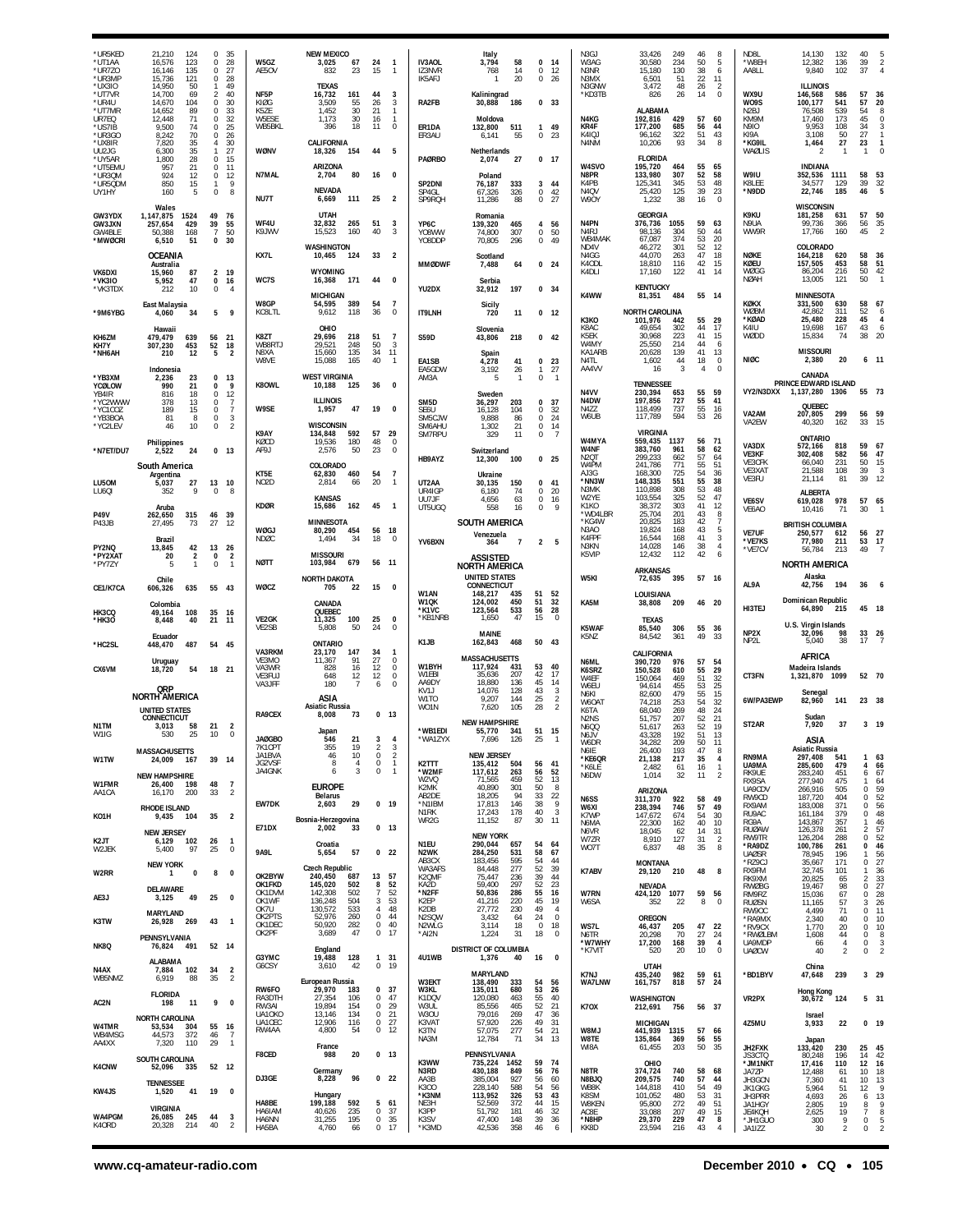| *XU7ACY                                 | Kampuchea<br>24,486<br>107                                  | 3 <sup>30</sup>                                                          | DL70N<br><b>DLØMB</b><br>DD2ML            | 770,588<br>1261<br>691,221<br>1172<br>536,815<br>1049                | 40<br>- 76<br>38<br>75<br>35<br>66                              | SP6IHE<br>*SP1S<br>SN3C            | 22,828<br>90<br>13,360<br>62<br>13,244<br>100                  | $\Omega$<br>0<br>$^{\circ}$               | 52<br>40<br>28                                     | W2FU<br>W2XL               | <b>NEW YORK</b><br>891,616 1672<br>457,864<br>1093        | 59<br>58               | 77<br>63                                            | <b>E77DX</b>                                                 | Bosnia-Herzegovina<br>1,420,668 1784                               | 45 89                                                           |   |
|-----------------------------------------|-------------------------------------------------------------|--------------------------------------------------------------------------|-------------------------------------------|----------------------------------------------------------------------|-----------------------------------------------------------------|------------------------------------|----------------------------------------------------------------|-------------------------------------------|----------------------------------------------------|----------------------------|-----------------------------------------------------------|------------------------|-----------------------------------------------------|--------------------------------------------------------------|--------------------------------------------------------------------|-----------------------------------------------------------------|---|
| *UN1F<br>*UN6T                          | Kazakhstan<br>22<br>2,310<br>12<br>536                      | $\bf{0}$<br>15<br>0<br>8                                                 | DL2JRM<br>DI 8SCG<br>DJ6TK                | 464,232<br>1025<br>405,234<br>854<br>369,460<br>741                  | 30<br>62<br>29<br>65<br>30<br>68                                | SP1MWK<br>SP7HOV<br>SP5LM          | 3,780<br>24<br>21<br>3,420<br>990<br>12                        | 6<br>9<br>$\overline{a}$                  | 15<br>9<br>9                                       | W2UQ<br>NJ1F               | 112,608<br>380<br>237<br>101.455                          | 54<br>54               | 42<br>49                                            | LZ9W                                                         | Bulgaria<br>719,509<br>1215                                        | 34 75                                                           |   |
|                                         | <b>EUROPE</b><br>Austria                                    |                                                                          | DK1II<br>DR5X<br>DL9YAJ                   | 366,876<br>868<br>308,784<br>761<br>294,464<br>690                   | 20<br>66<br>21<br>63<br>26<br>60                                | SP8HKT<br>SP6T                     | $\overline{2}$<br>20<br>2                                      | $\mathbf 0$<br>0                          | $\overline{2}$<br>$\mathbf{1}$                     | W3DQ                       | DISTRICT OF COLUMBIA<br>110,960 542                       | 55 25                  |                                                     | <b>9A4M</b><br>9A3B                                          | Croatia<br>791,994<br>1286<br>550.840<br>1077                      | 34<br>75<br>68<br>26                                            |   |
| OE9R<br>OF3I<br>OE3KAB                  | 1,057,375<br>1456<br>554,484<br>1044<br>119,016<br>408      | 45<br>80<br>72<br>26<br>8<br>49<br>8<br>49                               | DL5MX<br>DD1LD<br>DK50S<br>DJ9MH          | 244,710<br>502<br>241,703<br>643<br>216,888<br>479                   | 64<br>26<br>59<br>18<br>29<br>55<br>19<br>59                    | YR <sub>5N</sub><br>YO7LCB         | Romania<br>377,610<br>871<br>278,691<br>788<br>575             | 13<br>5<br>8                              | 69<br>64<br>57                                     | WX3B                       | <b>MARYLAND</b><br>86,584<br>357<br>PENNSYLVANIA          | 46 33                  |                                                     | 9A2AA<br><b>9A7T</b><br>9A1ACD                               | 448,020<br>937<br>888<br>424.085<br>164,968<br>467                 | 19<br>71<br>20<br>69<br>9<br>59                                 |   |
| OE3K<br>EA6BF                           | 80,883<br>262<br><b>Balearic Islands</b>                    | 39 72                                                                    | DL4CF<br>DK1KC                            | 205,062<br>525<br>200,728<br>407<br>197,047<br>624<br>185,920<br>623 | 59<br>29<br>12<br>55<br>56<br>-8                                | Y05AJR<br>YR5T<br>Y09WF<br>*YO2GL  | 189,020<br>110,968<br>430<br>71,576<br>300<br>70,500<br>303    | $^{\circ}$<br>0<br>1                      | 52<br>46<br>46                                     | WE3C<br>N3BNA              | 868,701<br>1528<br>347,956<br>794<br>405                  | 59<br>56<br>51         | 82<br>63<br>30                                      | OL7M                                                         | Czech Republic<br>1,213,060<br>1582<br>1435                        | 43<br>88<br>74<br>38                                            |   |
| EV1P                                    | 656,232<br>1015<br><b>Belarus</b><br>34,265<br>197          | 0, 35                                                                    | DL3OBQ<br>DL5CF<br>DF5ZV<br>*DL9CW        | 182,700<br>407<br>171,983<br>424<br>160,110<br>649                   | 21<br>63<br>53<br>26<br>51<br>3                                 | YO7LGI<br>Y03JW<br>*YO8DOH         | 45,064<br>209<br>44,100<br>171<br>16,660<br>123                | 1<br>$\Omega$<br>0                        | 42<br>50<br>28                                     | W3MF<br>K3VX<br>K3000      | 91,368<br>10,038<br>99<br>101<br>5,967                    | 38<br>26               | $\overline{4}$<br>$\mathbf{1}$                      | OL3Z<br>OK4W<br>OL4A<br>OL7D                                 | 894,656<br>697,400<br>1285<br>522,432<br>1038<br>425,255<br>962    | 36<br>64<br>68<br>28<br>24                                      |   |
| ON4WW                                   | Belgium<br>1,053,132<br>1414                                | 44<br>80                                                                 | DK1FW<br>DJ3RA<br><b>DHØGHU</b>           | 395<br>149.431<br>136,080<br>313<br>117,646<br>428                   | 11<br>62<br>22<br>58<br>$\overline{2}$<br>57                    | Y05CUQ<br>YO6OAF                   | 13,082<br>87<br>1,380<br>19                                    | $\Omega$<br>0                             | 31<br>15                                           | N4WW<br>WJ9B               | <b>FLORIDA</b><br>410,400<br>845<br>368,543<br>1056       | 59<br>56               | 76<br>63                                            | OK2RDI                                                       | 16,480<br>110<br>England                                           | $\frac{61}{32}$<br>$\mathbf 0$                                  |   |
| ON4IA<br>OQ5M<br>ON9CC                  | 977,304<br>1240<br>203<br>70.140<br>22,172<br>92            | 53<br>76<br>17<br>43<br>0<br>46                                          | DK3UA<br>DL9NDV<br>DL1AMQ                 | 113,738<br>258<br>104,859<br>353<br>103,090<br>301                   | 16<br>58<br>54<br>-7<br>56<br>9                                 | YU1LA<br>YT3M                      | Serbia<br>909,708<br>1303<br>641,194<br>1095                   | 40<br>30                                  | 83<br>76                                           | AD4ES<br>W4SEC             | 82,503<br>472<br>149<br>20,034                            | 54<br>47               | 35<br>16                                            | G5D                                                          | 844,658<br>1406<br>Estonia                                         | 41<br>66                                                        |   |
| ON6UF                                   | 101<br>12,717<br>Bulgaria                                   | $\mathbf 0$<br>27                                                        | DJ3WE<br>*DL5KUA<br>*DO1YCL               | 102,365<br>363<br>78,694<br>193<br>78,288<br>303                     | 55<br>$\overline{4}$<br>20<br>53<br>53<br>3                     | S5ØK                               | Slovenia<br>836,784<br>1257                                    | 43                                        | 74                                                 | <b>IL8W</b><br><b>NQ41</b> | <b>GEORGIA</b><br>1,160,992<br>1918<br>759,220<br>1503    | 59<br>59               | 83<br>81                                            | ES9C                                                         | 1,711,916 1866<br><b>European Russia</b>                           | 53 95                                                           |   |
| LZ8E<br>LZ1AQ<br>LZ2ZG                  | 391<br>125,294<br>92,876<br>269<br>195<br>53,664            | 4<br>57<br>9<br>53<br>51<br>$\mathbf{1}$                                 | DR4T<br>*DK5MB<br>*DL3TD                  | 69,600<br>306<br>64,954<br>294<br>327<br>64,512                      | 49<br>$\mathbf{1}$<br>0<br>47<br>$\Omega$<br>48                 | <b>S57M</b><br>S57Q<br>S54K        | 625,522<br>1053<br>287,925<br>737<br>262,048<br>685            | 34<br>12<br>13                            | 73<br>63<br>63                                     | K4UEE                      | 337,480<br>1061<br><b>NORTH CAROLINA</b>                  | 57                     | 61                                                  | RX3APM<br>RL3A<br>RZ4PWL                                     | 886,193<br>1285<br>660,843<br>1148<br>611.620<br>982               | 85<br>34<br>$\begin{array}{c} 75 \\ 80 \end{array}$<br>26<br>26 |   |
| LZ1FJ<br>TK5EP                          | 60<br>$\overline{4}$<br>Corsica                             | 0<br>3                                                                   | DL8QS<br>*DL1EKO<br>DD9WG                 | 61,628<br>161<br>57,616<br>240<br>51,064<br>206<br>47,235<br>221     | 11<br>60<br>50<br>2<br>51<br>1<br>47<br>$\mathbf 0$             | S540<br>S54X<br>*S56A<br>*S51Z     | 161,778<br>545<br>399<br>146,730<br>141,376<br>446             | 5<br>13<br>$\overline{7}$<br>$\mathbf{0}$ | 54<br>60<br>57<br>44                               | N1LN<br>AA4V               | 621,824 1485<br><b>SOUTH CAROLINA</b>                     | 58 70                  |                                                     | RF3C<br>RK3AWK<br>RK4FWX                                     | 405,110<br>885<br>292,004<br>784<br>207,533<br>528<br>537          | 70<br>15<br>9<br>65<br>9<br>62                                  |   |
| 9A2DQ                                   | 501<br>197,830<br>Croatia<br>783                            | 20 53<br>35<br>68                                                        | *DL2NBU<br>DL5NDX<br>DL4RCK<br>*DP5W      | 45,628<br>227<br>44.885<br>213<br>40,876<br>209                      | 0<br>44<br>47<br>$\Omega$<br>$\Omega$<br>44                     | S51DX                              | 213<br>45,672<br>39,849<br>228                                 | 0                                         | 37                                                 | W4YCC                      | 168,632<br>512<br>81,405<br>376<br><b>VIRGINIA</b>        | 53<br>51               | 54<br>30                                            | RC3W<br>RM3Q<br>RM3F                                         | 172,096<br>145,977<br>542<br>137,516<br>452                        | 5<br>59<br>$\mathbf{1}$<br>56<br>61<br>$\mathbf{1}$             |   |
| <b>9A7V</b>                             | 466,281<br>166,870<br>345<br><b>Czech Republic</b>          | 21<br>-61                                                                | DL2RMC<br>DK2ZO<br>*DO9ST                 | 39,455<br>110<br>38,106<br>126<br>37.843<br>196                      | 12<br>53<br>5<br>53<br>$\mathbf 0$<br>41                        | EA1WX<br>EA4KD<br>EA7MT            | Spain<br>415<br>224,370<br>200,408<br>329<br>148<br>40,560     | 25<br>33<br>4                             | 65<br>61<br>48                                     | KC4D                       | 793<br>301,320<br><b>NEW MEXICO</b>                       | 57 63                  |                                                     | OY6A                                                         | <b>Faroe Islands</b><br>1,016,855 1477                             | 48 71                                                           |   |
| OK1DIG<br>OK1NY<br>OK2ZI                | 908,037<br>1365<br>692,048<br>1069<br>1000<br>552,389       | 42<br>75<br>42<br>70<br>72<br>31                                         | *DK8NX<br>DL7CX<br>DL1NEO                 | 36,850<br>141<br>35,255<br>138<br>34,960<br>210                      | 50<br>5<br>48<br>0<br>38                                        | EA2IF<br>EA4ZK<br>EA1XT            | 6,860<br>47<br>37<br>5,824<br>5,100<br>45                      | 0<br>$\mathfrak{p}$<br>$\Omega$           | 28<br>26<br>25                                     | NI5T                       | 470,235 1199<br>CALIFORNIA                                | 58                     | 57                                                  | OH4MFA                                                       | Finland<br>265,920<br>468                                          | 29<br>$-67$                                                     |   |
| OK1VD<br>OK7Y<br>OK1IW                  | 363,399<br>807<br>319,872<br>734<br>252,648<br>708          | 21<br>66<br>65<br>19<br>60<br>12                                         | DL8ZAJ<br>DL1DTC<br>DP4N                  | 34,012<br>166<br>30.100<br>148<br>28,474<br>128                      | $\overline{2}$<br>42<br>$\Omega$<br>43<br>$\Omega$<br>46        | EA2OK<br>*EA2DK<br>EA3ATM          | 1,722<br>25<br>24<br>1,392<br>825<br>14                        | $\Omega$<br>$\Omega$<br>0                 | 14<br>12<br>11                                     | N5KO<br>K6EMI<br>WB6BFG    | 219,725<br>786<br>59,968<br>386<br>13,158<br>138          | 57<br>52<br>40         | 28<br>12<br>3                                       | TM6M                                                         | France<br>1,530,696<br>1666                                        | 55 83                                                           |   |
| OK1MQ<br>*OK1FC<br>OI 5Y                | 245,305<br>689<br>136,710<br>445<br>300<br>84,205           | 57<br>14<br>6<br>56<br>52<br>3                                           | DM3VL<br>DL7BY<br>DL9SEV                  | 23,814<br>92<br>23,370<br>118<br>22,876<br>137                       | 47<br>2<br>0<br>41<br>37<br>1                                   | *EC1KR<br>EA5GVZ<br>FA5DM          | 14<br>770<br>14<br>$\overline{2}$<br>$\mathbf{1}$<br>-2        | $^{\circ}$<br>0<br>$\Omega$               | 11<br>$\overline{2}$<br>$\overline{1}$             | N7DD                       | ARIZONA<br>1302<br>713,570                                | 59                     | 84                                                  | DR1A<br><b>DFØSAX</b>                                        | Germany<br>1,361,922<br>1647<br>777,699<br>1295                    | 55<br>84<br>40<br>77                                            |   |
| OK1AYY<br>*OK1M7C<br>OK2BND             | 36,372<br>182<br>31.261<br>151<br>8,910<br>70               | 0<br>42<br>40<br>3<br>0<br>27                                            | DR3W<br>*DL3DRN<br>DJ9RR                  | 22,464<br>147<br>21,828<br>145<br>21,600<br>153                      | 35<br>1<br>34<br>$\Omega$<br>0<br>32                            | SM5FUG                             | Sweden<br>48,780<br>212                                        |                                           | 4 41                                               | N7AT                       | 445,332<br>1140<br>UTAH                                   | 59                     | 59                                                  | DF7ZS<br><b>DLØAO</b><br>DQ4W                                | 747,155<br>1210<br>717,370<br>1218<br>710,789<br>1269              | 75<br>40<br>76<br>39<br>71<br>38                                |   |
| OK2SG<br>OK2EQ                          | 7.598<br>36<br>2,604<br>29                                  | 22<br>$\overline{7}$<br>$\bf 0$<br>21                                    | DL1EJA<br>DL2SWN<br>*DH6DAO               | 19.188<br>121<br>18,000<br>92<br>16,992<br>116                       | $\overline{0}$<br>36<br>0<br>40<br>34<br>2                      | SF7WT<br>SM7N<br>SA <sub>1</sub> A | 44,308<br>202<br>25,218<br>83<br>21,900<br>145                 | $\Omega$<br>7<br>0                        | 44<br>47<br>30                                     | K7OA                       | 701<br>130,053<br><b>WASHINGTON</b>                       | 57 20                  |                                                     | DL1MGB<br>DK4A<br><b>DLØCS</b>                               | 692,384<br>1202<br>598,920<br>1082<br>589,700<br>1181              | 33<br>79<br>65<br>40<br>30<br>70                                |   |
| OZ1AXG                                  | Denmark<br>204,856<br>676                                   | 2 56                                                                     | DJ1AA<br>*DF2CH<br>*DK3DUA                | 14,976<br>108<br>14,145<br>71<br>13,974<br>95                        | 0<br>32<br>0<br>41<br>0<br>34                                   | SM4F<br>SM5AOG<br>SM5GMZ           | 21,384<br>85<br>17,908<br>88<br>1,755<br>20                    | 7<br>0<br>4                               | 37<br>37<br>11                                     | N7ZG                       | 119,119<br>597<br><b>MICHIGAN</b>                         | 57                     | - 20                                                | DJ9KM<br><b>DLØGL</b><br>DF1HF                               | 548,148<br>1060<br>482,864<br>893<br>445,824<br>875                | 33<br>69<br>37<br>66<br>63<br>33                                |   |
| G3WPH<br>G4AQG                          | England<br>997<br>731,973<br>57,354<br>153                  | 47<br>76<br>15<br>51<br>9                                                | DL7YAD<br>*DL7A1<br>*DL1SVA               | 11,088<br>70<br>8,848<br>71<br>6,210<br>53<br>42                     | 0<br>36<br>28<br>$\Omega$<br>$\Omega$<br>27<br>20<br>$^{\circ}$ | SM5ARL<br>*SE5E<br>SM7ALC          | 220<br>6<br>18<br>3<br>$\overline{\mathbf{z}}$<br>$\mathbf{1}$ | 0<br>0<br>0                               | $\overline{4}$<br>$\overline{2}$<br>$\overline{1}$ | W8RT<br>K8MU<br>W8ZHO      | 534,318<br>1236<br>270,978<br>725<br>51,471<br>403<br>85  | 57<br>54<br>54<br>36   | 72<br>60<br>$\overline{\mathbf{3}}$<br>$\mathbf{1}$ | <b>DKØIW</b><br><b>DKØEE</b><br><b>DKØIZ</b><br><b>DLØUM</b> | 374,957<br>851<br>731<br>257,106<br>88,464<br>339<br>33,100<br>155 | $65$<br>$60$<br>24<br>13<br>9<br>48<br>$\overline{2}$<br>48     |   |
| G4FAL<br>G3RWL<br>G4EXD<br><b>GØRPM</b> | 28,950<br>110<br>4,050<br>$^{25}_{17}$<br>2,295<br>-1       | 41<br>14<br>$\overline{4}$<br>$\sqrt{5}$<br>12<br>0<br>$\mathbf{1}$      | *DG7RO<br>DG1CMZ<br>DM3DI<br><b>DLØXM</b> | 3,460<br>344<br>11<br>120<br>4<br>48<br>5                            | 0<br>8<br>3<br>-1<br>0<br>3                                     | HB9EP                              | Switzerland<br>47,600<br>184                                   |                                           | 0 <sub>50</sub>                                    | W8PGW<br>K1LT              | 7,141<br>OHIO<br>722,700<br>1509                          | 58 74                  |                                                     | SX <sub>1</sub> L                                            | Greece<br>423,530<br>957                                           | 14 68                                                           |   |
| ES2DJ                                   | Estonia<br>31<br>6,225                                      | 14 11                                                                    | DL8USA                                    | 10<br>$\mathbf{1}$<br>Greece                                         | $\mathbb O$<br>$\overline{1}$                                   | UX2X<br>UW3U                       | Ukraine<br>1094<br>694,870<br>491,096<br>993                   | 35<br>24                                  | 75<br>68                                           | AK9F                       | <b>ILLINOIS</b><br>614,380<br>1470                        | 59                     | 71                                                  | HG8DX                                                        | Hungary<br>1,471,248<br>1689                                       | 92<br>52                                                        |   |
| UA6LFQ                                  | European Russia<br>398,464<br>870                           | 17<br>71                                                                 | SV1DPI                                    | 73,620<br>227<br>Hungary                                             | 7 53                                                            | UZ7U<br><b>UZØU</b><br>UT8IM       | 1000<br>489,364<br>279,756<br>727<br>673<br>275,272            | 25<br>15<br>11                            | 69<br>61<br>65                                     | N9ZEW                      | <b>WISCONSIN</b><br>139,062<br>690                        | 56                     | 30                                                  | HG5A<br>HG1S<br>HA3E                                         | 756,030<br>1235<br>388,752<br>828<br>171,715<br>554                | 74<br>36<br>22<br>69<br>$\mathbf 0$<br>61                       |   |
| UA6GP<br>RK4FM<br>UA3KM                 | 274,436<br>716<br>273,989<br>721<br>270,100<br>719          | 11<br>65<br>65<br>6<br>10<br>64                                          | HG3DX<br>HA1DAE<br>HA3NU                  | 969,804<br>1356<br>329,638<br>714<br>244,948<br>586                  | 42 82<br>19<br>67<br>24<br>52                                   | UW5Q<br>UT2PX<br>UT7MA             | 248,571<br>649<br>217,419<br>629<br>214,435<br>658             | 10<br>$\overline{7}$<br>4                 | 61<br>62<br>61                                     | <b>KØRF</b>                | COLORADO<br>640,728<br>1409                               | 59                     | 73                                                  | TF3IRA                                                       | Iceland<br>223,772<br>460                                          | 29<br>- 57                                                      |   |
| RU1A<br>RA3CM<br>RU3DX                  | 248,625<br>548<br>214,370<br>660<br>207,504<br>538          | 19<br>66<br>7<br>58<br>12<br>60                                          | HA7PL<br>HA1SN<br>*HA2MN                  | 12,210<br>85<br>3,990<br>46<br>2,670<br>38                           | 30<br>$\Omega$<br>0<br>19<br>$\bf{0}$<br>15                     | UW1M<br>UR8RF<br><b>UU2JQ</b>      | 150.970<br>475<br>142,956<br>418<br>129,977<br>439             | 3<br>8<br>$\Omega$                        | 59<br>58<br>59                                     | KJØG                       | 80,388<br>515<br><b>MINNESOTA</b>                         | 53                     | -13                                                 | EI7M                                                         | Ireland<br>1249<br>991,200                                         | 52 68                                                           |   |
| RN1ON<br>UA4WI<br>RV1CC                 | 205,904<br>583<br>176,290<br>580<br>167,688<br>492          | 62<br>6<br>61<br>0<br>8<br>60                                            | TF8GX                                     | Iceland<br>12,818<br>69<br>$\overline{7}$                            | 3<br>-31                                                        | *ur5mm<br>UR5MBA<br>*US4IPQ        | 121,905<br>362<br>55,664<br>230<br>54,868<br>216               | 1<br>$\Omega$<br>0<br>$\Omega$            | 62<br>49<br>44                                     | WØMR<br><b>NØBK</b>        | 67,048<br>430<br>99<br>8,388                              | 55<br>36               | 13<br>$\Omega$                                      | 14DZ                                                         | Italy<br>987,392<br>1305                                           | 50<br>78                                                        |   |
| <b>R73VC</b><br>*RU3LA<br>RU6FA         | 399<br>129.339<br>128,640<br>463<br>117,181<br>356<br>414   | $\overline{2}$<br>61<br>4<br>56<br>55<br>6<br>56<br>$\Omega$             | TF4M<br>E161Z                             | 240<br>Ireland<br>1064                                               | 0<br>6<br>46 65                                                 | UX1IL<br>UT3NF<br>UX8IX            | 48,756<br>190<br>104<br>47.101<br>40,896<br>172<br>224         | 8<br>$\mathbf{1}$<br>$\Omega$             | 51<br>59<br>47<br>-36                              | KØLIR                      | <b>MISSOURI</b><br>177,723<br>812                         | 58                     | 33                                                  | 102C<br><b>IKØHBN</b>                                        | 786,217<br>1271<br>497,224<br>864                                  | 71<br>38<br>35<br>69                                            |   |
| RA1AR<br>RW6AHO<br>RA3DNC<br>RU3UN      | 114,912<br>108.000<br>394<br>371<br>98,000<br>89,984<br>249 | -50<br>55<br>$\mathbf{1}$<br>62<br>$\overline{2}$                        | <b>MDØCCE</b>                             | 749,916<br>Isle of Man<br>365,650<br>597                             | 37 66                                                           | *US3IP<br>UU2J<br>UR4FI<br>*UX3IA  | 37,620<br>31.941<br>167<br>23,040<br>150<br>3,402<br>27        | о<br>$\Omega$<br>0                        | 35<br>32<br>21                                     | VE2OJ                      | CANADA<br>OUEBEC<br>979,968 1406                          | 59                     | 69                                                  | UA2FW<br>RW2F                                                | Kaliningrad<br>1856<br>I./U3.46U<br>1,226,358<br>1608              | 55 90<br>45 81                                                  |   |
| *UA3XAC<br>*RN6AH<br>*UA3FX             | 292<br>72,124<br>69,462<br>286<br>68.352<br>300             | 49<br>3<br>$\overline{2}$<br>49<br>47<br>$\mathbf{1}$                    | <b>IKØYVV</b>                             | Italy<br>362,268<br>804                                              | 17 70                                                           | UT5UY<br>UU9CW<br>*UY2ZA           | 979<br>14<br>630<br>11<br>20<br>$\overline{\phantom{a}}$       | $\mathbf 0$<br>0<br>$\Omega$              | 11<br>9<br>$\overline{2}$                          | VE3YAA<br>VA3CCO           | ONTARIO<br>459,270<br>869<br>293,220<br>659               | 57<br>55               | 48<br>-35                                           | LY7A<br>LY2J                                                 | Lithuania<br>431,487<br>983<br>972<br>364,608                      | 19<br>62<br>12 60                                               |   |
| *RK1AX<br>RA4ST<br>RN1AC                | 48,557<br>160<br>41,384<br>159<br>40,936<br>238             | 5<br>54<br>$\,0\,$<br>56<br>0<br>34                                      | <b>IKØYUT</b><br><b>IW1FNW</b><br>IK2ANI  | 131,923<br>361<br>101,919<br>393<br>48,675<br>168                    | 10<br>57<br>52<br>-1.<br>8<br>47                                | UT7UW                              | 15<br>3<br><b>OCEANIA</b>                                      | 0                                         | 3                                                  | VE6JY                      | ALBERTA<br>627,606 957                                    | 57 62                  |                                                     | LY2XW<br>LY5W                                                | 355,500<br>839<br>304,448<br>800                                   | 14 65<br>9<br>62                                                |   |
| RU4WD<br>RA3NZ<br>*RV3YM                | 40,670<br>226<br>37,810<br>202<br>37,485<br>150             | $\mathsf 0$<br>35<br>38<br>0<br>5<br>46                                  | *I2WIJ<br><b>IV3JCC</b><br>IK2WPO         | 26,899<br>151<br>25,991<br>106<br>12,054<br>46                       | $\bf{0}$<br>37<br>5<br>42<br>1 41                               | ZL1AZE                             | New Zealand<br>7,790<br>48                                     |                                           | 7 <sub>12</sub>                                    |                            | <b>NORTH AMERICA</b><br><b>Bahamas</b>                    |                        |                                                     | Z37M                                                         | Macedonia<br>744,896 1289                                          | 31 72                                                           |   |
| *RW6AMP<br>RZ3FW<br>UA6HRX              | 36,760<br>199<br>35,154<br>110<br>35,061<br>212             | 0<br>40<br>47<br>$\overline{7}$<br>39<br>0                               | YL7X                                      | Latvia<br>497,970<br>975                                             | 26 64                                                           | DU1BP                              | Philippines<br>47<br>4,113<br><b>SOUTH AMERICA</b>             | $\mathbf{1}$                              | 8                                                  | C6ANM                      | 518,427<br>813<br>Mexico                                  | 57 60                  |                                                     | PA6Z<br>PC <sub>5</sub> M                                    | Netherlands<br>843,464<br>1248<br>640,976<br>909                   | 45 73<br>45 67                                                  |   |
| RZ4SWM<br>*UA10AM<br>RV3FT              | 29,682<br>189<br>145<br>25,726<br>16,555<br>80              | 34<br>0<br>38<br>0<br>43<br>0                                            | *LY3B<br>LY3BN                            | Lithuania<br>190,575<br>679<br>166,732<br>418                        | 5<br>50<br>59<br>14                                             | LO2F                               | Argentina<br>19,516<br>63                                      | 25                                        | 9                                                  | XE1RCS                     | 1,021,515 1329<br>AFRICA                                  | 57 66                  |                                                     | PI4D<br>PI4TUE<br>PI4W                                       | 639,424<br>1095<br>517,128<br>1115<br>508,280<br>941               | 39<br>64<br>61<br>26<br>36<br>61                                |   |
| *RW1CX<br>RN3CT<br>*RA6AAW<br>RU4SU     | 14,924<br>119<br>10,350<br>39<br>41<br>8,954<br>7,695<br>52 | $\mathbf 0$<br>26<br>18<br>$^{12}_{\phantom{1}2}$<br>35<br>27<br>0       | *LY2SA<br>I Y7M                           | 28,832<br>184<br>34<br>2,685                                         | $\mathbf 0$<br>34<br>$\overline{2}$<br>13                       | PT7AG<br>PY1NX                     | Brazil<br>102,970<br>155<br>23,850<br>60                       | 35<br>24                                  | 35<br>21                                           | EF8M                       | <b>Canary Islands</b><br>1,913,613 1404<br>ASIA           | 56 83                  |                                                     | PA6V<br>LN3Z                                                 | 807<br>334,854<br>Norway<br>1,108,965<br>1538                      | 22<br>- 56<br>45 76                                             |   |
| RW3DD<br>RK3PWJ<br>UA4HEJ               | 31<br>4,654<br>2,093<br>39<br>18<br>2,040                   | $\overline{c}$<br>24<br>13<br>0<br>$\overline{2}$<br>15                  | LX7I                                      | Luxembourg<br>1,444,344<br>1789                                      | 50 82                                                           | PY2ZXU                             | 350<br>6<br>Venezuela                                          | $\overline{4}$                            | $\mathbf{3}$                                       | RX9CAZ<br>RWØA             | <b>Asiatic Russia</b><br>660,025<br>877<br>491.013<br>662 | 10<br>15               | 75<br>74                                            | S08R                                                         | Poland<br>780,560<br>1274                                          | 31 79                                                           |   |
| RU6YY<br>RA4UVK<br>RN3REY               | 1,020<br>12<br>9<br>495<br>315<br>8                         | 0<br>12<br>9<br>$\bf 0$<br>9<br>0                                        | ER4KAA<br>*ER3DX                          | Moldova<br>1,130,381 1625<br>73,408<br>202                           | 43 76<br>8<br>56                                                | YV5JBI<br>YV5NWG                   | 22,393<br>50<br>2,175<br>15                                    | 17<br>$\Omega$                            | 32<br>15                                           | RK9CWA<br>RK9CYA<br>RK9JXP | 455,174<br>702<br>193<br>62,054<br>558<br>20              | 4<br>$\mathbf{0}$<br>0 | 70<br>38<br>9                                       | S090<br>SP1KRF                                               | 614,079 1214<br>130,758<br>469                                     | 27<br>66<br>4<br>- 53                                           |   |
| RN6FK<br>RU3SE<br>UA6GU                 | 300<br>6<br>290<br>17<br>75<br>3                            | $\overline{4}$<br>$\overline{2}$<br>$\mathbf 0$<br>5<br>$\mathbf 0$<br>3 | PA5KT                                     | Netherlands<br>493,377<br>813                                        | 40<br>67                                                        |                                    | <b>MULTI-OP</b><br><b>NORTH AMERICA</b><br>UNITED STATES       |                                           |                                                    | P33W                       | Cyprus<br>1,443,612 1272                                  | 36 82                  |                                                     | CR6A                                                         | Portugal<br>846,395 1074                                           | 52 69                                                           |   |
| UA6FF<br>UA6GK                          | 10<br>$\mathbf{1}$<br>10<br>$\overline{1}$                  | 0<br>$\mathbf{1}$<br>$\pmb{0}$<br>$\mathbf{1}$                           | PA3FOA<br><b>PAØWRS</b><br>PG3N           | 462<br>296.153<br>230<br>128.238<br>60,552<br>195                    | 37<br>72<br>29<br>58<br>11 47                                   | NZ1U                               | CONNECTICUT<br>73,630<br>259                                   | 36 38                                     |                                                    | JA3YBK                     | Japan<br>417,483<br>514                                   | 37                     | 62                                                  | YP1WFF<br>Y08KOS                                             | Romania<br>346,239<br>922<br>249,573<br>696                        | 11 62<br>63<br>6                                                |   |
| OH6LI<br>OH6MW                          | Finland<br>704,820<br>1212<br>305,578<br>778                | 34<br>68<br>13<br>60                                                     | *PA7RA                                    | 11,816<br>88<br>Norway                                               | 3<br>25                                                         | K1LZ<br>K1TTT                      | MASSACHUSETTS<br>1,388,665 1748<br>897,615 1609                | 59 86<br>59                               | 76                                                 | <b>JAØZRY</b>              | 1,143<br>28<br>Kazakhstan                                 | $\overline{2}$         | $\overline{7}$                                      | YR2Y                                                         | 23,868<br>90<br>San Marino                                         | $\mathbf{1}$<br>51                                              |   |
| OH <sub>2</sub> XX<br>OH3FM<br>OG2A     | 724<br>293.700<br>260,330<br>685<br>120,533<br>315          | 13<br>62<br>10<br>60<br>21<br>46                                         | LA6FJA<br>LA6DW<br>LA8HGA                 | 147,000<br>396<br>4,440<br>37<br>11<br>1,045                         | 15 55<br>$\mathbf 0$<br>24<br>$\mathbf 0$<br>11                 | W1QA                               | 196,336<br>417<br><b>NEW HAMPSHIRE</b>                         | 52<br>59 79                               | 60                                                 | UP2L                       | 913,740 1064<br><b>EUROPE</b>                             | 17 80                  |                                                     | <b>T70A</b>                                                  | 1,844,808 2173<br>Serbia                                           | 51 88                                                           |   |
| OH6OS<br>OH <sub>2</sub> BO             | 64,666<br>186<br>146<br>63,291<br>France                    | 51<br>11<br>10<br>63                                                     | SN3R<br>SP4Z                              | Poland<br>676,312<br>1183<br>505,206<br>897                          | 33<br>- 71<br>26<br>76                                          | KC1XX<br>KØTV                      | 1,112,694 1827<br>474,500 1072<br>RHODE ISLAND                 | 58 67                                     |                                                    | OHØZ                       | Aland Islands<br>1,122,786 1550<br>Austria                | 46 80                  |                                                     | YT5W<br>YU7W                                                 | 393,624<br>975<br>296,074<br>765<br>Sicily                         | 18 59<br>11 63                                                  |   |
| F5IN<br>F6BEE                           | 706,530 1077<br>147,639<br>254                              | 44<br>- 66<br>34<br>53                                                   | SP1NY<br>S061<br>SP8I BK                  | 207,200<br>531<br>197,340<br>560<br>169,024<br>517                   | 60<br>14<br>59<br>10<br>58<br>6                                 | W1OP                               | 198,300 583<br><b>NEW JERSEY</b>                               | 55 45                                     |                                                    | OE2S                       | 1079<br>504,390<br><b>Belarus</b>                         | 20 66                  |                                                     | IT9ESW<br><b>IZØCLS</b>                                      | 792,360<br>1077<br>423<br>10                                       | 44 80<br>$\mathbf 0$                                            | 9 |
| DL1AUZ                                  | Germany<br>1,015,734 1437                                   | 47 76                                                                    | SP9LAS<br>SQ2GXO                          | 122,580<br>407<br>24,054<br>131                                      | $\overline{4}$<br>56<br>0 <sup>38</sup>                         | W2GD<br>K <sub>2</sub> GE          | 1,042,020 1684<br>18,084<br>190                                | 57<br>41                                  | 83<br>$\overline{\mathbf{3}}$                      | EW1WZ<br>EW8ZO             | 598,416 1191<br>7,238<br>73                               | 18 73<br>0             | - 22                                                | OM8A                                                         | Slovakia<br>1,568,700 1820                                         | 53 87                                                           |   |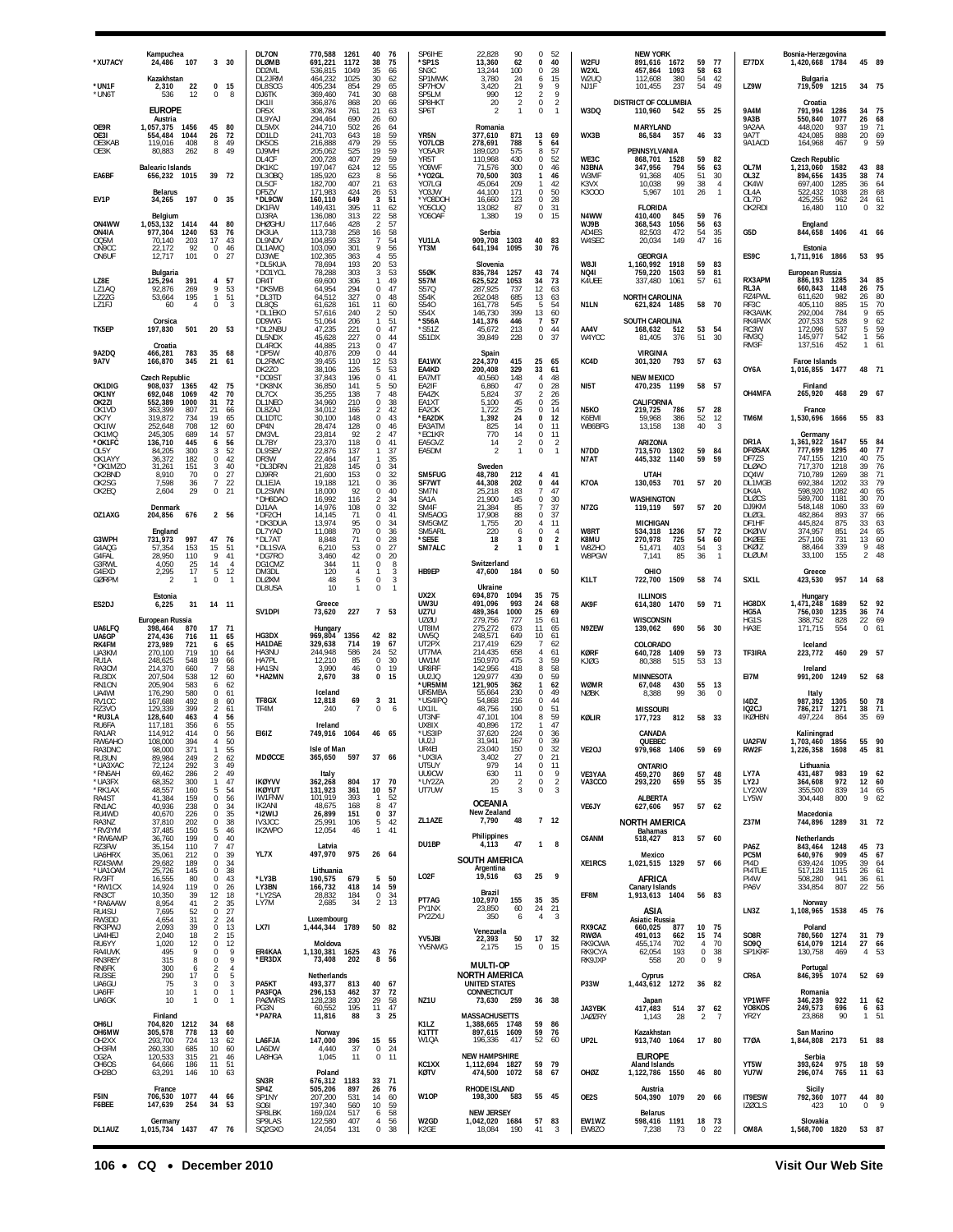| OM7M<br>OM <sub>5</sub> M<br>OMØM                     | 1,408,260<br>1645<br>1402<br>1,005,000<br>763.452                                                                                | 1256                                                                   | 52<br>88<br>45<br>80<br>36<br>72                          | K2YR<br>KB2SMZ                                             | 1.710<br>-51<br>100<br>$\overline{7}$                                                                                   | 15<br>5                                | $^{\circ}$<br>$\Omega$                                            | WD5COV<br>NM5NM                                                | <b>NEW MEXICO</b><br>176.968<br>823<br>28,392<br>245                                                        | 57<br>49                               | 31<br>3                                                                                         | *N2OPW<br><b>WAIDM</b> *                                         | 1,533<br>975                                                    | 35<br>25                                   | 21<br>15                               | $\mathbf 0$<br>$\overline{0}$                                                                  | *VE3RCN<br>VE3FU<br>VA3EF                                    | 8,350<br>1,856<br>40                                          | 75<br>24<br>$\overline{2}$       | 14<br>0                                  | 2                                        |
|-------------------------------------------------------|----------------------------------------------------------------------------------------------------------------------------------|------------------------------------------------------------------------|-----------------------------------------------------------|------------------------------------------------------------|-------------------------------------------------------------------------------------------------------------------------|----------------------------------------|-------------------------------------------------------------------|----------------------------------------------------------------|-------------------------------------------------------------------------------------------------------------|----------------------------------------|-------------------------------------------------------------------------------------------------|------------------------------------------------------------------|-----------------------------------------------------------------|--------------------------------------------|----------------------------------------|------------------------------------------------------------------------------------------------|--------------------------------------------------------------|---------------------------------------------------------------|----------------------------------|------------------------------------------|------------------------------------------|
| OMØR<br>OM6A<br>OM4A                                  | 758.343<br>1163<br>661,300<br>600,474                                                                                            | 37<br>29<br>1228<br>33<br>1080                                         | $\frac{76}{71}$<br>69                                     | AA1K<br>MARYLAND                                           | DELAWARE<br>302<br>47,880                                                                                               | 44 13                                  |                                                                   | N <sub>2U</sub> T<br>*K9GAJ/M                                  | 15.582<br>134<br>70<br>4,023<br>OKLAHOMA                                                                    | 43<br>26                               | 6<br>$\mathbf{1}$                                                                               | K8JQ<br>*KW8V<br>K80QL                                           | <b>WEST VIRGINIA</b><br>70,362<br>38,350<br>11.004              | 601<br>336<br>113                          | 53<br>45<br>37                         | $\mathbf{1}$<br>5<br>$\sqrt{5}$                                                                | *VE4EAR                                                      | <b>MANITOBA</b><br>21,296                                     | 104                              | 39                                       |                                          |
| S530<br>S52X<br>S5ØL                                  | Slovenia<br>1074<br>629.790<br>508,245<br>1081<br>359,492                                                                        | 966                                                                    | 36<br>69<br>25<br>68<br>10<br>-64                         | K3ZO<br>W6AAN<br>W3EKT<br>*N3ALN                           | 150,192<br>700<br>402<br>74.520<br>72,051<br>379<br>27.896<br>291                                                       | 53<br>48<br>49<br>41                   | 31<br>24<br>24<br>3                                               | K5LAD                                                          | 180<br>19,100<br><b>TFXAS</b>                                                                               | 46                                     | $\overline{4}$                                                                                  | *KA8NJW<br>N8DSG                                                 | 8,991<br>5,474<br><b>ILLINOIS</b>                               | 109<br>70                                  | 36<br>33                               | $\mathbf{1}$<br>$\mathbf{1}$                                                                   | <b>VE5WI</b><br>*VE5CPU                                      | SASKATCHEWAN<br>64,735<br>726                                 | 258<br>15                        | 50<br>11                                 | $\Omega$                                 |
| ED5M<br>EC5CR                                         | Spain<br>936,530<br>143,143                                                                                                      | 1355<br>330                                                            | 47 72<br>55<br>$22^{\circ}$                               | *K7DLB<br>WB3FTQ                                           | 10,647<br>117<br>544<br>17<br>PENNSYLVANIA                                                                              | 37<br>17                               | $\overline{2}$<br>$\mathbf 0$                                     | K5RX<br>NR5M<br>K5NA<br>W5PR                                   | 279,568<br>959<br>226,416<br>997<br>950<br>206,624<br>151.973<br>729                                        | 57<br>55<br>56<br>53                   | 44<br>34<br>32<br>30                                                                            | K9IDQ<br>*N9LYE<br>*K9RJZ<br>*KA9UVY                             | 43,035<br>40.413<br>19,668<br>19,278                            | 326<br>303<br>197<br>155                   | 51<br>51<br>41<br>48                   | 6<br>6<br>3<br>6                                                                               | VF6BBP<br>VE6TL                                              | ALBERTA<br>81,361<br>5.060                                    | 290<br>50                        | 51<br>23                                 | 8<br>$\Omega$                            |
| SK7DX<br>SK3W<br>SJ2W<br>SM6VJA                       | Sweden<br>1,166,468<br>1,059,408<br>999.105<br>463,540                                                                           | 1593<br>47<br>1396<br>1298<br>1030                                     | 48<br>76<br>79<br>83<br>46<br>23<br>63                    | W3BGN<br>W3TS<br>W3GH<br>N3YW<br>K3TUF<br>WØBR<br>*KD3HN   | 313,000<br>1121<br>191,268<br>955<br>158,498<br>710<br>41,722<br>368<br>39.375<br>234<br>34,328<br>251<br>24,633<br>205 | 57<br>57<br>55<br>36<br>49<br>46<br>44 | 43<br>27<br>-31<br>10<br>14<br>10<br>$\overline{7}$               | *AD5XD<br>K5MV<br>*W5PUF<br>*NØRQ<br>K5BG<br>W5OV<br>*K3TD     | 42,900<br>308<br>20.915<br>204<br>12,848<br>124<br>7,400<br>83<br>7,029<br>78<br>5,216<br>65<br>34<br>1,680 | 53<br>41<br>40<br>37<br>29<br>26<br>19 | -7<br>6<br>4<br>3<br>$\overline{4}$<br>6<br>2                                                   | *K9QVB<br>W9YYG<br>KG9N<br>*AA9RT<br>*KD9MS<br>*WB8BZK<br>*W9TMW | 14,798<br>14.535<br>14.124<br>12,980<br>3,640<br>3,336<br>1,785 | 121<br>139<br>143<br>128<br>56<br>57<br>39 | 42<br>39<br>42<br>41<br>26<br>23<br>21 | $\overline{7}$<br>6<br>$\overline{\mathbf{c}}$<br>$\frac{3}{2}$<br>$\mathbf{1}$<br>$\mathbb O$ | VE7CC<br>*VA7FC<br>VA7IR<br>*VE7YJ                           | <b>BRITISH COLUMBIA</b><br>116.928<br>28.386<br>23.880<br>438 | 378<br>161<br>133<br>17          | 52<br>34<br>36<br>6                      | 12<br>$\overline{4}$<br>$\mathbf 0$      |
| UZ2M<br>UU7J                                          | Ukraine<br>1327<br>1,123,120<br>1,046,966                                                                                        | 1249                                                                   | 43<br>96<br>48<br>94                                      | K3ATO<br>W3FVT<br>*K3MD<br>*K3SWZ                          | 21,588<br>237<br>20.445<br>164<br>15,588<br>188<br>12,324<br>127                                                        | 38<br>38<br>34<br>35                   | $\overline{4}$<br>9<br>$\overline{2}$<br>$\overline{4}$           | *KD5MMM<br>*AE5LQ                                              | 1,672<br>32<br>1,480<br>34<br>CALIFORNIA                                                                    | 20<br>18                               | $\overline{2}$<br>$\overline{2}$                                                                | *WQ9T<br>*KC9IL<br>*NV9X                                         | 750<br>297<br>27                                                | 25<br>12<br>3                              | 15<br>11<br>3                          | $\mathbb O$<br>0<br>$\overline{0}$                                                             | <b>KL7RA</b>                                                 | <b>NORTH AMERICA</b><br>Alaska<br>56,808                      | 209                              | 45                                       | - 9                                      |
| UT5A<br>UZ1H<br>UT7L<br>UWØL                          | 501.587<br>468,559<br>436.050<br>132,084                                                                                         | 942<br>24<br>957<br>951<br>489                                         | 73<br>70<br>21<br>69<br>16<br>$\overline{2}$<br>52        | K3SV<br>*K3VED<br>*K3GMT                                   | 11,685<br>101<br>11,396<br>146<br>7,136<br>89                                                                           | 32<br>36<br>27<br>25                   | 9<br>$\overline{1}$<br>5<br>$\mathbf{1}$                          | W6YI<br>N6RK<br>W7DR<br>K5KT                                   | 116,712<br>693<br>57,401<br>389<br>50.022<br>320<br>36,088<br>290                                           | 56<br>51<br>51<br>42                   | - 16<br>10<br>-12<br>10                                                                         | K9SG<br>K9NW                                                     | <b>INDIANA</b><br>256,590<br>50,508                             | 1181<br>285                                | 57<br>52                               | 33<br>17                                                                                       | *C6AWL                                                       | <b>Bahamas</b><br>118,755<br>Belize                           | 358                              | 45 20                                    |                                          |
| UR3QXX<br>UU5A<br>UZ2FWB                              | 115,345<br>30,404<br>25,905                                                                                                      | 407<br>131<br>166                                                      | 3<br>56<br>0<br>44<br>$\bf 0$<br>33                       | *N3GJ<br>*NA3F<br>KE3FG                                    | 6,526<br>100<br>3,536<br>-54<br>1,958<br>41                                                                             | 25<br>22                               | -1<br>$\Omega$                                                    | W7CB<br>NJ6P<br>N6AA                                           | 25.144<br>174<br>18,877<br>184<br>18.148<br>135                                                             | 48<br>36<br>44                         | 8<br>-7<br>8                                                                                    | *KU8T<br>*K9SQI<br>K9WWT<br>*KV9W                                | 30,000<br>20.416<br>18.480<br>17,014                            | 278<br>209<br>202<br>160                   | 49<br>42<br>42<br>46                   | -1<br>$\overline{2}$<br>$\bf 0$<br>$\mathbf{1}$                                                | *V31MU<br><b>V31YN</b>                                       | 14,402<br>8,494<br>Cayman Islands                             | 71<br>49                         | 25 13<br>18                              | 13                                       |
| KH6/N6RZ                                              | <b>OCEANIA</b><br>Hawaii<br>541,809                                                                                              | 679                                                                    | 54 27                                                     | K4AB<br>KY5R<br><b>*W4TKI</b>                              | <b>ALABAMA</b><br>116,624<br>706<br>94,752<br>571<br>6,825<br>90                                                        | 57<br>54<br>32                         | - 17<br>18<br>3                                                   | NI6W<br>W6RKC<br>N6NF<br>WB6JJJ                                | 14,600<br>116<br>13,635<br>116<br>12,987<br>140<br>12,834<br>100                                            | 43<br>39<br>35<br>39                   | -7<br>6<br>$\overline{4}$<br>$\overline{7}$                                                     | *K9EA<br>K9LA<br>*W9THD<br>*WB9NOO                               | 16.468<br>15,134<br>10,440<br>10,360                            | 158<br>134<br>109<br>114                   | 43<br>42<br>38<br>40                   | $\frac{3}{5}$<br>$\overline{2}$<br>$\,0\,$                                                     | ZF2AM                                                        | 438,780<br>Mexico                                             | 807<br>290                       | 57<br>43                                 | 46                                       |
| YE1C<br>YE1ZAL                                        | Indonesia<br>146,016                                                                                                             | 292<br>$\overline{4}$                                                  | 6 46<br>0<br>$\mathcal{P}$                                | *K4WI<br>*W4GMH                                            | 21<br>629<br><b>FLORIDA</b><br>51,156<br>398                                                                            | 17<br>51                               | $\Omega$<br>$\overline{7}$                                        | W4TUN<br>W6RFF<br>*K6YA<br>W6SX                                | 11,134<br>123<br>8,322<br>90<br>7,544<br>86<br>4,642<br>93                                                  | 33<br>35<br>40<br>20                   | -5<br>3<br>$\mathbf{1}$<br>$\overline{2}$                                                       | *WD8DSB<br>*N9WKW                                                | 10,199<br>2,486<br><b>WISCONSIN</b>                             | 82<br>49                                   | 41<br>22                               | 6<br>$\mathbf 0$                                                                               | XE2S<br>*XE2NS<br>*XE1GRR<br>*XE2MVS                         | 73,848<br>20,664<br>2,415<br>1.176                            | 105<br>36<br>24                  | 35<br>11<br>11                           | 6<br>4<br>$\mathbf{1}$                   |
| PQØF<br>PJ2T                                          | South America<br>Fernando de Noronha<br>712,820<br><b>Netherlands Antilles</b><br>1.739.500 1250                                 | 639                                                                    | 52 64<br>57 85                                            | *N9CM<br><b>W5GFR</b><br>K4ADR<br>*W1CCE<br>N8PR<br>*K4GOP | 27,987<br>187<br>16,794<br>118<br>14,945<br>111<br>14,740<br>149<br>4.992<br>-66<br>3,808<br>62                         | 43<br>42<br>35<br>37<br>25<br>24       | 14<br>12<br>14<br>7<br>$\overline{7}$<br>$\overline{4}$           | N6AN<br>N6AJR<br>*K7XF<br>AF6PA<br>N <sub>5</sub> KO<br>*AA6EE | 4.205<br>64<br>1,946<br>65<br>1,020<br>38<br>726<br>30<br>708<br>25<br>450<br>23                            | 26<br>13<br>10<br>11<br>11<br>8        | 3<br>$\mathbf{1}$<br>$\overline{2}$<br>0<br>-1<br>-1                                            | N9UY<br><b>N91 B</b><br>*KB9OWD<br>*WX9EP/M<br>WE9V              | 39,730<br>37.359<br>9,660<br>7,514<br>3,333                     | 302<br>242<br>100<br>94<br>35              | 54<br>53<br>41<br>34<br>28             | $\overline{4}$<br>10<br>$\mathbf{1}$<br>$\mathbb O$<br>5                                       | XE1V<br>KV4FZ<br>KP2M<br>*KP2DX                              | 520<br>U.S. Virgin Islands<br>210,223<br>1.768<br>923         | 14<br>381<br>20<br>15            | 5<br>53 50<br>10<br>$\overline{4}$       | 7<br>9                                   |
|                                                       | <b>CHECK LOGS</b><br>4Z5MU, DG1CMZ, DLØXM, DL1DTC, DL7BY                                                                         |                                                                        |                                                           | *N4FK<br>*W6BXQ<br>*K2EUH<br>*WN3USA                       | 2.415<br>47<br>1,105<br>22<br>884<br>18<br>418<br>16                                                                    | 18<br>12<br>-8<br>10                   | 5<br>5<br>5<br>$\overline{1}$                                     | *N3RC<br>N7VF                                                  | 204<br>17<br>ARIZONA<br>48,488<br>370                                                                       | 6<br>51                                | $\Omega$<br>-7                                                                                  | *WØETT<br>KØEU<br>WWØAL                                          | COLORADO<br>25,480<br>24,750<br>16,856                          | 202<br>223<br>156                          | 52<br>47<br>46                         | 4<br>3<br>$\mathbf{3}$                                                                         | EA8ZS                                                        | AFRICA<br><b>Canary Islands</b><br>13,720                     | 51                               |                                          | 8 20                                     |
| DL7YAD.<br>EA5DM,<br>HA1SN,<br>LA8HGA,                | DL8USA, DM3DL, EA1XT, EA2OK<br>EA6BF, GØRPM, G3RWL, G4EXD<br>HA7PL, HI3TEJ, JT1CS,<br>LA8UL, LY2BNL, LZ1FJ, OK2SG,               |                                                                        | LA6DW                                                     | *AC2N<br>WO4DX                                             | 232<br>13<br><b>GEORGIA</b><br>154,350<br>974                                                                           | $\overline{7}$<br>56                   | $\overline{1}$<br>-14                                             | N7KQ<br>NF7E<br>KE2VB<br>W7XI                                  | 31,680<br>256<br>30,096<br>281<br>20,650<br>177<br>18,568<br>183                                            | 48<br>42<br>44<br>37                   | -7<br>6<br>6<br>-7                                                                              | KBØYH<br>NØKQ<br>*KØANS                                          | 11,000<br>3,192<br>18                                           | 121<br>48<br>3                             | 38<br>26<br>3                          | $\overline{2}$<br>$\overline{2}$<br>$\mathbf 0$                                                | D4C                                                          | Cape Verde<br>724,427                                         | 606                              | 45 76                                    |                                          |
| SP1MWK<br>SQ2GXO.                                     | OL5Y, RN1AC, RN3CT, RN6FK, RU1A, RU3SE<br>RU6YY, RZØAF, SM5ARL, SM5GMZ, SM7ALC<br>SP7HOV.<br>SP5LM.<br>TF4M, TF8GX, UAØCW, UA2FC |                                                                        | SP8HKT                                                    | N4NX<br>N3FP<br>AE4CW<br>*AA4LR                            | 88,430<br>504<br>26,313<br>229<br>17,138<br>187<br>14,104<br>139                                                        | 54<br>43<br>38<br>38                   | 20<br>6<br>3<br>5                                                 | W6RLL<br>KK7YI<br>*KB7JAQ<br>*N7WS                             | 6,992<br>70<br>5.364<br>76<br>2,600<br>48<br>42<br>1.672                                                    | 32<br>34<br>25<br>18                   | 6<br>2<br>$\mathbf{1}$<br>-1                                                                    | *KØIO<br>*KØACP<br>KØSRL                                         | <b>IOWA</b><br>6,878<br>2.990<br>1,156                          | 78<br>55<br>28                             | 38<br>26<br>17                         | 0<br>0<br>0                                                                                    | ST <sub>2</sub> AR                                           | Sudan<br>40<br>ASIA                                           | 2                                | 0                                        | $\overline{2}$                           |
| UA4HEJ.<br>YO6OAF, YV5NWG.                            | UA6GK, UA6GU, US9PA, UT3NF<br>UT5UY, UT7UW, UX1IL, VA2EW, WAØLIS,                                                                |                                                                        |                                                           | `WA4TII<br>*N4WD                                           | 13,330<br>138<br>10,373<br>107<br><b>KENTUCKY</b>                                                                       | 40<br>37                               | 3<br>$\overline{4}$                                               | *W7UPF<br>*W4LSC<br>W7YS<br>*N7LR                              | 1,320<br>42<br>1,050<br>32<br>572<br>26<br>225<br>11                                                        | 14<br>14<br>11<br>8                    | -1<br>-1<br>$\mathbf 0$<br>-1                                                                   | *WBØGAG<br>KØVXU                                                 | 656<br><b>KANSAS</b><br>82,670                                  | 19<br>505                                  | 16<br>56                               | $\mathbf 0$<br>14                                                                              | EK6TA                                                        | Armenia<br>215,004<br>Asiatic Russia                          | 392                              |                                          | 3 54                                     |
|                                                       | <b>SSB RESULTS</b><br>SINGLE OPERATOR<br>NORTH AMERICA                                                                           |                                                                        |                                                           | W4KP<br>*AI4G                                              | 33,558<br>303<br>1,558<br>38<br><b>NORTH CAROLINA</b>                                                                   | 48<br>19                               | 3<br>$\mathbf{0}$                                                 | *N7MAL<br>*KE7ADU                                              | 12<br>3<br><b>IDAHO</b><br>5,040<br>55                                                                      | 2<br>34                                | $\Omega$<br>$\overline{2}$                                                                      | <b>KØRH</b><br>WØBH<br>WØCEM<br>*NØGM1                           | 68,040<br>49,115<br>35,478                                      | 513<br>403<br>299<br>148                   | 53<br>52<br>52<br>44                   | $\frac{7}{3}$<br>$\overline{2}$<br>$\sqrt{3}$                                                  | UA9KAA<br><b>RWØCF</b><br>*UA9SP<br>UA9XL                    | 59,850<br>43,792<br>12,912<br>6,375                           | 145<br>104<br>65<br>42           | 0<br>14<br>$\Omega$<br>$\Omega$          | 45<br>32<br>24<br>-17                    |
| K1VW<br>N1ZZ                                          | <b>UNITED STATES</b><br>CONNECTICUT<br>113,175<br>64,834                                                                         | 601<br>292                                                             | 52<br>23<br>49<br>28                                      | N4XD<br>NX9T<br>KU4V<br>*KK4RV                             | 31,304<br>229<br>27,675<br>266<br>24,645<br>185<br>20,736<br>191                                                        | 40<br>40<br>43<br>43                   | -12<br>-5<br>10<br>5                                              | NB7V<br>AD7MQ*                                                 | <b>MONTANA</b><br>294<br>33.761<br>9,589<br>99                                                              | 45<br>41                               | $\overline{4}$<br>$\overline{2}$                                                                | *NØLZ                                                            | 15,698<br>952<br><b>MINNESOTA</b>                               | 28                                         | 17                                     | $\mathbb O$                                                                                    | RV9LM<br>*RX9FR<br>*UAØZC<br>RU9UE                           | 1,890<br>1,256<br>90<br>50                                    | 26<br>22<br>3<br>4               | $\Omega$<br>$\Omega$<br>0<br>$\Omega$    | ç<br>8<br>3<br>$\overline{2}$            |
| NN1N<br>N1ABY<br>*KB1JDY<br>*NX1T                     | 28,242<br>23,730<br>20,296<br>4,600                                                                                              | 178<br>238<br>202<br>77                                                | 39<br>15<br>$\sqrt{4}$<br>38<br>5<br>38<br>$\overline{2}$ | KY4P<br>N <sub>1</sub> GC<br>*AI4GR                        | 15,498<br>152<br>7,960<br>79<br>7,718<br>103                                                                            | 36<br>35<br>32                         | 6<br>5<br>$\overline{2}$                                          | K7XC<br>*W6NF                                                  | <b>NEVADA</b><br>149<br>20,696<br>65                                                                        | 43<br>21                               | 9<br>3                                                                                          | *KØCN<br>*NØUY<br>NEØU<br>KØPK                                   | 61,620<br>22,734<br>21.267<br>19.278                            | 396<br>182<br>177<br>154                   | 53<br>50<br>46<br>47                   | 12<br>$\overline{4}$<br>5<br>$\overline{4}$                                                    | *UA9CGL<br>C <sub>4</sub> M                                  | 32<br>Cyprus<br>135,296                                       | 4<br>253                         | 0                                        | 7 49                                     |
| *KA1CQR<br>K <sub>1U</sub>                            | 387<br>MAINE                                                                                                                     | 20<br>57<br>892                                                        | 23<br>9<br>$\mathbf 0$<br>41                              | *N4DE<br>*AJ4CU<br>*K4MGA<br>*WB4SLM                       | 7,524<br>100<br>7.437<br>78<br>3,480<br>67<br>2,136<br>46                                                               | 31<br>32<br>24<br>24                   | $\sqrt{2}$<br>5<br>0<br>$\mathbf 0$                               | K7RAT                                                          | 4,128<br><b>OREGON</b><br>35,404<br>290                                                                     | 47                                     | 6                                                                                               | KØLIR<br>*K9WN<br>*NØUJJ<br>*WGØM                                | 9,250<br>7,548<br>3.255<br>2,970                                | 107<br>84<br>54<br>45                      | 37<br>35<br>31<br>30                   | $\mathbf 0$<br>2<br>$\bf 0$<br>$\mathbf 0$                                                     | *UN7TW                                                       | Kazakhstan<br>1,644                                           | 17                               |                                          | 0 <sub>12</sub>                          |
| K8PO<br>K1FTK<br>*AB1BR                               | 231,378<br>29.350<br>28,673<br>12,888                                                                                            | 179<br>33<br>195<br>40<br>147                                          | 17<br>$\begin{array}{c} 13 \\ 2 \end{array}$<br>34        | *K4KAY<br>*NN4F                                            | 504<br>19<br>SOUTH CAROLINA<br>72,216<br>421                                                                            | 14<br>49                               | 0<br>19                                                           | W7IXZ<br>*W7OR<br>*W7MTL<br>*WA7KGX                            | 10,164<br>90<br>9,922<br>99<br>108<br>7,657<br>969<br>22                                                    | 40<br>37<br>27<br>16                   | 4<br>4<br>$\overline{4}$                                                                        | KIØF<br>*NØOK<br>*WAØLJM<br>*NØANP                               | 2.948<br>2,581<br>1,121<br>1,080                                | 59<br>44<br>25<br>28                       | $^{22}_{29}$<br>19<br>20               | $\Omega$<br>0<br>$\bf 0$<br>$\overline{0}$                                                     | EY8/RVØAR<br>FY8/9V1BH                                       | Tajikistan<br>20,020<br>1,750                                 | 77<br>-24                        | $\Omega$<br>0                            | 28<br>-10                                |
| *NY1F<br>*K1OYB<br>K1YSY<br>*KV1J                     | 7.440<br>3,250<br>2,553<br>1,296                                                                                                 | 101<br>28<br>52<br>25<br>45<br>33                                      | $\overline{2}$<br>$\mathbf{1}$<br>23<br>0<br>18           | 'KR1ST<br>NJ4F<br>*KB4ZMR<br>KM4RK                         | 93<br>7.175<br>6,400<br>83<br>5.520<br>78<br>4.62U<br>15                                                                | -32<br>28<br>25<br>27                  | 3<br>$\overline{4}$<br>5                                          | *NS7K<br><b>K/RFW</b>                                          | <b>UTAH</b><br>32,490<br>243<br><b>2,160</b><br>48                                                          | 51<br>19                               | 6                                                                                               | <b>KØETV</b><br>*WAØL                                            | <b>MISSOURI</b><br>83,330<br>59,200                             | 545<br>410                                 | 54 11<br>55                            | 9                                                                                              | A61BK                                                        | <b>United Arab Emirates</b><br>10                             | 1                                | 0                                        | $\overline{1}$                           |
| *KA1C<br>K5ZD                                         | 638<br><b>MASSACHUSETTS</b><br>72,174                                                                                            | 24<br>11<br>295<br>44                                                  | $\mathbf 0$<br>25                                         | *KT400<br>*N2WN                                            | 1,140<br>35<br><b>TENNESSEE</b><br>126,048<br>674                                                                       | 15<br>55                               | 0<br>23                                                           | W7TSQ<br>*K7AWB                                                | <b>WASHINGTON</b><br>11,210<br>113<br>10,044<br>125                                                         | 34<br>33                               | $\overline{4}$<br>3                                                                             | *KØJPL<br>*KØLAF<br>K8MCN                                        | 29,536<br>7,334<br>6,006                                        | 250<br>92<br>85                            | 46<br>37<br>33                         | 6<br>-1<br>0                                                                                   | *OE9MON<br>*OE2PTN                                           | <b>EUROPE</b><br>Austria<br>15,138<br>11,658                  | 105<br>81                        | $\mathbf{0}$                             | 0 <sub>29</sub><br>29                    |
| *K1EP<br>*W1FA<br>*AD1DX<br>*W1MIG                    | 36,567<br>6,293<br>6,183<br>2,706                                                                                                | 297<br>28<br>88<br>102<br>51<br>21                                     | 45<br>6<br>-1<br>26<br>$\mathbf{1}$<br>$\mathbf{1}$       | W4KW<br>*N4ARO<br>*NA4K<br>N4ZZ                            | 295<br>43,710<br>30.525<br>240<br>27,508<br>267<br>18,525<br>209                                                        | 53<br>50<br>42<br>37                   | - 9<br>5<br>$\overline{4}$<br>$\overline{2}$                      | KE7SW<br>*W7SAW<br>K7HPT<br>KI7DG                              | 7,605<br>-76<br>7,371<br>82<br>6,720<br>94<br>70<br>5,280                                                   | -34<br>37<br>30<br>31                  | 5<br>$\overline{2}$<br>$\overline{2}$<br>$\mathbf{1}$                                           | *KD4POJ<br>*KØUD                                                 | NORTH DAKOTA<br>46,686<br>704                                   | 317<br>19                                  | 53<br>16                               | - 9<br>$\mathbb O$                                                                             | *OE5OTO<br>EW8DD                                             | 11,397<br><b>Belarus</b><br>121,211                           | 80<br>449                        | 0<br>$\overline{2}$                      | 29<br>51                                 |
| *KB1TRQ<br>AF1T                                       | 2,413<br><b>NEW HAMPSHIRE</b><br>118,960                                                                                         | 51<br>18<br>596                                                        | $\mathbf{1}$<br>54<br>$^{26}$                             | AB4GG<br>*KJ4BIX<br>W200                                   | 91<br>6,800<br>4,624<br>64<br>4,092<br>50<br>45                                                                         | 32<br>33<br>27<br>26                   | $\overline{2}$<br>$\overline{1}$<br>$\overline{4}$<br>3           | *KE7RPR<br>*WAØWWW<br>NG7Z                                     | 2,001<br>37<br>39<br>1,819<br>28<br>845<br>650<br>19                                                        | 23<br>16<br>13<br>11                   | 0<br>$\mathbf{1}$<br>$\mathbf 0$<br>2                                                           | *KBØQBT                                                          | <b>SOUTH DAKOTA</b><br>8,229                                    | 96                                         | 35                                     | $\overline{4}$                                                                                 | EW2AA<br>*EW6CU<br>*EW8DX<br>EW1DO                           | 56,350<br>31,692<br>30,966<br>28,160                          | 228<br>168<br>155<br>136         | 0<br>$\mathbf{0}$<br>0<br>$\overline{2}$ | 49<br>38<br>39<br>38                     |
| *KG7HF<br>*N1IMW                                      | 62,370<br>306                                                                                                                    | 480<br>18                                                              | 9<br>46<br>9<br>$\bf 0$                                   | *N4DTF<br>*W4EEH<br>WC2Z<br>*KS4X                          | 3,219<br>2,760<br>54<br>37<br>2,322<br>840<br>26                                                                        | 23<br>26<br>15                         | $\overline{1}$<br>$\mathbf{1}$<br>$\mathbf 0$                     | N7QS<br>*W7CH<br>*W7QN<br>*N7JPF                               | 440<br>14<br>17<br>364<br>20<br>8                                                                           | 10<br>6<br>5                           | $\mathbf{1}$<br>$\mathbf{1}$<br>$\mathbf 0$                                                     | VO1HP                                                            | CANADA<br>NEWFOUNDLAND<br>225                                   | 5                                          | $\mathbf{1}$                           | $\overline{4}$                                                                                 | *EU1AZ<br>*EW8DJ                                             | 27,456<br>9,436                                               | 139<br>66                        | 0<br>$\mathbf 0$                         | 39<br>28                                 |
| W1XX<br>K1DFT<br>*KA1GEU                              | RHODE ISLAND<br>128,338<br>49,128<br>10,624                                                                                      | 543<br>52<br>310<br>29<br>138                                          | 55<br>- 34<br>17<br>$\overline{\mathbf{3}}$               | *W4BK<br>*K1GU                                             | 70<br>7<br>14<br>$\overline{2}$<br><b>VIRGINIA</b>                                                                      | 5<br>$\mathbf{1}$                      | $\Omega$<br>$\overline{1}$                                        | KO7X                                                           | WYOMING<br>366<br>53,696                                                                                    | 55                                     | 9                                                                                               | *VE9ZX<br>VE9MY                                                  | <b>NEW BRUNSWICK</b><br>61,950<br>6,409                         | 254<br>38                                  | 39 11<br>17                            | - 12                                                                                           | *ON9CC<br>*ON5RZ<br>*ON4ALY                                  | Belgium<br>11,997<br>8,478<br>80                              | 75<br>66<br>4                    | 3<br>0<br>$^{\circ}$                     | 28<br>27<br>$\overline{4}$               |
| *K3IU<br>KK1L                                         | 385<br><b>VERMONT</b><br>9,424                                                                                                   | 13<br>11<br>33<br>100                                                  | $\mathbf 0$<br>5                                          | K3ZM<br>*K1HTV<br>N37V<br>*KB4OLM                          | 1183<br>463,624<br>123,825<br>716<br>93,170<br>530<br>62,048<br>501                                                     | 57<br>57<br>52<br>50                   | 62<br>18<br>18<br>6                                               | *W8CO<br>*W8GF<br>K8MJZ                                        | <b>MICHIGAN</b><br>60,668<br>459<br>48.794<br>334<br>41,472<br>384                                          | 53<br>54<br>46                         | 5<br>8<br>$\overline{2}$                                                                        | *VE1ZA<br>*VE1XZ                                                 | <b>NOVA SCOTIA</b><br>58,293<br>11,760                          | 216<br>91                                  | 30 21<br>24                            | $\overline{4}$                                                                                 | *E74AA                                                       | Bosnia-Herzegovina<br>25,674                                  | 153                              |                                          | 0 <sub>33</sub>                          |
| *KB1NHV<br>W2MF                                       | 8,738<br><b>NEW JERSEY</b><br>331,668                                                                                            | 107<br>947<br>55                                                       | $\overline{2}$<br>32<br>53                                | *N4BCC<br>N4DJ<br>WF1I<br>*N4VA                            | 33,264<br>300<br>26,400<br>162<br>25,546<br>211<br>14,080<br>122                                                        | 44<br>38<br>48<br>39                   | $\overline{4}$<br>17<br>$\frac{5}{5}$                             | W8DCQ<br>*N8BQV<br>N8OC<br>*KS80                               | 40,016<br>265<br>27,048<br>202<br>14,523<br>117<br>8,930<br>102                                             | 53<br>50<br>37<br>38                   | 8<br>6<br>10<br>$\Omega$                                                                        | VE2DWA<br>VE2DC<br>*VE2HAY                                       | QUEBEC<br>307,632<br>42,616<br>14,663                           | 701<br>152<br>102                          | 57<br>43<br>31                         | 30<br>13<br>$\pmb{0}$                                                                          | SV9ABL                                                       | Crete<br>3,087<br>Croatia                                     | 29                               |                                          | 0 <sub>21</sub>                          |
| *W2ID<br>*N2HMM<br>N2NC<br>W2WJS                      | 83,412<br>49,440<br>10,500<br>4,416                                                                                              | 568<br>51<br>324<br>102<br>37<br>48                                    | 12<br>16<br>44<br>$\overline{5}$<br>26<br>6               | *WD4LBR<br>N4MM<br>N3BM<br>WA4MAE                          | 11,234<br>103<br>11,029<br>101<br>6,138<br>92<br>5,338<br>67                                                            | 33<br>35<br>30<br>31                   | 8<br>6<br>$\mathbf{1}$<br>3                                       | ND8DX<br>*K8BL                                                 | OHIO<br>305,472<br>1189<br>57,970<br>398                                                                    | 57<br>51                               | 39<br>11                                                                                        | *VA2BS<br>*VA2WDQ<br>*VE2ARR                                     | 8,510<br>4,796<br>80                                            | 82<br>50<br>6                              | 23<br>$\substack{22\\5}$               | 0<br>$\mathbb O$<br>$\overline{0}$                                                             | 9A2DQ<br>9A2VR<br>*9A5MT                                     | 296,604<br>182,520<br>7,170                                   | 723<br>596<br>48                 | 16 61<br>4<br>0                          | 56<br>30                                 |
| *K3BU<br>N2MTG                                        | 2,079<br><b>NEW YORK</b><br>75,643                                                                                               | 20<br>41<br>465                                                        | $\mathbf{1}$<br>53<br>14                                  | *W4PFM<br>*K4FTO<br>*W2YE<br>*K3M7                         | 3,168<br>61<br>3,000<br>65<br>2,016<br>42<br>34<br>1.280                                                                | 20<br>19<br>16<br>16                   | $\overline{2}$<br>$\overline{1}$<br>$\overline{2}$<br>$\mathbf 0$ | KZ8ZZ<br><b>K8FI</b><br>W8GNM<br>*KC8QAE                       | 50,400<br>362<br>199<br>40,824<br>39,312<br>249<br>297<br>38,802                                            | 53<br>49<br>48<br>52                   | 10<br>23<br>15<br>6                                                                             | VE3TA<br>VE3PN                                                   | ONTARIO<br>356,538<br>338,712                                   | 787<br>751                                 | 57<br>58                               | -34<br>30                                                                                      | OK1DQT<br>*OK2SAR<br>*OK2ZV                                  | <b>Czech Republic</b><br>80,756<br>77,580<br>73,273           | 318<br>353<br>329                | 1<br>$\mathbf{0}$<br>0                   | 51<br>45<br>47                           |
| W2RR<br>*WA2MCR<br>*WA2JQK<br>*N2NOM                  | 55,835<br>41,040<br>36,890<br>13,414                                                                                             | 52<br>349<br>287<br>264<br>46<br>154                                   | 13<br>11<br>46<br>16<br>36                                | *KF4PQL<br>*W4JHU                                          | 432<br>23<br>225<br>12<br><b>ARKANSAS</b>                                                                               | 9<br>9                                 | 0<br>$\mathbf 0$                                                  | NA8W<br>*W8KNO<br>*K8VUS<br>*N8PY                              | 31,388<br>212<br>18,832<br>181<br>14,688<br>124<br>14,144<br>113                                            | 49<br>41<br>41<br>48                   | 10<br>$\frac{3}{2}$<br>$\overline{7}$<br>4                                                      | VX3CX<br>*VE3NE<br>*VE3TMG<br>VE3HG                              | 198.462<br>162,357<br>50,864<br>34,071                          | 676<br>496<br>243<br>181                   | 54<br>55<br>43<br>38                   | $\frac{8}{14}$<br>$\overline{1}$<br>$\overline{\mathbf{3}}$                                    | *OK2BFN<br>*OK1FC<br>*OK1HFP<br>*OK2EC                       | 57,232<br>38,227<br>30,786<br>14,529                          | 248<br>184<br>154<br>109         | 1<br>0<br>$\Omega$<br>0                  | 48<br>43<br>42<br>29                     |
| *AA2DS<br>*AA2NA<br>WA2HMM<br>*W2LP                   | 13,156<br>10,764<br>10,268                                                                                                       | 125<br>38<br>127<br>34<br>29<br>124                                    | $\frac{2}{6}$<br>$\overline{2}$<br>$^5_{\rm 0}$           | *N5DRB                                                     | 4,620<br>64<br>LOUISIANA                                                                                                | 32                                     | $\overline{\mathbf{3}}$                                           | *N8AA<br>*N8XTH<br>*WB8JUI                                     | 11,084<br>146<br>10,915<br>127<br>9,756<br>113                                                              | 33<br>35<br>33                         | $\overline{1}$<br>$\overline{2}$<br>3                                                           | VE3EJ<br>*VE3TU<br>*VE3KKQ<br>VE3CUI                             | 27,495<br>25,746<br>23,569                                      | 119<br>132<br>140<br>122                   | 32<br>41<br>35                         | 13<br>$\mathbf{1}$<br>$\overline{2}$                                                           | *OK2BJC<br>*OK1KZ<br>*OK2TC                                  | 12,818<br>8,370<br>8,211                                      | 106<br>66<br>83                  | $\mathbf 0$<br>1<br>$\Omega$             | 26<br>26<br>21                           |
| *K <sub>2</sub> CS<br>*NC2T<br>N2EIK<br>K2NV<br>*N2ZN | 7,196<br>6,417<br>5,887<br>5,800<br>2,828<br>2,100                                                                               | 28<br>106<br>87<br>31<br>95<br>28<br>105<br>25<br>25<br>44<br>44<br>21 | $\mathbf 0$<br>$\mathbf{1}$<br>0<br>3<br>$\,0\,$          | *AC5O<br>*NO5LA<br>*KB5Z0<br>W8FR                          | 20,087<br>157<br>16,830<br>164<br><b>MISSISSIPPI</b><br>97<br>8,931<br>6,290<br>88                                      | 46<br>41<br>35<br>31                   | $\overline{7}$<br>$\overline{4}$<br>$\overline{4}$<br>3           | *KB8UUZ<br>*KD8HHG<br>K8MR<br>*NX8G<br>*N8GU<br>*N9AUG         | 8,190<br>99<br>94<br>6,752<br>4,920<br>73<br>3,496<br>64<br>2,268<br>43<br>2,088<br>39                      | 33<br>30<br>29<br>23<br>20<br>23       | $\overline{2}$<br>$\overline{2}$<br>$\mathbf{1}$<br>$\mathbf 0$<br>$\mathbf{1}$<br>$\mathbf{1}$ | *VE3NB<br>*VE3RER<br>*VE3FH<br>VA3XH<br>*VE3NQM                  | 22,600<br>21,719<br>14,790<br>10,314<br>9,600<br>9,342          | 124<br>93<br>80<br>63<br>78                | 36<br>35<br>34<br>26<br>28<br>27       | $\overline{4}$<br>$\overline{2}$<br>$\mathbb O$<br>$\mathbf{1}$<br>$\overline{4}$<br>0         | *OK2PBG<br>*OK1DF<br>*OK1VHV<br>*OK7GU<br>*OK1DBE<br>*OK2JNB | 8,064<br>6,790<br>4,830<br>3,510<br>2,790<br>2,669            | 72<br>37<br>49<br>38<br>39<br>33 | 0<br>$\Omega$<br>0<br>0                  | 24<br>35<br>21<br>18<br>$0$ 15<br>$0$ 17 |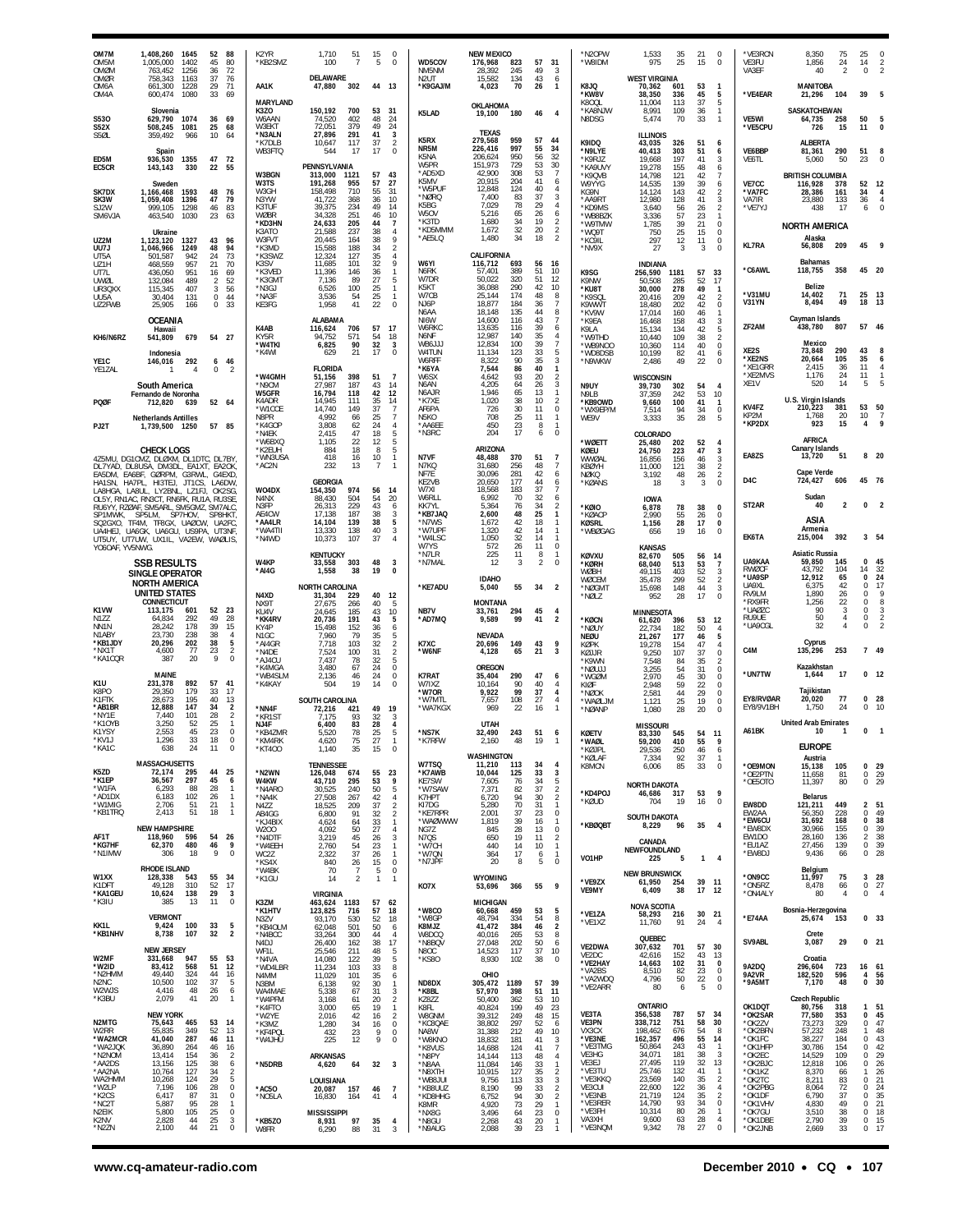| *OK2KFK<br>*OK1DOL                              | 1,100<br>20<br>704<br>20                                         | $\mathbf{0}$<br>-11<br>0<br>8                                                            | SV2FLO<br>*SV2CUU                           | 21.238<br>116<br>649<br>13                                       | 37<br>$\Omega$<br>0<br>11                                    | *S58MU<br>*S57U<br>*S53F             | 16,200<br>136<br>10,416<br>79<br>5,035<br>56                      | $\Omega$<br>25<br>0<br>28<br>19<br>$\Omega$                                  | WB4MSG                                                       | <b>NORTH CAROLINA</b><br>52,896<br>421                             | 49<br>8                                             | N3MX<br>AA3B                      | 8.544<br>83<br>4,380<br>53                                    | 23<br>25              |                                                 |
|-------------------------------------------------|------------------------------------------------------------------|------------------------------------------------------------------------------------------|---------------------------------------------|------------------------------------------------------------------|--------------------------------------------------------------|--------------------------------------|-------------------------------------------------------------------|------------------------------------------------------------------------------|--------------------------------------------------------------|--------------------------------------------------------------------|-----------------------------------------------------|-----------------------------------|---------------------------------------------------------------|-----------------------|-------------------------------------------------|
| OZ1ADL<br>502T                                  | Denmark<br>69,090<br>277<br>38.048<br>188                        | 48<br>1<br>$^{\circ}$<br>41                                                              | *HG1ØP<br>*HA7JQK                           | Hungary<br>181,704<br>524<br>4,860<br>50                         | $\overline{7}$<br>60<br>0<br>20                              | *S52WW<br>*S53DIJ<br>*S59T           | 13<br>469<br>434<br>12<br>376<br>10                               | 0<br>- 7<br>0<br>$\overline{7}$<br>8<br>$^{\circ}$                           | KG4IGC                                                       | SOUTH CAROLINA<br>550<br>25                                        | 11<br>0                                             | N4NM<br>KR4F                      | ALABAMA<br>41,250<br>335<br>16,600<br>133                     | 48<br>43              |                                                 |
| OZ1HHH<br>*OZ4NA<br>*OZ1JVX                     | 21,756<br>120<br>14,640<br>100<br>5,800<br>48                    | 37<br>0<br>$\bf{0}$<br>30<br>25<br>0                                                     | TF3SG                                       | Iceland<br>20,792<br>84                                          | 4<br>42                                                      | *S56DX                               | 312<br>11<br>Spain                                                | 0<br>6                                                                       | NF <sub>5</sub> P                                            | <b>TEXAS</b><br>3,068<br>56                                        | 25<br>- 1                                           | K4PB                              | <b>FLORIDA</b><br>23,520<br>150                               | 41                    | 15                                              |
| M8M<br>G4PIQ                                    | England<br>44,220<br>383<br>37,848<br>201                        | 0<br>60<br>0<br>38                                                                       | *EI3ENB                                     | Ireland<br>9,483<br>66                                           | 0, 29                                                        | EA1YO<br>EA5RU<br>EA3PT<br>EA3WD     | 149,520<br>337<br>81,716<br>280<br>70.180<br>243<br>53,708<br>174 | 21<br>59<br>56<br>6<br>51<br>7<br>10<br>48                                   | K6MI<br>K6III                                                | CALIFORNIA<br>3,168<br>60<br>52<br>2,340                           | 18<br>4<br>$\overline{3}$<br>15                     | N4QV<br>W4TBB                     | 22,660<br>154<br>12,986<br>111<br><b>GEORGIA</b>              | 43<br>30              | 12<br>13                                        |
| *G5G<br>*G7DDN<br>G4FFN                         | 92<br>12,780<br>63<br>6.831<br>39<br>3,360                       | 30<br>$\mathbf{0}$<br>0<br>23<br>$\mathbf{0}$<br>20                                      | 14FYF<br>IW2LLH                             | Italy<br>276,720<br>685<br>84,588<br>329                         | 14<br>-66<br>3<br>50                                         | EA3AV<br>*EA3FF<br>EA4KD             | 47,310<br>158<br>15,295<br>86<br>13,545<br>67                     | 10<br>47<br>30<br>5<br>29<br>6                                               | WF4U                                                         | <b>UTAH</b><br>18,258<br>154                                       | 47<br>4                                             | N4PN<br>N4GG<br>N4RJ              | 205,590<br>955<br>16,250<br>137<br>10,480<br>103              | 56<br>42<br>29        | 33<br>-8<br>11                                  |
| *G4NXG/M<br>*MØEZP                              | 600<br>12<br>40<br>4                                             | $\bf{0}$<br>10<br>2<br>$\Omega$                                                          | *IZ2KXC<br>*IK5RUN<br><b>I8UZA</b>          | 62,400<br>251<br>43,146<br>169<br>38,313<br>177                  | 48<br>4<br>49<br>$\mathcal{P}$<br>0<br>43                    | *EG3B<br>*EA4ETW<br>*ED1T            | 11,550<br>85<br>7,500<br>65<br>3,852<br>49                        | 30<br>$\Omega$<br>25<br>$\Omega$<br>18<br>$\Omega$                           | W8WTS<br>K8ZT                                                | OHIO<br>2,116<br>44<br>1,900<br>37                                 | 23<br>0<br>19<br>$\mathbf{1}$                       | WB4MAK<br>*ND4V                   | 90<br>8.120<br>7,848<br>90                                    | 36<br>32              |                                                 |
| UA6AIW<br>RW1CW                                 | European Russia<br>83,048<br>300<br>70,362<br>265                | $\overline{2}$<br>54<br>52<br>$\overline{2}$                                             | 'IW1RMD<br>*IKØXBX<br>*IZ1GLX               | 34,684<br>168<br>23,244<br>119<br>15,436<br>97                   | 45<br>1<br>$\Omega$<br>39<br>$\Omega$<br>34                  | *EA1DFP<br>*EC5CSW<br>*EA3NE         | 37<br>3,696<br>38<br>3,344<br>3,247<br>43                         | 22<br>$\Omega$<br>18<br>-1.<br>0<br>17                                       | AF9.                                                         | <b>WISCONSIN</b><br>52<br>5                                        | $\overline{4}$<br>$\Omega$                          | K4WW                              | <b>KENTUCKY</b><br>61,760<br>398                              | 53 11                 |                                                 |
| RK3ZZ<br>*RZ6AW<br>*RV3LZ                       | 69.059<br>272<br>59,500<br>240<br>39.960<br>188                  | 50<br>3<br>50<br>$\mathbf{0}$<br>45<br>$\Omega$                                          | IV3BKH<br>IK2AQZ<br>*IZ1MHY                 | 9,275<br>47<br>6,972<br>70<br>2,655<br>36                        | 1<br>34<br>$\Omega$<br>21<br><sup>n</sup><br>-15             | EA3GHZ<br>*EB2RA<br>EA5EOR           | 3,080<br>32<br>29<br>2,679<br>1,717<br>19                         | 19<br>$\mathbf{1}$<br>3<br>16<br>16<br>-1.                                   | <b>KKØQ</b>                                                  | COLORADO<br>39<br>1,764                                            | 21<br>$\Omega$                                      | K1MIJ<br>K4DXA                    | <b>NORTH CAROLINA</b><br>19,398<br>145<br>14.161<br>115       | 43<br>41              | 10                                              |
| *UA4UT<br>RN3ZC<br>'RA1AL                       | 28,840<br>146<br>26,350<br>161<br>20,755<br>125                  | 40<br>0<br>34<br>$^{\circ}$<br>35<br>0                                                   | *IØKHP<br>*IZ5FFI<br>*IZ5IMD                | 1,904<br>28<br>1,560<br>24<br>396<br>12                          | $\Omega$<br>17<br>0<br>13<br>0<br>9<br>$\overline{7}$        | *EA5AX<br>EA3CCN<br>*EA4SG           | 1,092<br>20<br>825<br>11<br>576<br>16                             | $\Omega$<br>12<br>$\Omega$<br>11<br>9<br>0                                   | WØNV                                                         | <b>KANSAS</b><br>8,399<br>100                                      | 36<br>$\mathbf{1}$                                  | *W9WI<br>N4VV                     | <b>TENNESSEE</b><br>13,248<br>120<br>8,085<br>100             | 42<br>29              |                                                 |
| RA4LW<br>*UA300<br>*RD6LP<br>*RV3ZN             | 118<br>16,704<br>107<br>16,665<br>98<br>14,632<br>14,280<br>109  | 29<br>$\Omega$<br>0<br>33<br>31<br>$\Omega$<br>0<br>28                                   | *IK3PQG<br>IK30RD                           | 238<br>8<br>10<br>$\mathbf{1}$<br>Kaliningrad                    | $\mathbf 0$<br>0<br>$\overline{1}$                           | *EA2SW<br>*EA5TT<br>EA4EER<br>*EA7MT | 480<br>15<br>455<br>18<br>155<br>8<br>18<br>3                     | $\Omega$<br>8<br>0<br>$\overline{7}$<br>$\Omega$<br>5<br>0<br>$\overline{2}$ | KDØR<br>NØJK                                                 | 6,878<br>84<br>207<br>10<br>CANADA                                 | 37<br>$\mathbf{1}$<br>9<br>0                        | W4MYA                             | <b>VIRGINIA</b><br>385,614<br>1111                            | 57                    | 54                                              |
| *RA6XB<br>*RU6MD<br>RZ3AL                       | 76<br>13,965<br>13,860<br>89<br>77<br>12,784                     | 35<br>$\Omega$<br>0<br>30<br>34<br>0                                                     | RW2F                                        | 422,470<br>943<br>Latvia                                         | 21 62                                                        | *EA5YJ                               | $\overline{4}$<br>2<br>Sweden                                     | $\mathbf{1}$<br>$\Omega$                                                     | VE3KZ<br>VA3WR                                               | ONTARIO<br>15,776<br>100<br>1,722<br>30                            | 34<br>0<br>$\mathbb O$<br>14                        | A J4IM<br>N3MK<br>K5VIP           | 63.714<br>317<br>58,112<br>352<br>27.242<br>202               | 51<br>46<br>42        | 23<br>18<br>11                                  |
| RU3KC<br>UA6HRX<br>*RK3FQ                       | 78<br>10,980<br>78<br>9,612<br>9,480<br>67                       | 30<br>0<br>27<br>0<br>$\Omega$<br>30                                                     | *YL3DR<br>*YL2KF                            | 80<br>11,032<br>10<br>$\mathbf{1}$                               | 0<br>28<br>0<br>$\overline{1}$                               | <b>SEØX</b><br>*SA6AIN<br>*SM6C      | 454<br>134,064<br>7,245<br>63<br>6,900<br>46                      | 53<br>4<br>0<br>23<br>29<br>1                                                | VA3RKM                                                       | 16<br>558<br><b>EUROPE</b>                                         | 9<br>$\Omega$                                       | N4RA<br>N4DWK<br>*N3UA            | 17,112<br>143<br>10,101<br>82<br>429<br>12                    | 34<br>27<br>13        | $\frac{12}{12}$<br>$\Omega$                     |
| RV3YM<br>*UA3LHL<br>*UA3FX                      | 77<br>9.000<br>55<br>4.800<br>3,810<br>61                        | 25<br>0<br>20<br>0<br>15<br>0                                                            | *LY9A<br>*LY4CW                             | Lithuania<br>491<br>125,919<br>26,562<br>140                     | 50<br>$\mathbf{1}$<br>$\Omega$<br>38                         | SB6A<br>*SM5CSS<br>8SØW              | 5,625<br>44<br>19<br>1,380<br>520<br>11                           | 25<br>$\Omega$<br>$^{\circ}$<br>15<br>0<br>10                                | EW2TT                                                        | <b>Belarus</b><br>3,440<br>43                                      | 0, 16                                               | K2FF                              | <b>MISSISSIPPI</b><br>23,030<br>228                           | 43                    |                                                 |
| *UA6YI<br>RF4M<br>*RW3LL<br>*RA3ATE             | 2.489<br>26<br>1,965<br>29<br>780<br>13<br>51<br>$\overline{4}$  | 0<br>19<br>0<br>15<br>12<br>$\bf 0$<br>0<br>3                                            | *LY3SL<br>LY2J<br>LY20U<br>*LY4L            | 16,675<br>116<br>13,340<br>95<br>6,864<br>41<br>4,267<br>52      | 29<br>0<br>0<br>29<br>$\bf 0$<br>33<br>0<br>17               | *HB9ERV                              | Switzerland<br>462<br>15                                          | $\mathbf 0$<br>$\overline{7}$                                                | OK2BYW<br>OK1DVM                                             | <b>Czech Republic</b><br>71,656<br>282<br>32,004<br>158            | $\overline{2}$<br>50<br>0<br>42                     | WG5J                              | <b>TEXAS</b><br>37,701<br>269                                 | 50                    |                                                 |
| UA4NC                                           | 51<br>3<br>European Turkey                                       | $\overline{3}$<br>$\mathbf 0$                                                            | *ER2RM                                      | Moldova<br>228<br>56,736                                         | $0$ 48                                                       | UX5D<br>UT3SA                        | Ukraine<br>145,553<br>521<br>113.792<br>421                       | $\overline{2}$<br>57<br>53<br>3                                              | ES1WST                                                       | Estonia<br>17<br>1,066                                             | 0<br>13                                             | <b>N6QQ</b><br>W6DR               | CALIFORNIA<br>28,380<br>214<br>28,210<br>171                  | 46<br>50              | 12                                              |
| TA1ED<br><b>'TA1CM</b><br>*TA1DX                | 60,582<br>255<br>49,444<br>202<br>192<br>6                       | 0<br>46<br>$\mathbf{1}$<br>46<br>$\bf{0}$<br>6                                           | *PA1CM                                      | Netherlands<br>37,352<br>160                                     | 0<br>-46                                                     | UR5AKU<br>*UY2UQ<br>*UR5ETN          | 49,995<br>177<br>44,748<br>220<br>215<br>41,861                   | 52<br>3<br>44<br>$\mathbf{0}$<br>41<br>$\Omega$                              | RN3ZJJ<br>RZ6MP                                              | European Russia<br>23,760<br>146<br>3,152<br>42                    | 0<br>36<br>0<br>16                                  | N6KI<br>*KE6QR                    | 201<br>23.128<br>2,055<br>65                                  | 45<br>13              | $\overline{4}$                                  |
| OY9JD                                           | <b>Faroe Islands</b><br>324,709<br>803                           | 16 61                                                                                    | PA1NHZ<br>PA3AAV<br>PA9DD                   | 31,110<br>198<br>23,698<br>111<br>20,832<br>99                   | 0<br>34<br>4<br>-37<br>38                                    | <b>UYØZG</b><br>*UR5AMK<br>UX3HA     | 36,120<br>182<br>32,642<br>191<br>26,448<br>162                   | 42<br>$\Omega$<br>38<br>$\Omega$<br>38<br>$\Omega$                           | RW3AI                                                        | 2,960<br>45<br>Germany                                             | 0<br>16                                             | <b>WAØKDS</b><br>KR7RK<br>*W8TK   | ARIZONA<br>174<br>19,872<br>2,730<br>49<br>10<br>$\mathbf{1}$ | 40<br>25<br>$\pmb{0}$ |                                                 |
| OH6RE                                           | Finland<br>85<br>14,091                                          | 0 <sub>33</sub>                                                                          | <b>PAØJNH</b><br>PA4JJ<br>PAØLOU<br>*PE1BSI | 14.911<br>81<br>12,360<br>85<br>12,208<br>94<br>7,722<br>59      | 35<br>2<br>$\Omega$<br>30<br>28<br>0<br>0<br>27              | UR5EAW<br>*US5ISV<br>UT5EO<br>*UT7VR | 145<br>25,086<br>22,896<br>135<br>19.145<br>126<br>19,055<br>105  | 37<br>$\Omega$<br>$\Omega$<br>36<br>$\frac{35}{37}$<br>$\Omega$<br>0         | DL4VCG<br>DL7UMK<br>DD9WG                                    | 192<br>37,575<br>22,968<br>157<br>15,876<br>107                    | 43<br>$\overline{2}$<br>0<br>36<br>$\bf 0$<br>36    | KG7H                              | <b>IDAHO</b><br>407<br>61,312                                 | 54                    |                                                 |
| F6FYD<br>*F5CO                                  | France<br>48,265<br>190<br>495<br>10                             | 0<br>49<br>$\mathbf{0}$<br>9                                                             | *PE2JMR                                     | 5,456<br>52<br>Norway                                            | $\mathbf 0$<br>22                                            | *UZ5UA<br><b>USØSY</b><br>*UT4EK     | 17.584<br>137<br>14,624<br>92<br>13,804<br>108                    | 28<br>$\Omega$<br>0<br>32<br>29<br>$\Omega$                                  | DJ6TK<br>DJ3GE<br>DJ1AA                                      | 17<br>603<br>560<br>13<br>441<br>11                                | $\mathbf{Q}$<br>0<br>10<br>0<br>9<br>0              | <b>KD7DCR</b>                     | <b>MONTANA</b><br>4,640<br>63                                 | 31                    |                                                 |
| *F4DSK                                          | 300<br>12<br>Germany                                             | $\bf{0}$<br>5                                                                            | LA2AB<br>LB9RE<br>*LA1DSA                   | 29,216<br>132<br>18,392<br>94<br>7,614<br>59                     | 0<br>44<br>$\Omega$<br>38<br>0<br>27                         | *US3IGM<br>*UT5ZB<br>UT5ERV          | 11,368<br>87<br>10,908<br>94<br>9,875<br>89                       | 28<br>$\Omega$<br>27<br>$\Omega$<br>$\frac{25}{27}$<br>$\Omega$              | HA8BE<br>HA6IAM                                              | Hungary<br>88,504<br>335<br>79<br>10.244                           | 52<br>0<br>$\mathbf 0$<br>26                        | KI7M<br>*W3CP                     | OREGON<br>389<br>55,380<br>450<br>18                          | 51<br>$\overline{9}$  |                                                 |
| DJ4PT<br>DL3TD<br>DL7BC                         | 306,595<br>741<br>119,126<br>384<br>118,218<br>445               | 25<br>60<br>14<br>53<br>11<br>50<br>49<br>8                                              | LA2XPA<br>*LA4ANA<br>*LA8TIA                | 5,858<br>41<br>2,755<br>30<br>29<br>1,885<br>385<br>11           | 0<br>29<br>19<br>$\Omega$<br>0<br>13<br>0<br>-7              | USØQG<br>*US6IKV<br>UW4SU<br>*UR3IJI | 77<br>9,261<br>9,060<br>69<br>79<br>9,025<br>86                   | $\Omega$<br>30<br>$\Omega$<br>25<br>$\Omega$<br>23<br>$\Omega$               | E14GXB                                                       | Ireland<br>135<br>6                                                | 0<br>5                                              | WX7P                              | WASHINGTON<br>397<br>59,580                                   | 51                    |                                                 |
| DD1MA1<br>DL5JS<br>DL4ZA<br>*DLØNG              | 91,314<br>362<br>91,044<br>397<br>284<br>55.384<br>49,905<br>258 | 50<br>4<br>$\Omega$<br>46<br>43<br>$\overline{2}$                                        | *LA6BNA<br>*LA8OKA                          | 270<br>9<br>Poland                                               | 0<br>6                                                       | UU2JQ<br>UT2IW<br>*UT5PY             | 8,510<br>48<br>5,902<br>4,728<br>35<br>42<br>4,060                | 26<br>$\Omega$<br>24<br>$\Omega$<br>20<br>0                                  | IV3AOL                                                       | Italy<br>12<br>324                                                 | 0<br>6                                              | W8MJ                              | <b>MICHIGAN</b><br>722<br>134,550                             | 56                    | 22                                              |
| DD5FZ<br>DF6QV<br>*DI 7D7                       | 45,756<br>263<br>39,512<br>210<br>39.198<br>181                  | 41<br>0<br>4<br>40<br>$\overline{2}$<br>45                                               | SP8ØMVG<br>SQ9HZM<br>XL8O2*                 | 103,740<br>408<br>89,994<br>348<br>75,792<br>329                 | 52<br>0<br>52<br>$\bf{0}$<br>48                              | UU2JG<br><b>UTØEO</b>                | $\frac{25}{25}$<br>2,214<br>1,116                                 | 16<br>2<br>0<br>12                                                           | IZ1DGG<br>SP2DNI                                             | 24<br>3<br>Poland<br>30,286<br>169                                 | $\mathbf 0$<br>$\overline{2}$<br>$\Omega$<br>-38    | W8TE<br>N8TR                      | 78,292<br>422<br>OHIO                                         | 55<br>57              | 19                                              |
| *DK1KC<br>DG5MEX<br>DK4M                        | 37,926<br>201<br>34.584<br>186<br>33,579<br>206                  | $\mathbf{1}$<br>42<br>42<br>$\mathcal{P}$<br>0<br>41                                     | *SP5CJY<br>SP7TEX<br>*SQ3HMM                | 53,568<br>226<br>52,159<br>252<br>42,722<br>216                  | 47<br>1<br>43<br>$\Omega$<br>0<br>41                         | <b>GW4BLE</b><br>*MW1LCR             | Wales<br>21,000<br>100<br>14,730<br>101                           | $\mathbf{1}$<br>39<br>2<br>28                                                | <b>S59D</b>                                                  | Slovenia<br>177<br>44,051                                          | 48<br>1                                             | W8KEN<br>N8KOJ<br>AA8LL           | 255,668<br>1115<br>29,636<br>169<br>110<br>7,409<br>100       | 45<br>31<br>4         | 35<br>17<br>0                                   |
| DO <sub>4</sub> W<br>*DO7DU<br>*DH1PS<br>DK1MRJ | 33,120<br>146<br>140<br>28,248<br>28,085<br>159<br>165<br>25,650 | 45<br>3<br>43<br>$\mathbf{1}$<br>40<br>-1<br>38<br>$\bf{0}$                              | *SP9NWN<br>SP8DIP<br>'SP5NZA<br>*SQ1DWS     | 195<br>42.064<br>40,080<br>202<br>225<br>38,484<br>36,630<br>172 | 42<br>$\mathfrak{p}$<br>36<br>4<br>0<br>36<br>45<br>$\Omega$ | *GW4EVX                              | 13,919<br>93<br><b>OCEANIA</b>                                    | $\mathbf 0$<br>31                                                            | <b>S520P</b>                                                 | 26,640<br>153<br>Spain                                             | $\Omega$<br>36                                      | K9NR                              | <b>ILLINOIS</b><br>155,200<br>844                             | 57                    | 23                                              |
| *DK1YY<br>*DH4PSG<br>*DM2A                      | 24,414<br>150<br>23.329<br>131<br>23,166<br>167                  | 35<br>$\overline{4}$<br>37<br>$\Delta$<br>$\Omega$<br>33                                 | SN1A<br>'SP4LVK<br>*SQ1MNF                  | 33,138<br>165<br>29,045<br>163<br>28,560<br>174                  | 0<br>42<br>1<br>36<br>0<br>35                                | VK4ZD<br>*VK2BD                      | Australia<br>390<br>17<br>129<br>17                               | $\mathbf{1}$<br>5<br>0<br>3                                                  | EA3FHP<br>EA3ATM<br>EA5GVZ                                   | 3<br>6<br>$\overline{2}$<br>$\overline{\phantom{a}}$               | $\bf{0}$<br>$\mathbf{1}$<br>$\mathbf 0$<br>$\Omega$ | N <sub>2</sub> BJ<br>K9CT<br>W09S | 74,100<br>577<br>61,272<br>344<br>152<br>16.238               | 53<br>53<br>42        | $\overline{4}$<br>16                            |
| *DK7CH<br>DM2BPG<br>*DJ5IW                      | 21,564<br>145<br>20,405<br>148<br>111<br>19.190                  | $\Omega$<br>-36<br>$\overline{2}$<br>33<br>0<br>38                                       | *SP3GXH<br>*SP6HDS<br>*SQ4IOH               | 170<br>24,240<br>14.508<br>96<br>12,702<br>98                    | 0<br>30<br>0<br>31<br>0<br>29                                | KH7MM<br>KH7Y                        | Hawai<br>124,074<br>209<br>99<br>39,732                           | 49<br>12<br>35<br>-7                                                         | <b>USØYW</b><br>US5IND                                       | <b>Ilkraine</b><br>98<br>15,328<br>8,502<br>74                     | 32<br>0<br>26<br>0                                  | *NG9R<br>WA9LKZ                   | 3,444<br>55<br>54<br>3,328<br><b>INDIANA</b>                  | 27<br>2 <sub>A</sub>  |                                                 |
| *DO8LA<br>*DM2AWM<br>*DFØBV                     | 18,760<br>122<br>131<br>17,329<br>17,325<br>116                  | 0<br>35<br>31<br>$\Omega$<br>0<br>35<br>$\mathbf{0}$                                     | *SP7MC<br>*SP9CLO<br>*SP30L<br>*SP6OPY      | 8,625<br>71<br>7,075<br>55<br>4,557<br>48<br>19                  | 0<br>25<br>$\mathbf 0$<br>25<br>0<br>21<br>$\mathbf 0$<br>14 | AH7C                                 | 856<br>12<br>Indonesia                                            | $\overline{4}$<br>$\overline{4}$                                             | UY5ZZ                                                        | 5,668<br>44<br><b>ASSISTED</b>                                     | 0<br>26                                             | W9IU                              | 153,550<br>898<br>WISCONSIN                                   | 56 18                 |                                                 |
| *DO9ST<br>*DK5MB<br>*DL9YAJ<br>*DL1NKS          | 15,776<br>115<br>14,157<br>100<br>94<br>13,804<br>13,702<br>110  | 32<br>$\bf{0}$<br>33<br>34<br>$\Omega$<br>0<br>31                                        | *SP6GNJ<br>*SP10                            | 1,204<br>1,131<br>18<br>240<br>$\overline{7}$                    | $\bf{0}$<br>13<br>$\mathbf 0$<br>6                           | *YC1COZ<br>YB4IR                     | 24<br>3<br>4<br>2                                                 | 0<br>$\overline{2}$<br>$\overline{1}$<br>0                                   |                                                              | <b>NORTH AMERICA</b><br><b>UNITED STATES</b>                       |                                                     | W9JA<br>NS9I<br>WE9R              | 34,620<br>245<br>102<br>11,115<br>2,328<br>38                 | 52<br>41<br>24        | 8<br>$\overline{4}$<br>$\mathbf 0$              |
| *DO5AWE<br>*DO6MBA<br>*DL8NBJ                   | 13,454<br>103<br>12,772<br>98<br>12,090<br>103                   | $\mathsf 0$<br>31<br>$\mathbf 0$<br>31<br>31<br>0                                        | CT1JLZ<br>*CR5M                             | Portugal<br>497<br>366,392<br>61,560<br>197                      | 39 65<br>12 45                                               | *DU1BP                               | Philippines<br>8<br>275                                           | 0<br>5                                                                       | W1AN<br>W1TJL                                                | CONNECTICUT<br>347<br>78.964<br>303<br>60,116                      | 48 28<br>54<br>22                                   | <b>KØKT</b>                       | <b>IOWA</b><br>297<br>41,949                                  | 52                    | $\overline{7}$                                  |
| DJ2ST<br>*DG8DP<br>DG1VL                        | 11,070<br>89<br>10,989<br>100<br>10,974<br>84                    | 29<br>$\mathbf{1}$<br>27<br>$\bf{0}$<br>30<br>$\mathbf{1}$                               | YO7LCB                                      | Romania<br>148,326<br>500                                        | $\overline{2}$<br>57                                         | LU2DKT                               | <b>SOUTH AMERICA</b><br>Argentina<br>15,436<br>52                 | 21<br>- 13                                                                   | KB10WT                                                       | MAINE<br>11,900<br>113                                             | 24 11                                               | <b>WBØVAK</b><br>KØKX             | <b>MINNESOTA</b><br>408<br>56,425<br>47,784<br>290            | 52<br>53              | -9<br>13                                        |
| DG2NMH<br>*DF5BX<br>*DL1EKO<br>*DL7VMM          | 10,220<br>88<br>85<br>9,976<br>9,744<br>86<br>8,856<br>79        | 28<br>0<br>29<br>$\mathbf 0$<br>29<br>$\mathbf 0$<br>27<br>$\bf{0}$                      | *YO3CZW<br>Y050EF<br>*YO2LIM<br>*YO6KNE     | 47,929<br>233<br>32,448<br>165<br>16,520<br>94<br>11,049<br>75   | 0<br>41<br>$^{\circ}$<br>39<br>0<br>35<br>29<br>$\Omega$     | LU2DVI<br>LR <sub>2F</sub>           | 28<br>4,704<br>1,937<br>18                                        | 14<br>$\overline{7}$<br>9<br>$\overline{4}$                                  | N <sub>1</sub> IW<br>WA1Z                                    | <b>NEW HAMPSHIRE</b><br>45,900<br>260<br>33,602<br>232             | 39 21<br>40 13                                      | <b>NØODK</b><br>AAØAW<br>NRØT     | 37,874<br>284<br>77<br>5,632<br>59<br>3,960                   | 51<br>30<br>30        | $\overline{7}$<br>$\overline{2}$<br>$\mathbf 0$ |
| *DKØMN<br>*DG8FAY<br>DK1FW                      | 7,800<br>77<br>7,598<br>60<br>6,776<br>51                        | 0<br>24<br>$\mathbf{0}$<br>29<br>0<br>28                                                 | *YO7AWZ<br>*YO2MHJ                          | 1,065<br>17<br>175<br>6                                          | $\mathbf 0$<br>15<br>$\bf 0$<br>$\overline{7}$               | PT9ZE<br>*PY3KIM<br>*PY5AP           | Brazil<br>624<br>14<br>46<br>$\overline{7}$<br>42<br>6            | $\overline{2}$<br>6<br>0<br>$\overline{2}$<br>$\mathbf{0}$                   | NB1U                                                         | <b>RHODE ISLAND</b><br>9,170<br>102                                | 29<br>6                                             | WØIZL                             | NEBRASKA<br>32,940<br>206                                     |                       | 49 12                                           |
| DK1GO<br>*DK2AJ<br>*DF6WE                       | 73<br>6,426<br>5,954<br>57<br>5,825<br>59                        | 21<br>$\Omega$<br>0<br>26<br>$\bf 0$<br>25                                               | *GM6NX<br>'GM4UBJ                           | Scotland<br>40,488<br>197<br>7,488<br>61                         | 0<br>42<br>0<br>26                                           | *PU3KNG                              | 18<br>Colombia                                                    | $\frac{2}{2}$<br>0                                                           | N2MM<br>W211                                                 | <b>NEW JERSEY</b><br>76,738<br>360<br>57.393<br>361                | 44<br>30<br>51<br>12                                | *VE2XAA                           | CANADA<br>QUEBEC<br>93<br>15,190                              | 32                    | -3                                              |
| DL5MX<br>*DL9FB<br>*DL1DTL                      | 42<br>5,724<br>5,104<br>56<br>49<br>4,600<br>53                  | 27<br>0<br>22<br>0<br>23<br>$\mathbf 0$<br>21                                            | *2MØSRF<br>*GM8BBA                          | 27<br>1,755<br>984<br>18                                         | $\mathbf 0$<br>13<br>$\mathbb O$<br>12                       | *HK30                                | 920<br>11<br>Fernando de Noronha                                  | $\overline{2}$<br>8                                                          | N <sub>2</sub> AE <sub>1</sub><br>N <sub>2</sub> PKP<br>W2VQ | 31,878<br>170<br>29,440<br>259<br>22,607<br>261                    | 47<br>19<br>$^{\rm 8}$<br>38<br>$\,$ 5<br>32        | VE3RZ                             | <b>ONTARIO</b><br>340,130<br>804                              | 57                    | 29                                              |
| DK1AX<br>DJ5CL<br>*DK3YD<br>*DL4RCK             | 4,368<br>50<br>3,952<br>47<br>3,895<br>45<br>3,780               | $\bf{0}$<br>$\bf{0}$<br>19<br>19<br>0<br>20<br>0                                         | YU1JW                                       | Serbia<br>411<br>108,732<br>Sicily                               | 2 50                                                         | <b>PYØFF</b>                         | 2,240<br>-16<br><b>Netherlands Antilles</b>                       | 9<br>5                                                                       | K2FI.<br>K2GN                                                | 9,590<br>114<br>516<br>18                                          | $\sqrt{3}$<br>32<br>$\bf 0$<br>12                   | VE3MMQ<br>VA3DX<br>*VE3XAT        | 517<br>177,171<br>133,756<br>404<br>3,486<br>35               | 55<br>52<br>20        | 18<br>16<br>$\mathbf{1}$                        |
| *DLØFR<br>*DL8BTE<br>DR3W                       | 3,743<br>45<br>3,580<br>46<br>3,306<br>46                        | 0<br>19<br>20<br>$\bf{0}$<br>0<br>19                                                     | *IT9SFT<br><b>IT9IMJ</b>                    | 1,235<br>18<br>80<br>4                                           | 0<br>13<br>$\pmb{0}$<br>$\overline{4}$                       | PJ2T<br>*9Y4D                        | 349,740 411<br>Trinidad & Tobago<br>12,040<br>46                  | 51 36<br>20<br>8                                                             | N1EU<br>K2EP<br>*N2FF                                        | <b>NEW YORK</b><br>54,450<br>262<br>28,700<br>227<br>20,492<br>163 | 52<br>23<br>39<br>11<br>37<br>10                    | *VE5ZX                            | SASKATCHEWAN<br>7,860<br>56                                   | 28                    | $\overline{2}$                                  |
| *DL1DVE<br>DL5MEV<br>*DL3ZAI                    | 3,173<br>43<br>2,641<br>32<br>36<br>2,304                        | $\mathbf{0}$<br>19<br>$\bf{0}$<br>19<br>$\Omega$<br>16                                   | OM3TWM<br>*OM3IAG                           | Slovakia<br>218,862<br>687<br>193<br>36,556                      | 5<br>58<br>$\mathbf 0$<br>38                                 | YW4V                                 | Venezuela<br>2,400<br>18                                          | 9<br>6                                                                       | WA3AFS<br>N2SQW                                              | 7,743<br>88<br>2,040<br>49                                         | 8<br>21<br>20<br>$\mathbf 0$                        | AL9A                              | NORTH AMERICA<br>Alaska<br>3,052<br>46                        | 11                    | -3                                              |
| DJ8QP<br>*DL2YMR<br>*DK4REX<br>DJ6TB            | 2,205<br>36<br>31<br>2,074<br>30<br>1,856<br>1,222<br>26         | 0<br>15<br>$\bf 0$<br>17<br>$\bf{0}$<br>16<br>13<br>$\bf{0}$                             | *OM4DN<br>*OM8LA<br>*OM3ZWA<br>*OM7YC       | 32,448<br>171<br>22,607<br>123<br>90<br>14,624<br>4,199<br>45    | 0<br>39<br>37<br>0<br>32<br>$^{\circ}$<br>0<br>19            |                                      | <b>ORP</b><br><b>NORTH AMERICA</b>                                |                                                                              | W3KL<br>K2PLF                                                | MARYLAND<br>107.400<br>590<br>94,054<br>646                        | 55<br>- 20<br>47<br>15                              | *V31RI                            | Belize<br>9,269<br>59                                         | 24                    | $\overline{7}$                                  |
| DL9DRA<br><b>DFØSAX</b><br>DLØDRL               | 9<br>108<br>26<br>5<br>10<br>5                                   | $\bf{0}$<br>$\frac{4}{3}$<br>$\overline{2}$<br>$\mathbf 0$<br>$^{\circ}$<br>$\mathbf{1}$ | *OM4AQP<br>*OM4DA                           | 4,035<br>55<br>2,550<br>36                                       | $\mathbf 0$<br>15<br>$\bf 0$<br>15                           | K3TW                                 | <b>UNITED STATES</b><br>MARYLAND<br>2,921<br>56                   | 23<br>$\mathbf 0$                                                            | <b>W30U</b><br>K3PG                                          | 133<br>17,800<br>9<br>152<br>PENNSYLVANIA                          | $\overline{9}$<br>41<br>8<br>0                      | HI3TEJ                            | Dominican Republic<br>47,880<br>164                           |                       | 35 22                                           |
| SV <sub>2</sub> GJV                             | Greece<br>74,850<br>299                                          | 1 49                                                                                     | S57C<br>*S53NW                              | Slovenia<br>102,343<br>386<br>72,672<br>308                      | $\bf{0}$<br>53<br>$\mathbf{1}$<br>47                         | KP4KE/W4                             | <b>FLORIDA</b><br>59,020 384                                      | 49<br>- 16                                                                   | K3WW<br>K300<br>K3FT                                         | 253,232<br>981<br>52,479<br>298<br>11,988<br>118                   | 56<br>42<br>41<br>22<br>28<br>9                     | UA9MA                             | ASIA<br>Asiatic Russia<br>47,586<br>125                       |                       | $0$ 42                                          |
|                                                 |                                                                  |                                                                                          |                                             |                                                                  |                                                              |                                      |                                                                   |                                                                              |                                                              |                                                                    |                                                     |                                   |                                                               |                       |                                                 |